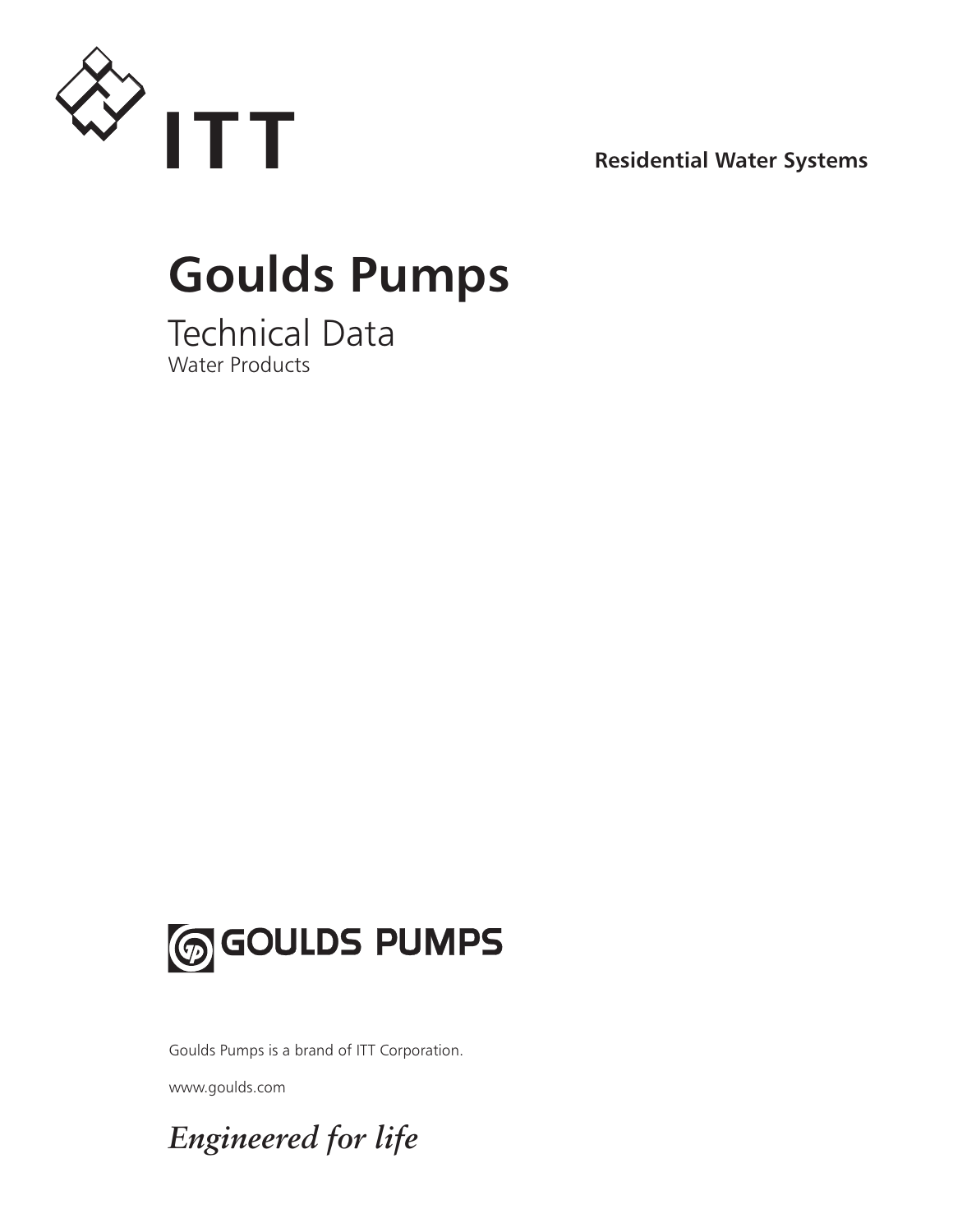

## *Index*

#### Friction loss

#### Jet and submersible pump selection

| Private Residences, Yard Fixtures, Public Buildings, |  |
|------------------------------------------------------|--|
|                                                      |  |
|                                                      |  |

#### Tank Selection

| Capacities of Tanks of Various Dimensions  9 |  |
|----------------------------------------------|--|

#### Centrifugal Pump Fundamentals

#### Electrical Data

#### determining water level

#### Use of Tail pipe with jet pumps

|--|--|

#### Determining flow rates

| Discharge Rate in Gallons per Minute  16                 |  |
|----------------------------------------------------------|--|
| Theoretical Discharge of Nozzles in U.S. Gal. per Min 17 |  |

#### Terms and usable Formulas

#### Conversion charts

|--|--|

#### typical installations

#### pipe volume and velocity

| Storage of Water in Various Size Pipes  32     |  |
|------------------------------------------------|--|
| Minimum Flow to Maintain 2 Ft./Sec 32          |  |
| Storage of Water in Various Sizes of Wells  32 |  |

#### **MOTOR DATA**

| Goulds Pumps and A.O. Smith Motor Data 33       |  |
|-------------------------------------------------|--|
|                                                 |  |
| Terminal Board and Voltage Change Plug 34       |  |
| Capacitor Start Induction Run – Motor Wiring 34 |  |
| <b>NOTE:</b>                                    |  |

**Submersible Motor Data moved to catalog "Motor Section"**

#### EMERSON MOTOR WIRING

|--|--|

#### PRESSURE SWITCH WIRING AND ADJUSTMENTS

| CentriPro <sup>®</sup> and Square "D" Switches 36 |  |
|---------------------------------------------------|--|
|                                                   |  |

#### **WIRING DIAGRAMS**

| Power/Pump Connections: AWA501, AWA502 38 |  |
|-------------------------------------------|--|

| Components for a Low Yield Well with a         |  |
|------------------------------------------------|--|
|                                                |  |
|                                                |  |
| Check Valves and Water Hammer - Compliments of |  |
|                                                |  |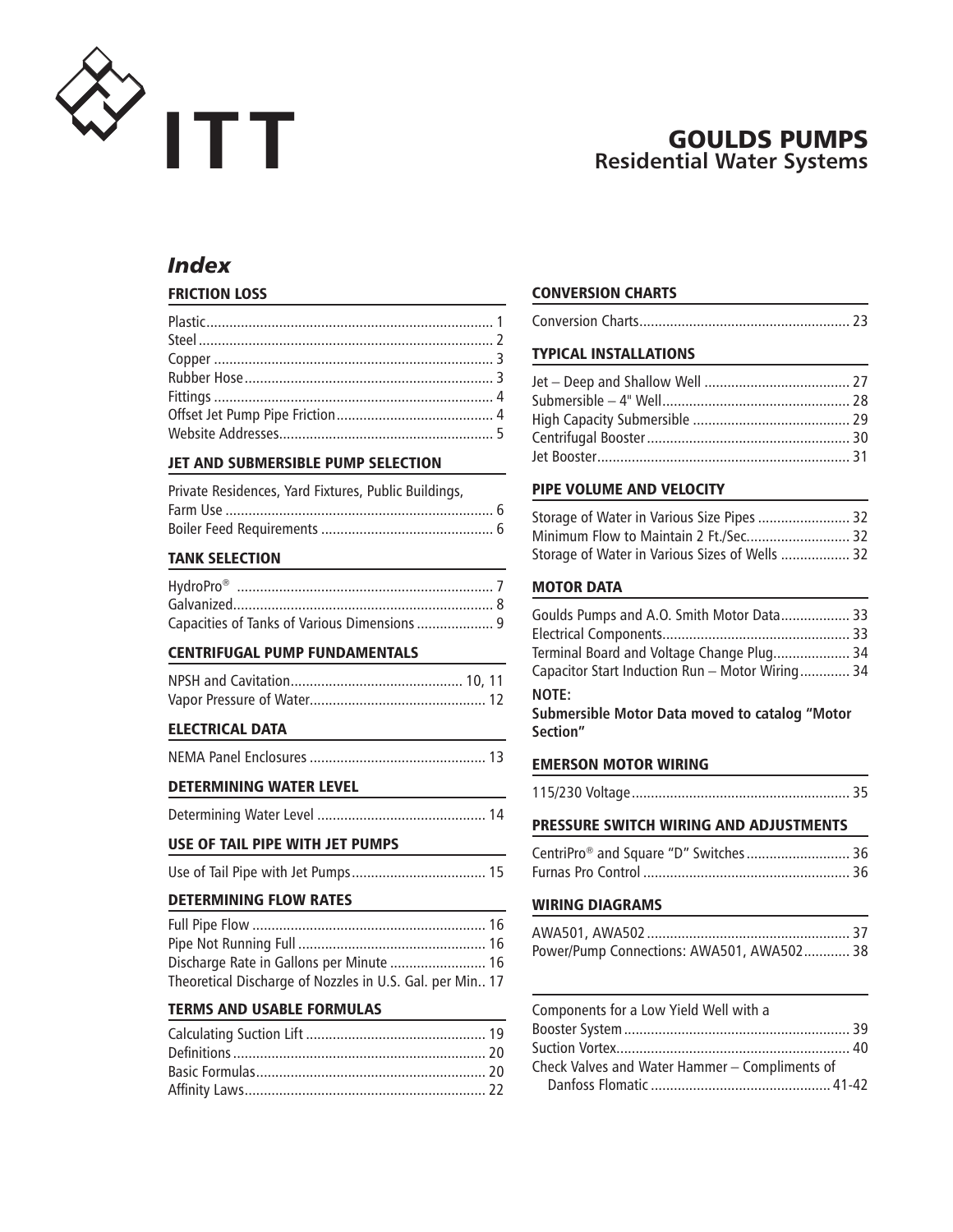

## *Friction Loss*

#### Sch 40 – plastic PIPE: FRICTION LOSS (in feet of head) PER 100 FT.

|                 |            | $\frac{3}{8}$ ll | $1/2$ <sup>11</sup> | $\frac{3}{4}$ <sup>11</sup> | 1 <sup>0</sup> | $1\frac{1}{4}$ | $1\frac{1}{2}$ | 2"    | $2\frac{1}{2}$ " | 3"   | 4"   | 6"   | 8"   | 10 <sup>th</sup> |
|-----------------|------------|------------------|---------------------|-----------------------------|----------------|----------------|----------------|-------|------------------|------|------|------|------|------------------|
| <b>GPM</b>      | <b>GPH</b> | ft.              | ft.                 | ft.                         | ft.            | ft.            | ft.            | ft.   | ft.              | ft.  | ft.  | ft.  | ft.  | ft.              |
| $\mathbf{1}$    | 60         | 4.25             | 1.38                | .356                        | .11            |                |                |       |                  |      |      |      |      |                  |
| $\overline{2}$  | 120        | 15.13            | 4.83                | 1.21                        | .38            | .10            |                |       |                  |      |      |      |      |                  |
| 3               | 180        | 31.97            | 9.96                | 2.51                        | .77            | .21            | .10            |       |                  |      |      |      |      |                  |
| $\overline{4}$  | 240        | 54.97            | 17.07               | 4.21                        | 1.30           | .35            | .16            |       |                  |      |      |      |      |                  |
| 5               | 300        | 84.41            | 25.76               | 6.33                        | 1.92           | .51            | .24            |       |                  |      |      |      |      |                  |
| 6               | 360        |                  | 36.34               | 8.83                        | 2.69           | .71            | .33            | .10   |                  |      |      |      |      |                  |
| 8               | 480        |                  | 63.71               | 15.18                       | 4.58           | 1.19           | .55            | .17   |                  |      |      |      |      |                  |
| 10              | 600        |                  | 97.52               | 25.98                       | 6.88           | 1.78           | .83            | .25   | .11              |      |      |      |      |                  |
| 15              | 900        |                  |                     | 49.68                       | 14.63          | 3.75           | 1.74           | .52   | .22              |      |      |      |      |                  |
| 20              | 1,200      |                  |                     | 86.94                       | 25.07          | 6.39           | 2.94           | .86   | .36              | .13  |      |      |      |                  |
| $\overline{25}$ | 1,500      |                  |                     |                             | 38.41          | 9.71           | 4.44           | 1.29  | .54              | .19  |      |      |      |                  |
| 30              | 1,800      |                  |                     |                             |                | 13.62          | 6.26           | 1.81  | .75              | .26  |      |      |      |                  |
| 35              | 2,100      |                  |                     |                             |                | 18.17          | 8.37           | 2.42  | 1.00             | .35  | .09  |      |      |                  |
| 40              | 2,400      |                  |                     |                             |                | 23.55          | 10.70          | 3.11  | 1.28             | .44  | .12  |      |      |                  |
| 45              | 2,700      |                  |                     |                             |                | 29.44          | 13.46          | 3.84  | 1.54             | .55  | .15  |      |      |                  |
| 50              | 3,000      |                  |                     |                             |                |                | 16.45          | 4.67  | 1.93             | .66  | .17  |      |      |                  |
| 60              | 3,600      |                  |                     |                             |                |                | 23.48          | 6.60  | 2.71             | .93  | .25  |      |      |                  |
| 70              | 4,200      |                  |                     |                             |                |                |                | 8.83  | 3.66             | 1.24 | .33  |      |      |                  |
| 80              | 4,800      |                  |                     |                             |                |                |                | 11.43 | 4.67             | 1.58 | .41  |      |      |                  |
| 90              | 5,400      |                  |                     |                             |                |                |                | 14.26 | 5.82             | 1.98 | .52  |      |      |                  |
| 100             | 6,000      |                  |                     |                             |                |                |                |       | 7.11             | 2.42 | .63  | .08  |      |                  |
| 125             | 7,500      |                  |                     |                             |                |                |                |       | 10.83            | 3.80 | .95  | .13  |      |                  |
| 150             | 9,000      |                  |                     |                             |                |                |                |       |                  | 5.15 | 1.33 | .18  |      |                  |
| 175             | 10,500     |                  |                     |                             |                |                |                |       |                  | 6.90 | 1.78 | .23  |      |                  |
| 200             | 12,000     |                  |                     |                             |                |                |                |       |                  | 8.90 | 2.27 | .30  |      |                  |
| 250             | 15,000     |                  |                     |                             |                |                |                |       |                  |      | 3.36 | .45  | .12  |                  |
| 300             | 18,000     |                  |                     |                             |                |                |                |       |                  |      | 4.85 | .63  | .17  |                  |
| 350             | 21,000     |                  |                     |                             |                |                |                |       |                  |      | 6.53 | .84  | .22  |                  |
| 400             | 24,000     |                  |                     |                             |                |                |                |       |                  |      |      | 1.08 | .28  |                  |
| 500             | 30,000     |                  |                     |                             |                |                |                |       |                  |      |      | 1.66 | .42  | .14              |
| 550             | 33,000     |                  |                     |                             |                |                |                |       |                  |      |      | 1.98 | .50  | .16              |
| 600             | 36,000     |                  |                     |                             |                |                |                |       |                  |      |      | 2.35 | .59  | .19              |
| 700             | 42,000     |                  |                     |                             |                |                |                |       |                  |      |      |      | .79  | .26              |
| 800             | 48,000     |                  |                     |                             |                |                |                |       |                  |      |      |      | 1.02 | .33              |
| 900             | 54,000     |                  |                     |                             |                |                |                |       |                  |      |      |      | 1.27 | .41              |
| 950             | 57,000     |                  |                     |                             |                |                |                |       |                  |      |      |      |      | .46              |
| 1000            | 60,000     |                  |                     |                             |                |                |                |       |                  |      |      |      |      | .50              |

**NOTE: See page 5 for website addresses for pipe manufacturers – there are many types of new plastic pipe available now.**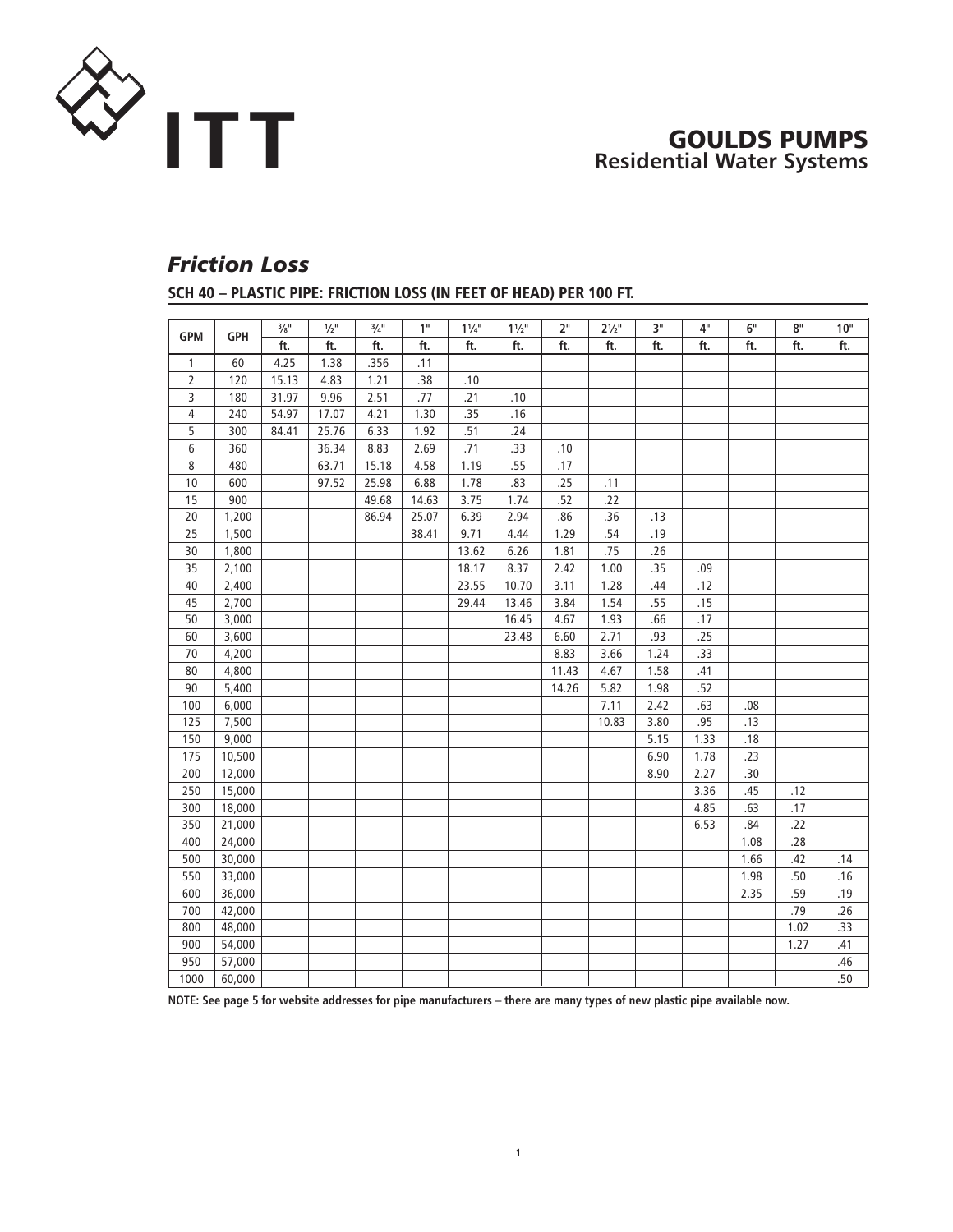

## *Friction Loss*

steel PIPE: FRICTION LOSS (in feet of head) PER 100 FT.

|                |            | $\frac{3}{8}$ " | $1/2$ <sup>11</sup> | $\frac{3}{4}$ <sup>11</sup> | 1 <sup>0</sup> | $1\frac{1}{4}$ | $1\frac{1}{2}$ | 2 <sup>n</sup> | $2\frac{1}{2}$ " | 3"     | 4"    | 5"    | 6"   | 8"    | 10"   |
|----------------|------------|-----------------|---------------------|-----------------------------|----------------|----------------|----------------|----------------|------------------|--------|-------|-------|------|-------|-------|
| <b>GPM</b>     | <b>GPH</b> | ft.             | ft.                 | ft.                         | ft.            | ft.            | ft.            | ft.            | ft.              | ft.    | ft.   | ft.   | ft.  | ft.   | ft.   |
| $\mathbf{1}$   | 60         | 4.30            | 1.86                | .26                         |                |                |                |                |                  |        |       |       |      |       |       |
| $\overline{2}$ | 120        | 15.00           | 4.78                | 1.21                        | .38            |                |                |                |                  |        |       |       |      |       |       |
| 3              | 180        | 31.80           | 10.00               | 2.50                        | .77            |                |                |                |                  |        |       |       |      |       |       |
| 4              | 240        | 54.90           | 17.10               | 4.21                        | 1.30           | .34            |                |                |                  |        |       |       |      |       |       |
| 5              | 300        | 83.50           | 25.80               | 6.32                        | 1.93           | .51            | .24            |                |                  |        |       |       |      |       |       |
| 6              | 360        |                 | 36.50               | 8.87                        | 2.68           | .70            | .33            | .10            |                  |        |       |       |      |       |       |
| $\overline{7}$ | 420        |                 | 48.70               | 11.80                       | 3.56           | .93            | .44            | .13            |                  |        |       |       |      |       |       |
| 8              | 480        |                 | 62.70               | 15.00                       | 4.54           | 1.18           | .56            | .17            |                  |        |       |       |      |       |       |
| 9              | 540        |                 |                     | 18.80                       | 5.65           | 1.46           | .69            | .21            |                  |        |       |       |      |       |       |
| $10$           | 600        |                 |                     | 23.00                       | 6.86           | 1.77           | .83            | .25            | .11              | .04    |       |       |      |       |       |
| 12             | 720        |                 |                     | 32.60                       | 9.62           | 2.48           | 1.16           | .34            | .15              | .05    |       |       |      |       |       |
| 15             | 900        |                 |                     | 49.70                       | 14.70          | 3.74           | 1.75           | .52            | .22              | .08    |       |       |      |       |       |
| 20             | 1,200      |                 |                     | 86.10                       | 25.10          | 6.34           | 2.94           | .87            | .36              | .13    |       |       |      |       |       |
| 25             | 1,500      |                 |                     |                             | 38.60          | 9.65           | 4.48           | 1.30           | .54              | .19    |       |       |      |       |       |
| 30             | 1,800      |                 |                     |                             | 54.60          | 13.60          | 6.26           | 1.82           | .75              | .26    |       |       |      |       |       |
| 35             | 2,100      |                 |                     |                             | 73.40          | 18.20          | 8.37           | 2.42           | 1.00             | .35    |       |       |      |       |       |
| 40             | 2,400      |                 |                     |                             | 95.00          | 23.50          | 10.79          | 3.10           | 1.28             | .44    |       |       |      |       |       |
| 45             | 2,700      |                 |                     |                             |                | 30.70          | 13.45          | 3.85           | 1.60             | .55    |       |       |      |       |       |
| 70             | 4,200      |                 |                     |                             |                | 68.80          | 31.30          | 8.86           | 3.63             | 1.22   | .35   |       |      |       |       |
| 100            | 6,000      |                 |                     |                             |                |                | 62.20          | 17.40          | 7.11             | 2.39   | .63   |       |      |       |       |
| 150            | 9,000      |                 |                     |                             |                |                |                | 38.00          | 15.40            | 5.14   | 1.32  |       |      |       |       |
| 200            | 12,000     |                 |                     |                             |                |                |                | 66.30          | 26.70            | 8.90   | 2.27  | .736  | .30  | .08   |       |
| 250            | 15,000     |                 |                     |                             |                |                |                | 90.70          | 42.80            | 14.10  | 3.60  | 1.20  | .49  | .13   |       |
| 300            | 18,000     |                 |                     |                             |                |                |                |                | 58.50            | 19.20  | 4.89  | 1.58  | .64  | .16   | .0542 |
| 350            | 21,000     |                 |                     |                             |                |                |                |                | 79.20            | 26.90  | 6.72  | 2.18  | .88  | .23   | .0719 |
| 400            | 24,000     |                 |                     |                             |                |                |                |                | 103.00           | 33.90  | 8.47  | 2.72  | 1.09 | .279  | .0917 |
| 450            | 27,000     |                 |                     |                             |                |                |                |                | 130.00           | 42.75  | 10.65 | 3.47  | 1.36 | .348  | .114  |
| 500            | 30,000     |                 |                     |                             |                |                |                |                | 160.00           | 52.50  | 13.00 | 4.16  | 1.66 | .424  | .138  |
| 550            | 33,000     |                 |                     |                             |                |                |                |                | 193.00           | 63.20  | 15.70 | 4.98  | 1.99 | .507  | .164  |
| 600            | 36,000     |                 |                     |                             |                |                |                |                | 230.00           | 74.80  | 18.60 | 5.88  | 2.34 | .597  | .192  |
| 650            | 39,000     |                 |                     |                             |                |                |                |                |                  | 87.50  | 21.70 | 6.87  | 2.73 | .694  | .224  |
| 700            | 42,000     |                 |                     |                             |                |                |                |                |                  | 101.00 | 25.00 | 7.93  | 3.13 | .797  | .256  |
| 750            | 45,000     |                 |                     |                             |                |                |                |                |                  | 116.00 | 28.60 | 9.05  | 3.57 | .907  | .291  |
| 800            | 48,000     |                 |                     |                             |                |                |                |                |                  | 131.00 | 32.40 | 10.22 | 4.03 | 1.02  | .328  |
| 850            | 51,000     |                 |                     |                             |                |                |                |                |                  | 148.00 | 36.50 | 11.50 | 4.53 | 1.147 | .368  |
| 900            | 54,000     |                 |                     |                             |                |                |                |                |                  | 165.00 | 40.80 | 12.90 | 5.05 | 1.27  | .410  |
| 950            | 57,000     |                 |                     |                             |                |                |                |                |                  | 184.00 | 45.30 | 14.30 | 5.60 | 1.41  | .455  |
| 1000           | 60,000     |                 |                     |                             |                |                |                |                |                  | 204.00 | 50.20 | 15.80 | 6.17 | 1.56  | .500  |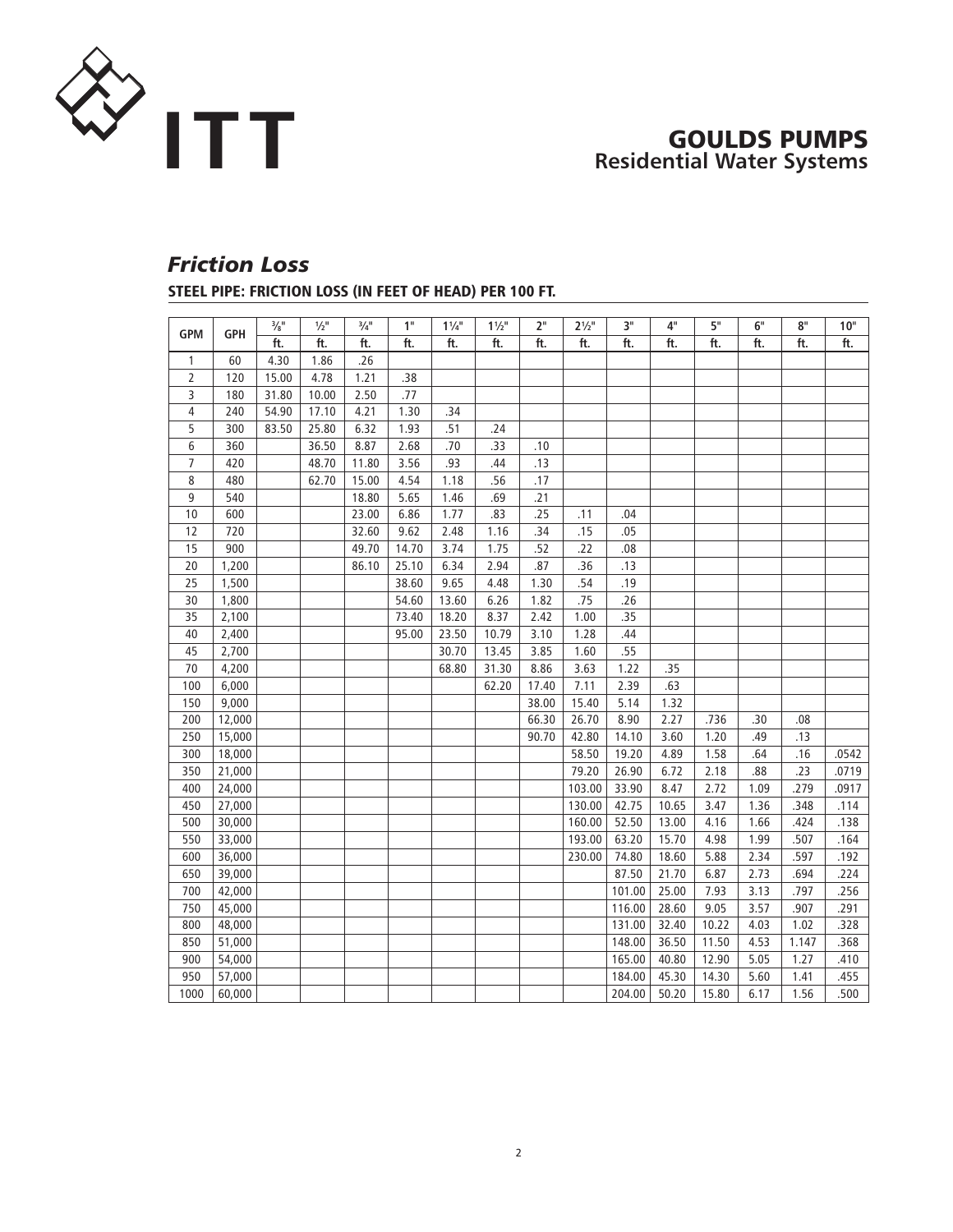

## *Friction Loss*

copper PIPE: FRICTION LOSS (in feet of head) PER 100 FT.

|                |            | $\frac{3}{8}$ ll | $1/2$ <sup>11</sup> | $3/4$ <sup>11</sup> | 1 <sup>n</sup> | $1\frac{1}{4}$ | $1\frac{1}{2}$ | 2 <sup>n</sup> | $2\frac{1}{2}$ " | 3"   | 4"   |
|----------------|------------|------------------|---------------------|---------------------|----------------|----------------|----------------|----------------|------------------|------|------|
| <b>GPM</b>     | <b>GPH</b> | ft.              | ft.                 | ft.                 | ft.            | ft.            | ft.            | ft.            | ft.              | ft.  | ft.  |
| 1              | 60         | 6.2              | 1.8                 | .39                 |                |                |                |                |                  |      |      |
| $\overline{2}$ | 120        | 19.6             | $6.0$               | 1.2                 |                |                |                |                |                  |      |      |
| $\overline{5}$ | 300        |                  | 30.0                | 5.8                 | 1.6            |                |                |                |                  |      |      |
| $\overline{7}$ | 420        |                  | 53.0                | 11.0                | 3.2            | 2.2            |                |                |                  |      |      |
| 10             | 600        |                  |                     | 19.6                | 5.3            | 3.9            |                |                |                  |      |      |
| 15             | 900        |                  |                     | 37.0                | 9.9            | 6.2            | 2.1            |                |                  |      |      |
| 18             | 1,080      |                  |                     | 55.4                | 16.1           | 6.9            | 3.2            |                |                  |      |      |
| 20             | 1,200      |                  |                     |                     | 18.5           | 10.4           | 3.9            |                |                  |      |      |
| 25             | 1,500      |                  |                     |                     | 27.7           | 14.3           | 5.3            | 1.5            |                  |      |      |
| 30             | 1,800      |                  |                     |                     | 39.3           | 18.7           | 7.6            | 2.1            |                  |      |      |
| 35             | 2,100      |                  |                     |                     | 48.5           | 25.4           | 10.2           | 2.8            |                  |      |      |
| 40             | 2,400      |                  |                     |                     |                | 30.0           | 13.2           | 3.5            | 1.2              |      |      |
| 45             | 2,700      |                  |                     |                     |                | 39.3           | 16.2           | 4.2            | 1.6              |      |      |
| 50             | 3,000      |                  |                     |                     |                |                | 19.4           | 5.1            | 1.8              |      |      |
| 60             | 3,600      |                  |                     |                     |                |                | 27.7           | 6.9            | 2.5              | 1.1  |      |
| 70             | 4,200      |                  |                     |                     |                |                | 40.0           | 9.2            | 3.5              | 1.4  |      |
| 75             | 4,500      |                  |                     |                     |                |                | 41.6           | 9.9            | 3.7              | 1.6  |      |
| 80             | 4,800      |                  |                     |                     |                |                | 45.0           | 11.6           | 4.2              | 1.8  |      |
| 90             | 5,400      |                  |                     |                     |                |                | 50.8           | 13.9           | 4.8              | 2.2  |      |
| 100            | 6,000      |                  |                     |                     |                |                |                | 16.9           | 6.2              | 2.8  |      |
| 125            | 7,500      |                  |                     |                     |                |                |                | 25.4           | 8.6              | 3.7  |      |
| 150            | 9,000      |                  |                     |                     |                |                |                | 32.3           | 11.6             | 4.8  | 1.2  |
| 175            | 10,500     |                  |                     |                     |                |                |                | 41.6           | 16.2             | 6.9  | 1.7  |
| 200            | 12,000     |                  |                     |                     |                |                |                | 57.8           | 20.8             | 9.0  | 2.2  |
| 250            | 15,000     |                  |                     |                     |                |                |                |                | 32.3             | 13.9 | 3.5  |
| 300            | 18,000     |                  |                     |                     |                |                |                |                | 41.6             | 18.5 | 4.6  |
| 350            | 21,000     |                  |                     |                     |                |                |                |                |                  | 32.3 | 5.8  |
| 400            | 24,000     |                  |                     |                     |                |                |                |                |                  | 39.3 | 7.2  |
| 450            | 27,000     |                  |                     |                     |                |                |                |                |                  | 44.0 | 9.2  |
| 500            | 30,000     |                  |                     |                     |                |                |                |                |                  |      | 11.1 |
| 750            | 45,000     |                  |                     |                     |                |                |                |                |                  |      | 23.1 |
| 1000           | 60,000     |                  |                     |                     |                |                |                |                |                  |      | 37.0 |

3

### rubber hose: FRICTION LOSS (in feet of head) PER 100 FT.

|            |                             | Actual Inside Diameter in Inches |                |                |      |                  |      |     |  |  |  |  |  |  |  |  |  |  |  |  |  |
|------------|-----------------------------|----------------------------------|----------------|----------------|------|------------------|------|-----|--|--|--|--|--|--|--|--|--|--|--|--|--|
| <b>GPM</b> | $\frac{3}{4}$ <sup>11</sup> | 1"                               | $1\frac{1}{4}$ | $1\frac{1}{2}$ | 2"   | $2\frac{1}{2}$ " | 3"   | 4"  |  |  |  |  |  |  |  |  |  |  |  |  |  |
| 15         | 70                          | 23                               | 5.8            | 2.5            | .9   | .2               |      |     |  |  |  |  |  |  |  |  |  |  |  |  |  |
| 20         | 122                         | 32                               | 10             | 4.2            | 1.6  | .5               |      |     |  |  |  |  |  |  |  |  |  |  |  |  |  |
| 25         | 182                         | 51                               | 15             | 6.7            | 2.3  | .7               |      |     |  |  |  |  |  |  |  |  |  |  |  |  |  |
| 30         | 259                         | 72                               | 21.2           | 9.3            | 3.2  | .9               | .2   |     |  |  |  |  |  |  |  |  |  |  |  |  |  |
| 40         |                             | 122                              | 35             | 15.5           | 5.5  | 1.4              | .7   |     |  |  |  |  |  |  |  |  |  |  |  |  |  |
| 50         |                             | 185                              | 55             | 23             | 8.3  | 2.3              | 1.2  |     |  |  |  |  |  |  |  |  |  |  |  |  |  |
| 60         |                             | 233                              | 81             | 32             | 11.8 | 3.2              | 1.4  |     |  |  |  |  |  |  |  |  |  |  |  |  |  |
| 70         |                             |                                  | 104            | 44             | 15.2 | 4.2              | 1.8  |     |  |  |  |  |  |  |  |  |  |  |  |  |  |
| 80         |                             |                                  | 134            | 55             | 19.8 | 5.3              | 2.5  |     |  |  |  |  |  |  |  |  |  |  |  |  |  |
| 90         |                             |                                  | 164            | 70             | 25   | $\overline{7}$   | 3.5  | .7  |  |  |  |  |  |  |  |  |  |  |  |  |  |
| 100        |                             |                                  | 203            | 85             | 29   | 8.1              | 4    | .9  |  |  |  |  |  |  |  |  |  |  |  |  |  |
| 125        |                             |                                  | 305            | 127            | 46   | 12.2             | 5.8  | 1.4 |  |  |  |  |  |  |  |  |  |  |  |  |  |
| 150        |                             |                                  | 422            | 180            | 62   | 17.3             | 8.1  | 1.6 |  |  |  |  |  |  |  |  |  |  |  |  |  |
| 175        |                             |                                  |                | 230            | 85   | 23.1             | 10.6 | 2.5 |  |  |  |  |  |  |  |  |  |  |  |  |  |
| 200        |                             |                                  |                | 308            | 106  | 30               | 13.6 | 3.2 |  |  |  |  |  |  |  |  |  |  |  |  |  |

|            |                           | <b>Actual Inside Diameter in Inches</b> |                |                |     |           |     |      |  |  |  |
|------------|---------------------------|-----------------------------------------|----------------|----------------|-----|-----------|-----|------|--|--|--|
| <b>GPM</b> | $3/4$ <sup>11</sup><br>1" |                                         | $1\frac{1}{4}$ | $1\frac{1}{2}$ | 2"  | $2^{1/2}$ | 3"  | 4"   |  |  |  |
| 250        |                           |                                         |                |                | 162 | 44        | 21  | 4.9  |  |  |  |
| 300        |                           |                                         |                |                | 219 | 62        | 28  | 6.7  |  |  |  |
| 350        |                           |                                         |                |                | 292 | 83        | 39  | 9.3  |  |  |  |
| 400        |                           |                                         |                |                |     | 106       | 49  | 11.8 |  |  |  |
| 500        |                           |                                         |                |                |     | 163       | 74  | 17.1 |  |  |  |
| 600        |                           |                                         |                |                |     | 242       | 106 | 23   |  |  |  |
| 700        |                           |                                         |                |                |     | 344       | 143 | 30   |  |  |  |
| 800        |                           |                                         |                |                |     | 440       | 182 | 40   |  |  |  |
| 900        |                           |                                         |                |                |     |           | 224 | 51   |  |  |  |
| 1000       |                           |                                         |                |                |     |           | 270 | 63   |  |  |  |
| 1250       |                           |                                         |                |                |     |           | 394 | 100  |  |  |  |
| 1500       |                           |                                         |                |                |     |           | 525 | 141  |  |  |  |
| 1750       |                           |                                         |                |                |     |           |     | 185  |  |  |  |
| 2000       |                           |                                         |                |                |     |           |     | 230  |  |  |  |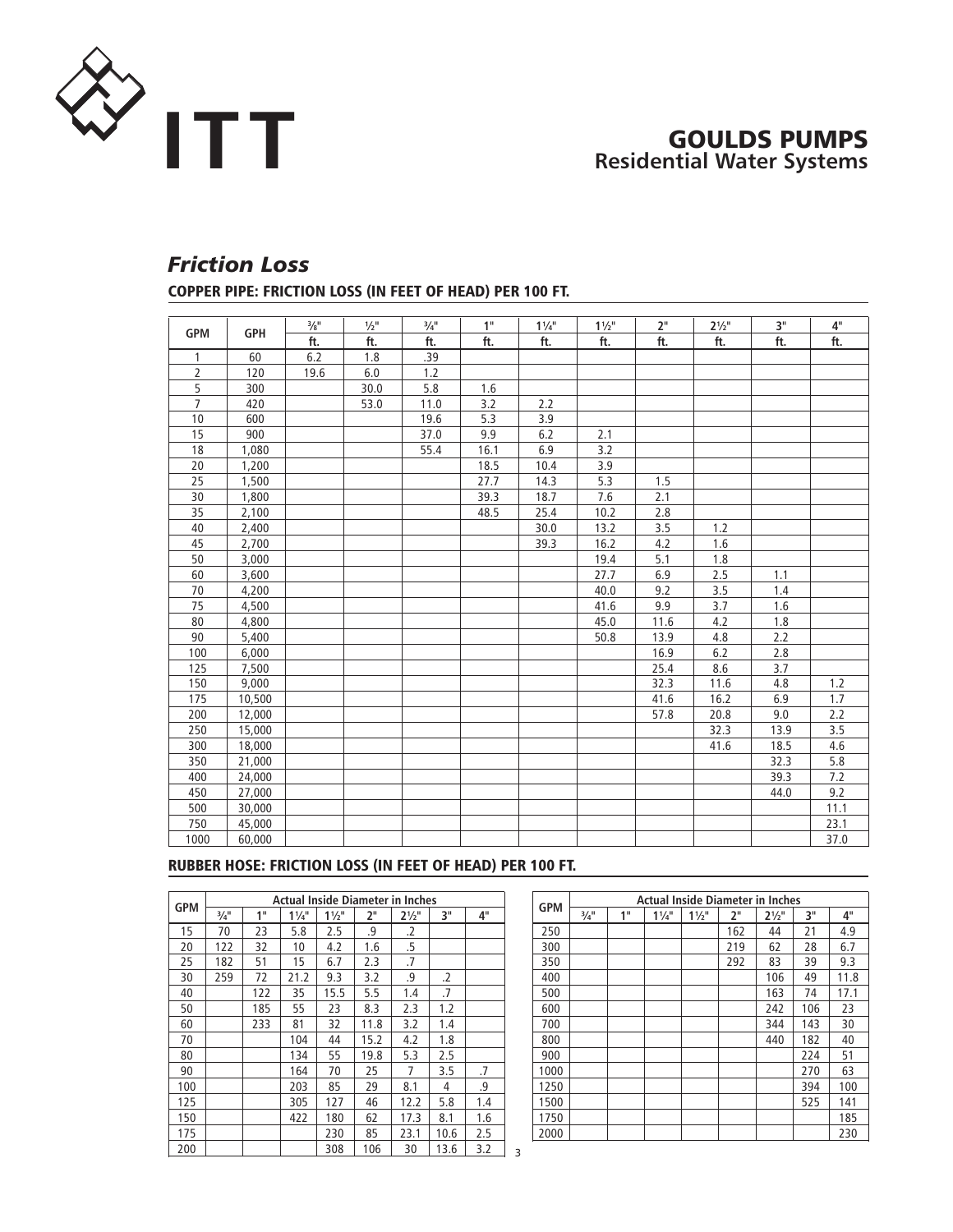

### *Friction Loss*

#### Equivalent number of feet straight pipe for different fittings

| Size of fittings, Inches                         | $\frac{1}{2}$ <sup>11</sup> | $3/4$ <sup>11</sup> | 1"             | $1\frac{1}{4}$ | $1\frac{1}{2}$ | 2"   | $2\frac{1}{2}$ " | 3"   | 4"    | 5"    | 6"    | 8"    | 10" |
|--------------------------------------------------|-----------------------------|---------------------|----------------|----------------|----------------|------|------------------|------|-------|-------|-------|-------|-----|
| $90^\circ$ Ell                                   | 1.5                         | 2.0                 | 2.7            | 3.5            | 4.3            | 5.5  | 6.5              | 8.0  | 10.0  | 14.0  | 15    | 20    | 25  |
| $45^\circ$ Ell                                   | 0.8                         | 1.0                 | 1.3            | 1.7            | 2.0            | 2.5  | 3.0              | 3.8  | 5.0   | 6.3   | 7.1   | 9.4   | 12  |
| Long Sweep Ell                                   | 1.0                         | 1.4                 | 1.7            | 2.3            | 2.7            | 3.5  | 4.2              | 5.2  | 7.0   | 9.0   | 11.0  | 14.0  |     |
| Close Return Bend                                | 3.6                         | 5.0                 | 6.0            | 8.3            | 10.0           | 13.0 | 15.0             | 18.0 | 24.0  | 31.0  | 37.0  | 39.0  |     |
| Tee-Straight Run                                 |                             | 2                   | 2              | 3              | 3              | 4    | 5                |      |       |       |       |       |     |
| Tee-Side Inlet or Outlet<br>or Pitless Adapter   | 3.3                         | 4.5                 | 5.7            | 7.6            | 9.0            | 12.0 | 14.0             | 17.0 | 22.0  | 27.0  | 31.0  | 40.0  |     |
| 1 Ball or Globe Valve Open                       | 17.0                        | 22.0                | 27.0           | 36.0           | 43.0           | 55.0 | 67.0             | 82.0 | 110.0 | 140.0 | 160.0 | 220.0 |     |
| 1 Angle Valve Open                               | 8.4                         | 12.0                | 15.0           | 18.0           | 22.0           | 28.0 | 33.0             | 42.0 | 58.0  | 70.0  | 83.0  | 110.0 |     |
| Gate Valve-Fully Open                            | 0.4                         | 0.5                 | 0.6            | 0.8            | 1.0            | 1.2  | 1.4              | 1.7  | 2.3   | 2.9   | 3.5   | 4.5   |     |
| Check Valve (Swing)                              | 4                           | 5                   | $\overline{7}$ | 9              | 11             | 13   | 16               | 20   | 26    | 33    | 39    | 52    | 65  |
| In Line Check Valve<br>(Spring)<br>or Foot Valve | 4                           | 6                   | 8              | 12             | 14             | 19   | 23               | 32   | 43    | 58    |       |       |     |

① There are many new, full port valve designs available today which are more efficient and create much less friction loss, consult with valve suppliers for new data.

#### **Example:**

(A) 100 ft. of 2" plastic pipe with one (1) 90º elbow and one (1) swing check valve.

| 90° elbow – equivalent to<br>Swing check – equivalent to<br>100 ft. of pipe – equivalent to 100 ft. of straight pipe | 5.5 ft. of straight pipe<br>13.0 ft. of straight pipe |
|----------------------------------------------------------------------------------------------------------------------|-------------------------------------------------------|
|                                                                                                                      | 110 $E + I$ Total counterpart in                      |

118.5 ft.  $=$  Total equivalent pipe

Figure friction loss for 118.5 ft. of pipe.

(B) Assume flow to be 80 GPM through 2" plastic pipe.

- 1. Friction loss table shows 11.43 ft. loss per 100 ft. of pipe.
- 2. In step (A) above we have determined total ft. of pipe to be 118.5 ft.
- 3. Convert 118.5 ft. to percentage  $118.5 \div 100 = 1.185$
- 4. Multiply 11.43 x 1.185

13.54455 or 13.5 ft.  $=$  Total friction loss in this system.

#### OFFSET JET PUMP PIPE FRICTION

Where the jet pump is offset horizontally from the well site, add the following distances to the vertical lift to approximate capacity to be received.

#### **PIPE FRICTION FOR OFFSET JET PUMPS**

**Friction Loss in Feet Per 100 Feet Offset**

| <b>JET SIZE</b> |                         |                                    |    |                                                                   |                         |              |                         | SUCTION AND PRESSURE PIPE SIZES (in inches) |                         |     |
|-----------------|-------------------------|------------------------------------|----|-------------------------------------------------------------------|-------------------------|--------------|-------------------------|---------------------------------------------|-------------------------|-----|
| <b>HP</b>       | $1\frac{1}{4} \times 1$ | $1\frac{1}{4} \times 1\frac{1}{4}$ |    | $1\frac{1}{2}$ x $1\frac{1}{4}$   $1\frac{1}{2}$ x $1\frac{1}{2}$ | $2 \times 1\frac{1}{2}$ | $2 \times 2$ | $2\frac{1}{2} \times 2$ | $2\frac{1}{2} \times 2\frac{1}{2}$          | $3 \times 2\frac{1}{2}$ | 3x3 |
| $\frac{1}{3}$   | 12                      | 8                                  | 6  | 4                                                                 |                         |              |                         |                                             |                         |     |
| $\frac{1}{2}$   | 18                      | 12                                 | 8  | 6                                                                 | 3                       |              |                         |                                             |                         |     |
| $^{3}/_{4}$     |                         | 22                                 | 16 | 11                                                                | 6                       | 4            |                         |                                             |                         |     |
|                 |                         |                                    | 25 | 16                                                                | 9                       | 6            |                         |                                             |                         |     |
| $1\frac{1}{2}$  |                         | <b>Operations Below Line</b>       |    |                                                                   | 13                      | 8            | 5                       | 3                                           |                         |     |
|                 |                         | Not Recommended                    |    |                                                                   | 20                      | 13           |                         |                                             |                         |     |
|                 |                         |                                    |    |                                                                   |                         |              | 13                      | q                                           |                         |     |

**NOTE:** Friction loss is to be added to vertical lift.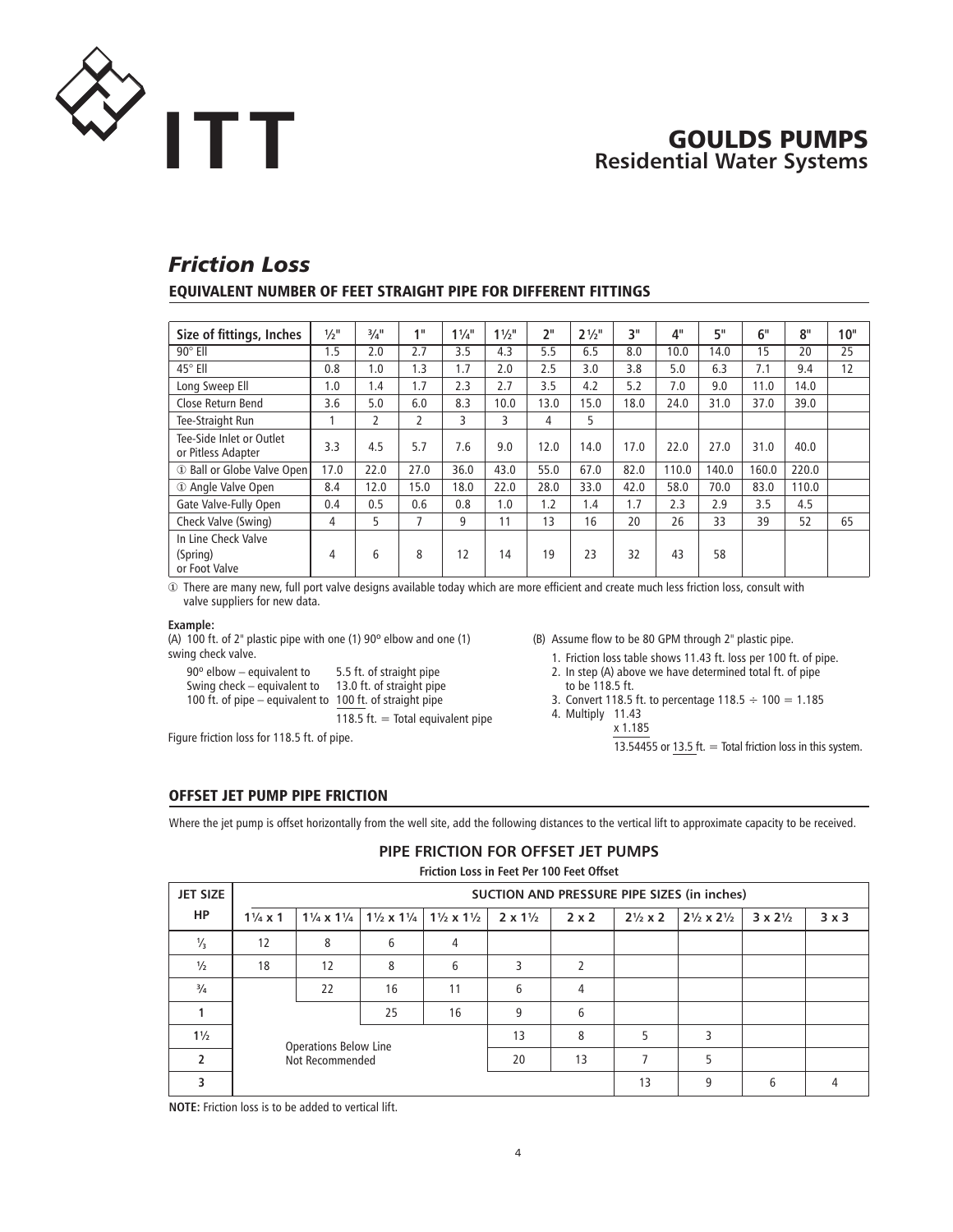

#### Website Addresses for Pipe Manufacturers, Check Valve Information and ITT Pump Companies

#### **Pipe and Plastic Well Casing Manufacturer's websites:**

**www.shur-align.com or www.modernproducts.net** 

 • Drop pipe - many types

**www.certainteed.com**

- • Kwik-set® threaded drop pipe in Sch 80 & 120,
- Solvent weld pressure pipe in Sch 40 & 80, class 160 (SDR26), class 200 (SDR 21) and class 315 (SDR 13.5)
- • PVC sewer & drain pipe

#### **www.pweaglepipe.com**

• PW Eagle PVC Pipe - many types

#### **Check Valve Manufacturer's websites:**

#### **www.flomatic.com**

 • Danfoss Flomatic Valves

- **www.simmonsmfg.com** 
	- • Simmons Mfg.

#### **ITT Corporation:**

#### **www.goulds.com**

 • Goulds Pumps Water and Wastewater Products

**www.centripro.com** 

 • CentriPro Accessories, Motors & Control Boxes and Wastewater Panels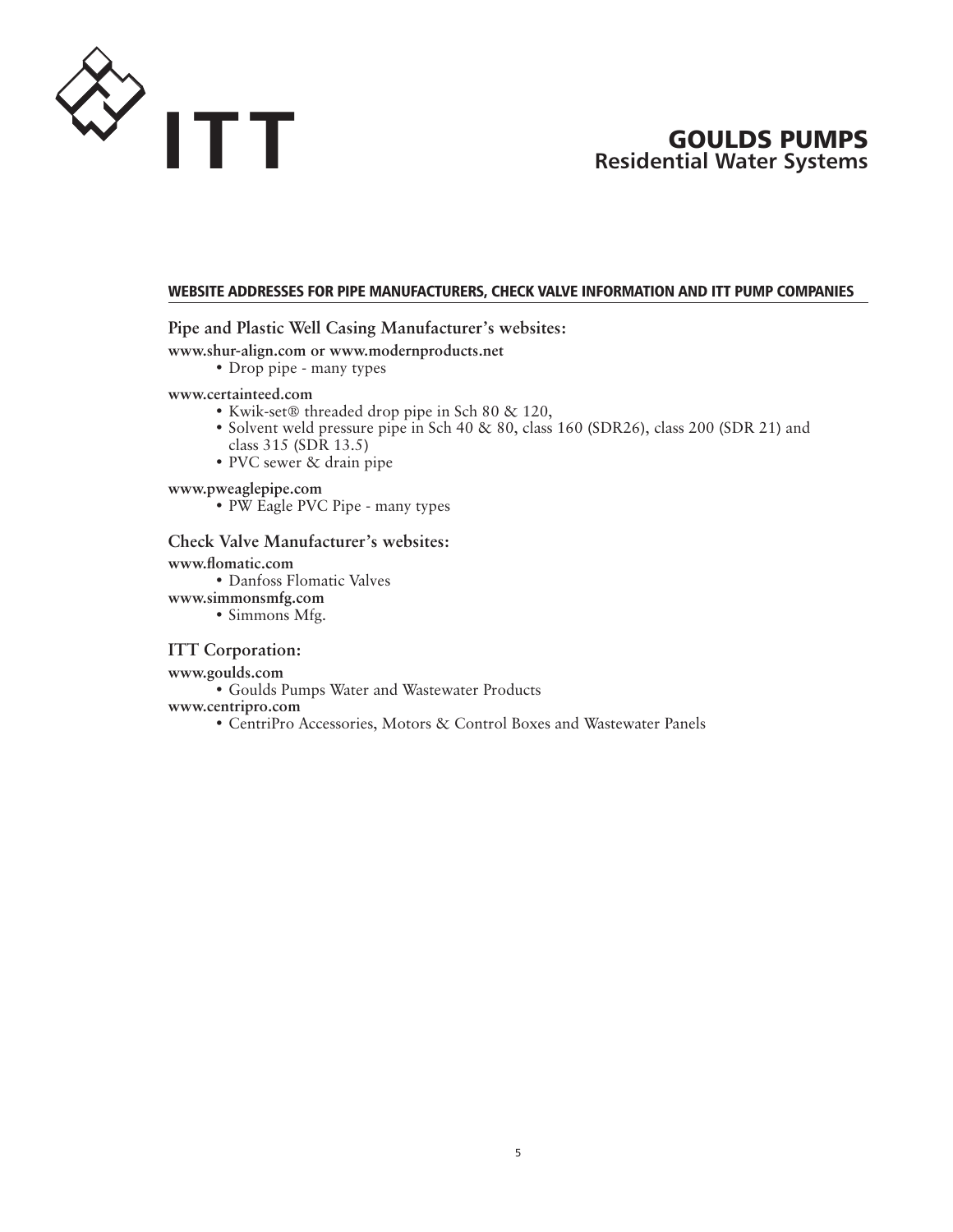

## *Jet and Submersible Pump Selection*

#### PRIVATE RESIDENCES

|                                                                                   |                      |                            | <b>Bathrooms in Home</b> |                  |                    |       |  |  |  |  |  |
|-----------------------------------------------------------------------------------|----------------------|----------------------------|--------------------------|------------------|--------------------|-------|--|--|--|--|--|
| <b>Outlets</b>                                                                    | <b>Flow Rate GPM</b> | <b>Total Usage Gallons</b> |                          | $1\frac{1}{2}$   | $2 - 2\frac{1}{2}$ | $3-4$ |  |  |  |  |  |
| Shower or Bathtub                                                                 |                      | 35                         | 35                       | 35               | 53                 | 70    |  |  |  |  |  |
| Lavatory                                                                          |                      |                            |                          | 4                | 6                  | ਨ     |  |  |  |  |  |
| <b>Toilet</b>                                                                     |                      |                            |                          | 10               | 15                 | 20    |  |  |  |  |  |
| Kitchen Sink                                                                      |                      |                            |                          |                  |                    |       |  |  |  |  |  |
| <b>Automatic Washer</b>                                                           |                      | 35                         |                          | 18               | 18                 | 18    |  |  |  |  |  |
| Dishwasher                                                                        |                      | 14                         |                          |                  | ξ                  |       |  |  |  |  |  |
| Normal seven minute*<br>peak demand (gallons)                                     |                      |                            | 45                       | 70               | 98                 | 122   |  |  |  |  |  |
| Minimum sized pump required<br>to meet peak demand without<br>supplemental supply |                      | 7 GPM (420 GPH)            | 10 GPM (600 GPH)         | 14 GPM (840 GPH) | 17 GPM (1020 GPH)  |       |  |  |  |  |  |

#### **Notes:**

Values given are average and do not include higher or lower extremes.

Garden Hose –  $\frac{1}{2}$ " 3 GPM Garden Hose  $-3/4$ " 6 GPM Sprinkler– Lawn 3-7 GPM

\* Peak demand can occur several times during morning and evening hours.

\*\* Count the number of fixtures in a home including outside hose bibs. Supply one gallon per minute each.

#### yard fixtures

#### farm use

| Horse, Steer       | 12 Gallons per day |
|--------------------|--------------------|
| Dry Cow            | 15 Gallons per day |
| <b>Milking Cow</b> | 35 Gallons per day |
| Hog                | 4 Gallons per day  |
| Sheep              | 2 Gallons per day  |
| Chickens/100       | 6 Gallons per day  |
| Turkeys/100        | 20 Gallons per day |
| Fire               | 20-60 GPM          |
|                    |                    |

#### public buildings

| Pump Capacity Required in U.S. Gallons per Minute |                                  |        |        |         |         |         |      |  |  |  |  |  |
|---------------------------------------------------|----------------------------------|--------|--------|---------|---------|---------|------|--|--|--|--|--|
|                                                   | per fixture for Public Buildings |        |        |         |         |         |      |  |  |  |  |  |
| <b>Total Number of Fixtures</b>                   |                                  |        |        |         |         |         |      |  |  |  |  |  |
| <b>Type of Building</b>                           | $25$ or                          | $26 -$ | $51 -$ | $101 -$ | $201 -$ | $401 -$ | Over |  |  |  |  |  |
|                                                   | Less                             | 50     | 100    | 200     | 400     | 600     | 600  |  |  |  |  |  |
| Hospitals                                         | 1.00                             | 1.00   | .80    | .60     | .50     | .45     | .40  |  |  |  |  |  |
| Mercantile Buildings                              | 1.30                             | 1.00   | .80    | .71     | .60     | .54     | .48  |  |  |  |  |  |
| Office Buildings                                  | 1.20                             | .90    | .72    | .65     | .50     | .40     | .35  |  |  |  |  |  |
| Schools                                           | 1.20                             | .85    | .65    | .60     | .55     | .45     |      |  |  |  |  |  |
| Hotels, Motels                                    | .80                              | .60    | .55    | .45     | .40     | .35     | .33  |  |  |  |  |  |
| <b>Apartment Buildings</b>                        | .60                              | .50    | .37    | .30     | .28     | .25     | .24  |  |  |  |  |  |

1. For less than 25 fixtures, pump capacity should not be less than 75% of capacity required for 25 fixtures.

2. Where additional water is required for some special process, this should be added to pump capacity.

3. Where laundries or swimming pools are to be supplied, add approximately 10% to pump capacity for either.

4. Where the majority of occupants are women, add approximately 20% to pump capacity.

#### boiler feed requirements

|    | <b>Boiler</b> |                  | <b>Boiler</b> |     | <b>Boiler</b> |     | <b>Boiler</b> |     | <b>Boiler</b> |
|----|---------------|------------------|---------------|-----|---------------|-----|---------------|-----|---------------|
| HP | <b>GPM</b>    | <b>GPM</b><br>НP |               | ΗP  | <b>GPM</b>    | НP  | <b>GPM</b>    | НP  | <b>GPM</b>    |
| 20 | 1.38          | 55               | 3.80          | 90  | 6.21          | 160 | 11.1          | 275 | 19.0          |
| 25 | 1.73          | 60               | 4.14          | 100 | 6.90          | 170 | 11.7          | 300 | 20.7          |
| 30 | 2.07          | 65               | 4.49          | 110 | 7.59          | 180 | 12.4          | 325 | 22.5          |
| 35 | 2.42          | 70               | 4.83          | 120 | 8.29          | 190 | 13.1          | 350 | 24.2          |
| 40 | 2.76          | 75               | 5.18          | 130 | 8.97          | 200 | 13.8          | 400 | 27.6          |
| 45 | 3.11          | 80               | 5.52          | 140 | 9.66          | 225 | 15.5          | 450 | 31.1          |
| 50 | 3.45          | 85               | 5.87          | 150 | 10.4          | 250 | 17.3          | 500 | 34.5          |

1. Boiler Horsepower equals 34.5 lb. water evaporated at and from 212ºF, and requires feed water at a rate of 0.069 gpm.

Select the boiler feed pump with a capacity of 2 to 3 times greater than the figures given above at a pressure 20 to 25% above that of boiler, because the table gives equivalents of boiler horsepower without reference to fluctuating demands.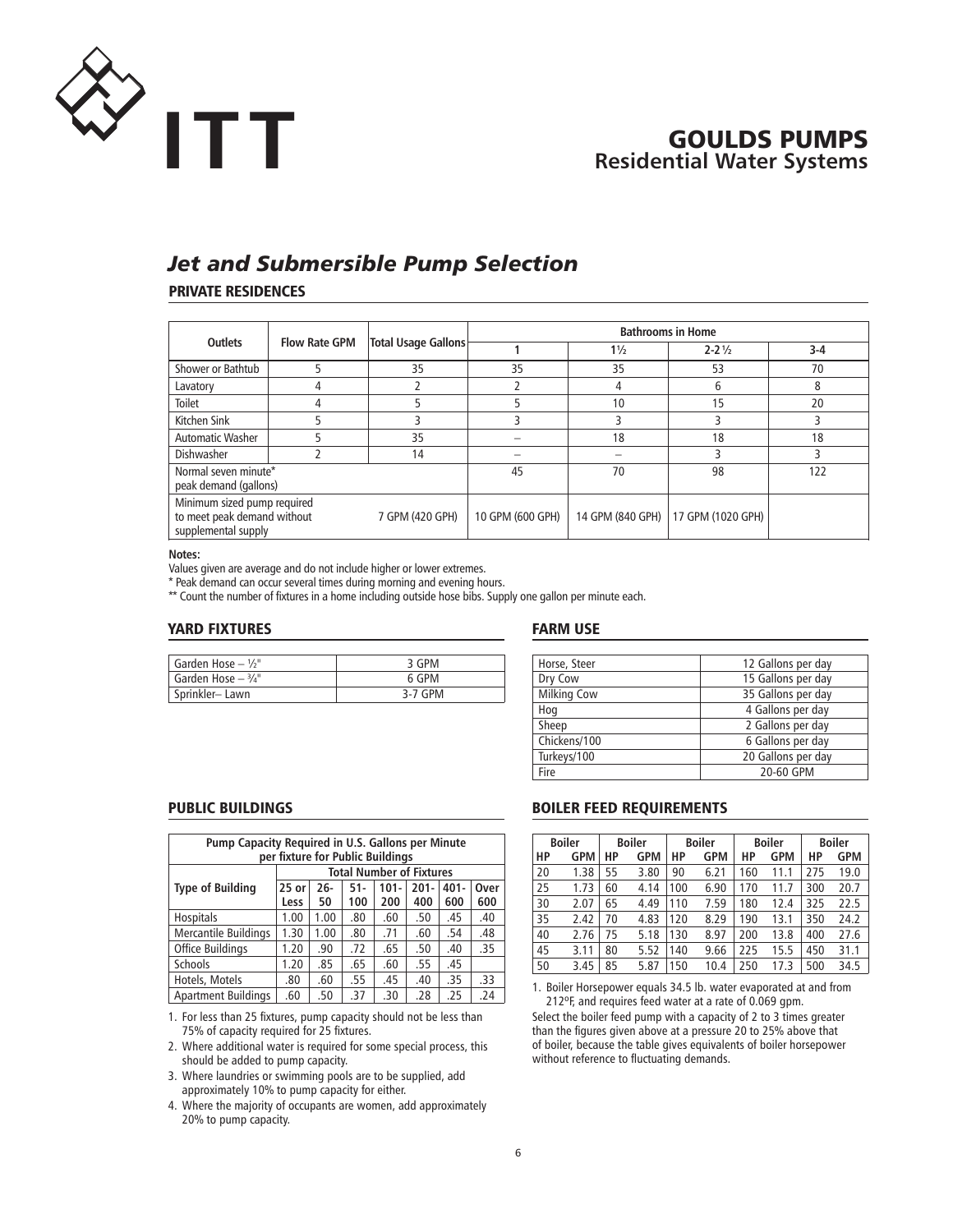

## *HydroPro and CentriPro Tank Selection*

TABLE 1 - TANK MODELS - See your Full Line Catalog Tank Bulletins for a listing of all available models.

| Model            | Total<br>Volume |                      | <b>Operating Pressure Range of</b> | 1 Drawdown in Gals. at System | Max.<br>Drawdown |
|------------------|-----------------|----------------------|------------------------------------|-------------------------------|------------------|
| No.              | (Gals.)         | 18/40<br><b>PSIG</b> | 28/50<br><b>PSIG</b>               | 38/60<br><b>PSIG</b>          | Vol. (Gals.)     |
| V <sub>6</sub> P | 2.0             | 0.8                  | 0.7                                | 0.6                           | 1.2              |
| V15P             | 4.5             | 1.8<br>1.5           |                                    | 1.3                           | 2.7              |
| V25P             | 8.2             | 3.3                  | 2.8                                | 2.4                           | 4.5              |
| <b>V45P</b>      | 13.9            | 5.6                  | 4.7                                | 4.1                           | 8.4              |
| <b>V45B</b>      | 13.9            | 5.6                  | 4.7                                | 4.1                           | 8.4              |
| V45              | 13.9            | 5.6                  | 4.7                                | 4.1                           | 8.4              |
| V60B             | 19.9            | 8.0                  | 6.8                                | 5.8                           | 12.1             |
| V60              | 19.9            | 8.0                  | 6.8                                | 5.8                           | 12.1             |
| V80              | 25.9            | 10.4                 | 8.8                                | 7.6                           | 13.9             |
| V80EX            | 25.9            | 10.4                 | 8.8                                | 7.6                           | 13.9             |
| V100             | 31.8            | 12.8                 | 10.8                               | 9.4                           | 13.8             |
| V100S            | 31.8            | 12.8                 | 10.8                               | 9.4                           | 13.8             |
| <b>V140B</b>     | 45.2            | 18.2                 | 15.4                               | 13.3                          | 27.3             |
| V140             | 45.2            | 18.2                 | 15.4                               | 13.3                          | 27.3             |
| <b>V200B</b>     | 65.1            | 26.2                 | 22.1                               | 19.2                          | 39.3             |
| V200             | 65.1            | 26.2                 | 22.1                               | 19.2                          | 39.3             |
| V250             | 83.5            | 33.6                 | 28.4                               | 25.6                          | 50.8             |
| V260             | 84.9            | 34.1                 | 28.9                               | 25.0                          | 44.7             |
| V350<br>115.9    |                 | 46.6                 | 39.4                               | 34.1                          | 70.5             |

#### **Tank Drawdown Pressure Factors Using an "Extra" 2 PSI of Drawdown**

| <b>Pressure Differential</b> | Factor with extra 2 psi* |
|------------------------------|--------------------------|
| $18 - 40$                    | .402                     |
| $28 - 50$                    | .340                     |
| $38 - 60$                    | .295                     |
| $48 - 70$                    | .260                     |

To Calculate drawdown capacity multiply: Factor x Tank Volume.

① **Drawdown based on a 22 psi differential and Boyle's Law. Temperature, elevation and pressure can all affect drawdown volume.**

#### table 2 – pressure factors

|                             | Pump Cut-In Pressure - PSIG                               |     |                                                                                                                    |     |     |     |     |     |     |     |     |     |     |     |     |     |     |     |     |     |
|-----------------------------|-----------------------------------------------------------|-----|--------------------------------------------------------------------------------------------------------------------|-----|-----|-----|-----|-----|-----|-----|-----|-----|-----|-----|-----|-----|-----|-----|-----|-----|
|                             | 20                                                        | 25  | 30                                                                                                                 | 35  | 40  | 45  | 50  | 55  | 60  | 65  | 70  | 75  | 80  | 85  | 90  | 95  | 100 | 105 | 110 | 115 |
| 30                          | .22                                                       |     |                                                                                                                    |     |     |     |     |     |     |     |     |     |     |     |     |     |     |     |     |     |
| 35                          | .30                                                       | .20 |                                                                                                                    |     |     |     |     |     |     |     |     |     |     |     |     |     |     |     |     |     |
| 40                          | .37                                                       | .27 | .18                                                                                                                |     |     |     |     |     |     |     |     |     |     |     |     |     |     |     |     |     |
| 45                          | .42                                                       | .34 | .25                                                                                                                | .17 |     |     |     |     |     |     |     |     |     |     |     |     |     |     |     |     |
| 50                          | .46                                                       | .39 | .31                                                                                                                | .23 | .15 |     |     |     |     |     |     |     |     |     |     |     |     |     |     |     |
| PSIG<br>55                  | .50                                                       | .43 | .36                                                                                                                | .29 | .22 | .14 |     |     |     |     |     |     |     |     |     |     |     |     |     |     |
| $\overline{60}$             | .54                                                       | .47 | .40                                                                                                                | .33 | .27 | .20 | .13 |     |     |     |     |     |     |     |     |     |     |     |     |     |
| $\overline{65}$             |                                                           | .50 | .44                                                                                                                | .38 | .31 | .25 | .19 | .13 |     |     |     |     |     |     |     |     |     |     |     |     |
| Pump Cut-Out Pressure<br>70 |                                                           | .53 | .47                                                                                                                | .41 | .35 | .30 | .24 | .18 | .12 |     |     |     |     |     |     |     |     |     |     |     |
| 75                          |                                                           |     | .50                                                                                                                | .45 | .39 | .33 | .28 | .22 | .17 | .11 |     |     |     |     |     |     |     |     |     |     |
| 80                          |                                                           |     | .53                                                                                                                | .48 | .42 | .37 | .32 | .26 | .21 | .16 | .11 |     |     |     |     |     |     |     |     |     |
| 85                          |                                                           |     |                                                                                                                    | .50 | .45 | .40 | .35 | .30 | .25 | .20 | .15 | .10 |     |     |     |     |     |     |     |     |
| 90                          |                                                           |     |                                                                                                                    | .53 | .48 | .43 | .38 | .33 | .29 | .24 | .19 | .14 | .10 |     |     |     |     |     |     |     |
| $\frac{1}{95}$              |                                                           |     |                                                                                                                    |     | .50 | .46 | .41 | .36 | .32 | .27 | .23 | .18 | .14 | .09 |     |     |     |     |     |     |
| 100                         |                                                           |     |                                                                                                                    |     | .52 | .48 | .44 | .39 | .35 | .31 | .26 | .22 | .17 | .13 | .09 |     |     |     |     |     |
| 105                         |                                                           |     |                                                                                                                    |     |     | .50 | .46 | .42 | .38 | .33 | .29 | .25 | .21 | .17 | .13 | .08 |     |     |     |     |
| 110                         |                                                           |     |                                                                                                                    |     |     | .52 | .46 | .44 | .40 | .36 | .32 | .28 | .24 | .20 | .16 | .12 |     |     |     |     |
| 115                         |                                                           |     |                                                                                                                    |     |     |     | .50 | .46 | .42 | .39 | .35 | .31 | .27 | .23 | .19 | .15 | .12 | .06 |     |     |
| 120                         |                                                           |     |                                                                                                                    |     |     |     | .52 | .48 | .45 | .41 | .37 | .33 | .30 | .26 | .22 | .19 | .15 | .11 |     |     |
| 125                         |                                                           |     |                                                                                                                    |     |     |     |     | .50 | .47 | .43 | .39 | .36 | .32 | .29 | .25 | .21 | .16 | .14 | .11 | .07 |
|                             |                                                           |     | To determine tank drawdown of operating pressure ranges other than those listed in table, use following procedure: |     |     |     |     |     |     |     |     |     |     |     |     |     |     |     |     |     |
|                             |                                                           |     | Multiply total tank volume (table 1) by pressure factor (table 4).                                                 |     |     |     |     |     |     |     |     |     |     |     |     |     |     |     |     |     |
|                             | Example: Operating range: 35/55<br>Tank being used: V-200 |     |                                                                                                                    |     |     |     |     |     |     |     |     |     |     |     |     |     |     |     |     |     |
|                             | Total volume of tank (table 1)<br>$65.1 =$                |     |                                                                                                                    |     |     |     |     |     |     |     |     |     |     |     |     |     |     |     |     |     |
| x.29                        | Pressure factor (table 4)                                 |     |                                                                                                                    |     |     |     |     |     |     |     |     |     |     |     |     |     |     |     |     |     |
| $18.9 =$                    | Drawdown in gallons at 35/55 PSI operating range.         |     |                                                                                                                    |     |     |     |     |     |     |     |     |     |     |     |     |     |     |     |     |     |

 $x \cdot 29$ <br> **x** .29 Pressure factor (table 4)<br>  $x \cdot 78.9$  Pressure factor (table 4)<br> **x** .29 Drawdown in gallons at 35/55 PSI operating range.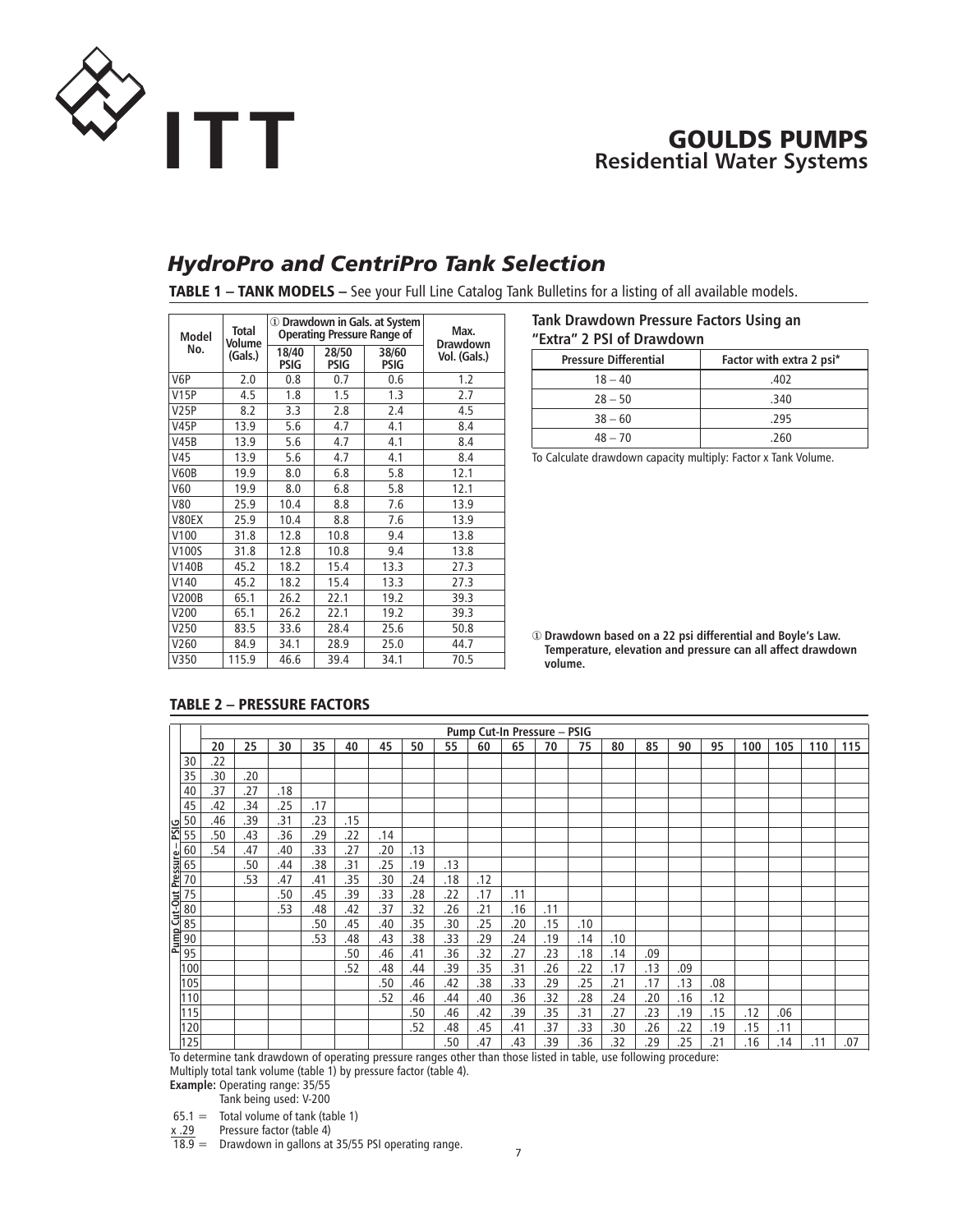

### *Tank Selection*

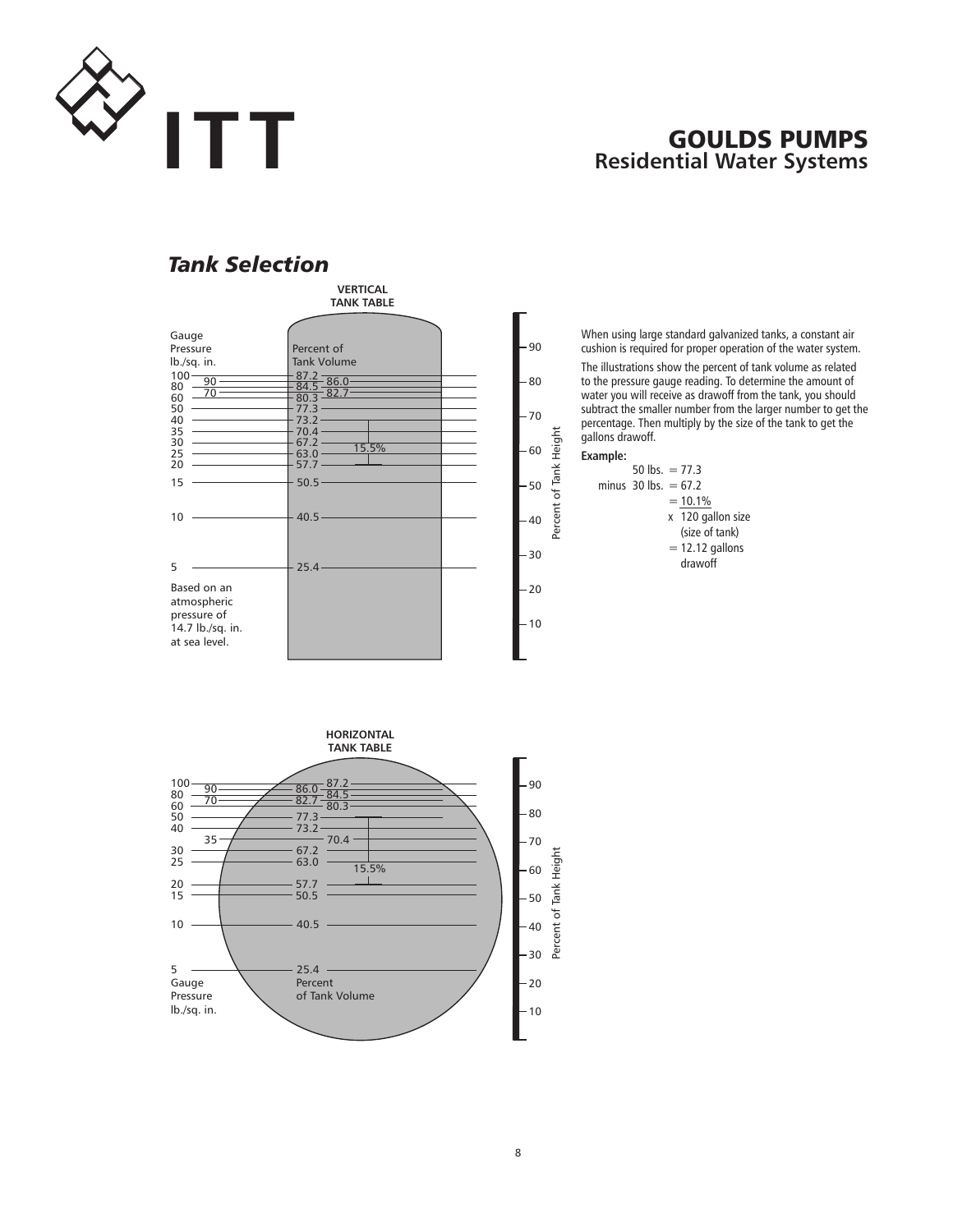

## *Tank Selection*

#### capacities of tanks of various dimensions

| Dia. in        |                |      |       |                |       |                |       |                 | <b>Length of Cylinder</b> |                 |       |       |       |       |       |                 |              |       |                     |
|----------------|----------------|------|-------|----------------|-------|----------------|-------|-----------------|---------------------------|-----------------|-------|-------|-------|-------|-------|-----------------|--------------|-------|---------------------|
| inches         | 1 <sup>0</sup> | 1'   | 5'    | 6 <sup>1</sup> | 7'    | 8 <sup>1</sup> | 9'    | 10 <sup>1</sup> | 11'                       | 12 <sup>1</sup> | 13'   | 14'   | 15'   | 16'   | 17'   | 18 <sup>1</sup> | $20^{\circ}$ | 22'   | 24'                 |
| 1              |                | 0.04 | 0.20  | 0.24           | 0.28  | 0.32           | 0.36  | 0.40            | 0.44                      | 0.48            | 0.52  | 0.56  | 0.60  | 0.64  | 0.68  | 0.72            | 0.80         | 0.88  | 0.96                |
| 2              | 0.01           | 0.16 | 0.80  | 0.96           | 1.12  | 1.28           | 1.44  | 1.60            | 1.76                      | 1.92            | 2.08  | 2.24  | 2.40  | 2.56  | 2.72  | 2.88            | 3.20         | 3.52  | 3.84                |
| 3              | 0.03           | 0.37 | 1.84  | 2.20           | 2.56  | 2.92           | 3.30  | 3.68            | 4.04                      | 4.40            | 4.76  | 5.12  | 5.48  | 5.84  | 6.22  | 6.60            | 7.36         | 8.08  | 8.80                |
| 4              | 0.05           | 0.65 | 3.26  | 3.92           | 4.58  | 5.24           | 5.88  | 6.52            | 7.18                      | 7.84            | 8.50  | 9.16  | 9.82  | 10.5  | 11.1  | 11.8            | 13.0         | 14.4  | 15.7                |
| 5              | 0.08           | 1.02 | 5.10  | 6.12           | 7.14  | 8.16           | 9.18  | 10.2            | 11.2                      | 12.2            | 13.3  | 14.3  | 15.3  | 16.3  | 17.3  | 18.4            | 20.4         | 22.4  | 24.4                |
| 6              | 0.12           | 1.47 | 7.34  | 8.80           | 10.3  | 11.8           | 13.2  | 14.7            | 16.1                      | 17.6            | 19.1  | 20.6  | 22.0  | 23.6  | 25.0  | 26.4            | 29.4         | 32.2  | 35.2                |
| $\overline{7}$ | 0.17           | 2.00 | 10.0  | 12.0           | 14.0  | 16.0           | 18.0  | 20.0            | 22.0                      | 24.0            | 26.0  | 28.0  | 30.0  | 32.0  | 34.0  | 36.0            | 40.0         | 44.0  | 48.0                |
| 8              | 0.22           | 2.61 | 13.0  | 15.6           | 18.2  | 20.8           | 23.4  | 26.0            | 28.6                      | 31.2            | 33.8  | 36.4  | 39.0  | 41.6  | 44.2  | 46.8            | 52.0         | 57.2  | 62.4                |
| 9              | 0.28           | 3.31 | 16.5  | 19.8           | 23.1  | 26.4           | 29.8  | 33.0            | 36.4                      | 39.6            | 43.0  | 46.2  | 49.6  | 52.8  | 56.2  | 60.0            | 66.0         | 72.4  | 79.2                |
| 10             | 0.34           | 4.08 | 20.4  | 24.4           | 28.4  | 32.6           | 36.8  | 40.8            | 44.8                      | 48.8            | 52.8  | 56.8  | 61.0  | 65.2  | 69.4  | 73.6            | 81.6         | 89.6  | 97.6                |
| 11             | 0.41           | 4.94 | 24.6  | 29.6           | 34.6  | 39.4           | 44.4  | 49.2            | 54.2                      | 59.2            | 64.2  | 69.2  | 74.0  | 78.8  | 83.8  | 88.8            | 98.4         | 104.0 | 118.0               |
| 12             | 0.49           | 5.88 | 29.4  | 35.2           | 41.0  | 46.8           | 52.8  | 58.8            | 64.6                      | 70.4            | 76.2  | 82.0  | 87.8  | 93.6  | 99.6  | 106.0           | 118.0        | 129.0 | 141.0               |
| 13             | 0.57           | 6.90 | 34.6  | 41.6           | 48.6  | 55.2           | 62.2  | 69.2            | 76.2                      | 83.2            | 90.2  | 97.2  | 104.0 | 110.0 | 117.0 | 124.0           | 138.0        | 152.0 | 166.0               |
| 14             | 0.67           | 8.00 | 40.0  | 48.0           | 56.0  | 64.0           | 72.0  | 80.0            | 88.0                      | 96.0            | 104.0 | 112.0 | 120.0 | 128.0 | 136.0 | 144.0           | 160.0        | 176.0 | 192.0               |
| 15             | 0.77           | 9.18 | 46.0  | 55.2           | 64.4  | 73.6           | 82.8  | 92.0            | 101.0                     | 110.0           | 120.0 | 129.0 | 138.0 | 147.0 | 156.0 | 166.0           | 184.0        | 202.0 | 220.0               |
| 16             | 0.87           | 10.4 | 52.0  | 62.4           | 72.8  | 83.2           | 93.6  | 104.0           | 114.0                     | 125.0           | 135.0 | 146.0 | 156.0 | 166.0 | 177.0 | 187.0           | 208.0        | 229.0 | 250.0               |
| 17             | 0.98           | 11.8 | 59.0  | 70.8           | 81.6  | 94.4           | 106.0 | 118.0           | 130.0                     | 142.0           | 153.0 | 163.0 | 177.0 | 189.0 | 201.0 | 212.0           | 236.0        | 260.0 | 283.0               |
| 18             | 1.10           | 13.2 | 66.0  | 79.2           | 92.4  | 106.0          | 119.0 | 132.0           | 145.0                     | 158.0           | 172.0 | 185.0 | 198.0 | 211.0 | 224.0 | 240.0           | 264.0        | 290.0 | 317.0               |
| 19             | 1.23           | 14.7 | 73.6  | 88.4           | 103.0 | 118.0          | 132.0 | 147.0           | 162.0                     | 177.0           | 192.0 | 206.0 | 221.0 | 235.0 | 250.0 | 265.0           | 294.0        | 324.0 | 354.0               |
| 20             | 1.36           | 16.3 | 81.6  | 98.0           | 114.0 | 130.0          | 147.0 | 163.0           | 180.0                     | 196.0           | 212.0 | 229.0 | 245.0 | 261.0 | 277.0 | 294.0           | 326.0        | 359.0 | 392.0               |
| 21             | 1.50           | 18.0 | 90.0  | 108.0          | 126.0 | 144.0          | 162.0 | 180.0           | 198.0                     | 216.0           | 238.0 | 252.0 | 270.0 | 288.0 | 306.0 | 324.0           | 360.0        | 396.0 | 432.0               |
| 22             | 1.65           | 19.8 | 99.0  | 119.0          | 139.0 | 158.0          | 178.0 | 198.0           | 218.0                     | 238.0           | 257.0 | 277.0 | 297.0 | 317.0 | 337.0 | 356.0           | 396.0        | 436.0 | 476.0               |
| 23             | 1.80           | 21.6 | 108.0 | 130.0          | 151.0 | 173.0          | 194.0 | 216.0           | 238.0                     | 259.0           | 281.0 | 302.0 | 324.0 | 346.0 | 367.0 | 389.0           | 432.0        | 476.0 | 518.0               |
| 24             | 1.96           | 23.5 | 118.0 | 141.0          | 165.0 | 188.0          | 212.0 | 235.0           | 259.0                     | 282.0           | 306.0 | 330.0 | 353.0 | 376.0 | 400.0 | 424.0           | 470.0        | 518.0 | 564.0               |
| 25             | 2.12           | 25.5 | 128.0 | 153.0          | 179.0 | 204.0          | 230.0 | 255.0           | 281.0                     | 306.0           | 332.0 | 358.0 | 383.0 | 408.0 | 434.0 | 460.0           | 510.0        | 562.0 | 612.0               |
| 26             | 2.30           | 27.6 | 138.0 | 166.0          | 193.0 | 221.0          | 248.0 | 276.0           | 304.0                     | 331.0           | 359.0 | 386.0 | 414.0 | 442.0 | 470.0 | 496.0           | 552.0        | 608.0 | 662.0               |
| 27             | 2.48           | 29.7 | 148.0 | 178.0          | 208.0 | 238.0          | 267.0 | 297.0           | 326.0                     | 356.0           | 386.0 | 416.0 | 426.0 | 476.0 | 504.0 | 534.0           | 594.0        | 652.0 | 712.0               |
| 28             | 2.67           | 32.0 | 160.0 | 192.0          | 224.0 | 256.0          | 288.0 | 320.0           | 352.0                     | 384.0           | 416.0 | 448.0 | 480.0 | 512.0 | 544.0 | 576.0           | 640.0        | 704.0 | 768.0               |
| 29             | 2.86           | 34.3 | 171.0 | 206.0          | 240.0 | 274.0          | 309.0 | 343.0           | 377.0                     | 412.0           | 446.0 | 480.0 | 514.0 | 548.0 | 584.0 | 618.0           | 686.0        | 754.0 | 824.0               |
| 30             | 3.06           | 36.7 | 183.0 | 220.0          | 257.0 | 294.0          | 330.0 | 367.0           | 404.0                     | 440.0           | 476.0 | 514.0 | 550.0 | 588.0 | 624.0 | 660.0           | 734.0        | 808.0 | 880.0               |
| 32             | 3.48           | 41.8 | 209.0 | 251.0          | 293.0 | 334.0          | 376.0 | 418.0           | 460.0                     | 502.0           | 544.0 | 586.0 | 628.0 | 668.0 | 710.0 | 752.0           | 836.0        | 920.0 | 1004.0              |
| 34             | 3.93           | 47.2 | 236.0 | 283.0          | 330.0 | 378.0          | 424.0 | 472.0           | 520.0                     | 566.0           | 614.0 | 660.0 | 708.0 | 756.0 | 802.0 | 848.0           | 944.0        |       | 1040.0 1132.0       |
| 36             | 4.41           | 52.9 | 264.0 | 317.0          | 370.0 | 422.0          | 476.0 | 528.0           | 582.0 634.0               |                 | 688.0 | 740.0 | 792.0 | 844.0 | 898.0 | 952.0           |              |       | 1056.0 164.0 1268.0 |

Capacities, in U.S. Gallons, of cylinders of various diameters and lengths.

Volume  $=\pi d^2$  x H (Cylinder), L x W x H (Cube)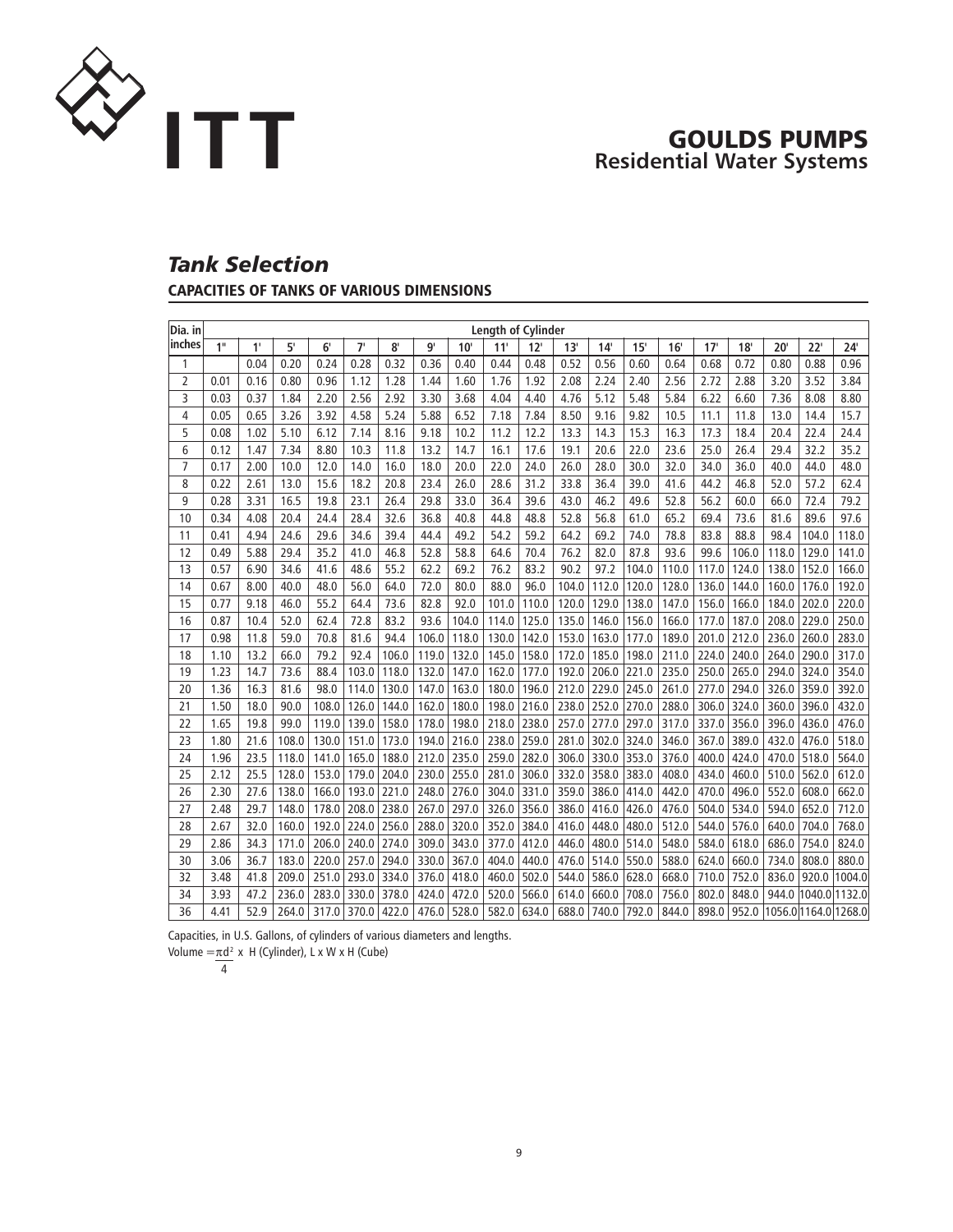

### *Centrifugal Pump Fundamentals*

net positive suction head (NPSH) and cavitation

The Hydraulic Institute defines NPSH as the total suction head in feet absolute, determined at the suction nozzle and corrected to datum, less the vapor pressure of the liquid in feet absolute. Simply stated, it is an analysis of energy conditions on the suction side of a pump to determine if the liquid will vaporize at the lowest pressure point in the pump.

The pressure which a liquid exerts on its surroundings is dependent upon its temperature. This pressure, called vapor pressure, is a unique characteristic of every fluid and increases with increasing temperature. When the vapor pressure within the fluid reaches the pressure of the surrounding medium, the fluid begins to vaporize or boil. The temperature at which this vaporization occurs will decrease as the pressure of the surrounding medium decreases.

A liquid increases greatly in volume when it vaporizes. One cubic foot of water at room temperature becomes 1700 cu. ft. of vapor at the same temperature.

It is obvious from the above that if we are to pump a fluid effectively, we must keep it in liquid form. NPSH is simply a measure of the amount of suction head present to prevent this vaporization at the lowest pressure point in the pump.

NPSH Required is a function of the pump design. As the liquid passes from the pump suction to the eye of the impeller, the velocity increases and the pressure decreases. There are also pressure losses due to shock and turbulence as the liquid strikes the impeller. The centrifugal force of the impeller vanes further increases the velocity and decreases the pressure of the liquid. The NPSH Required is the positive head in feet absolute required at the pump suction to overcome these pressure drops in the pump and maintain the liquid above its vapor pressure. The NPSH Required varies with speed and capacity within any particular pump. Pump manufacturer's curves normally provide this information.

NPSH Available is a function of the system in which the pump operates. It is the excess pressure of the liquid in feet absolute over its vapor pressure as it arrives at the pump suction. Fig. 4 shows four typical suction systems with the NPSH Available formulas applicable to each. It is important to correct for the specific gravity of the liquid and to convert all terms to units of "feet absolute" in using the formulas.

In an existing system, the NPSH Available can be determined by a gage reading on the pump suction. The following formula applies:

$$
NPSH_{A} = P_{B} - V_{P} \pm Gr + h_{V}
$$

- Where  $Gr = G$ age reading at the pump suction expressed in feet (plus if above atmospheric, minus if below atmospheric) corrected to the pump centerline.
	- $h_{v}$  = Velocity head in the suction pipe at the gage connection, expressed in feet.

Cavitation is a term used to describe the phenomenon which occurs in a pump when there is insufficient NPSH Available. The pressure of the liquid is reduced to a value equal to or below its vapor pressure and small vapor bubbles or pockets begin to form. As these vapor bubbles move along the impeller vanes to a higher pressure area, they rapidly collapse.

The collapse, or "implosion" is so rapid that it may be heard as a rumbling noise, as if you were pumping gravel. The forces during the collapse are generally high enough to cause minute pockets of fatigue failure on the impeller vane surfaces. This action may be progressive, and under severe conditions can cause serious pitting damage to the impeller.

The accompanying noise is the easiest way to recognize cavitation. Besides impeller damage, cavitation normally results in reduced capacity due to the vapor present in the pump. Also, the head may be reduced and unstable and the power consumption may be erratic. Vibration and mechanical damage such as bearing failure can also occur as a result of operating in cavitation.

The only way to prevent the undesirable effects of cavitation is to insure that the NPSH Available in the system is greater than the NPSH Required by the pump.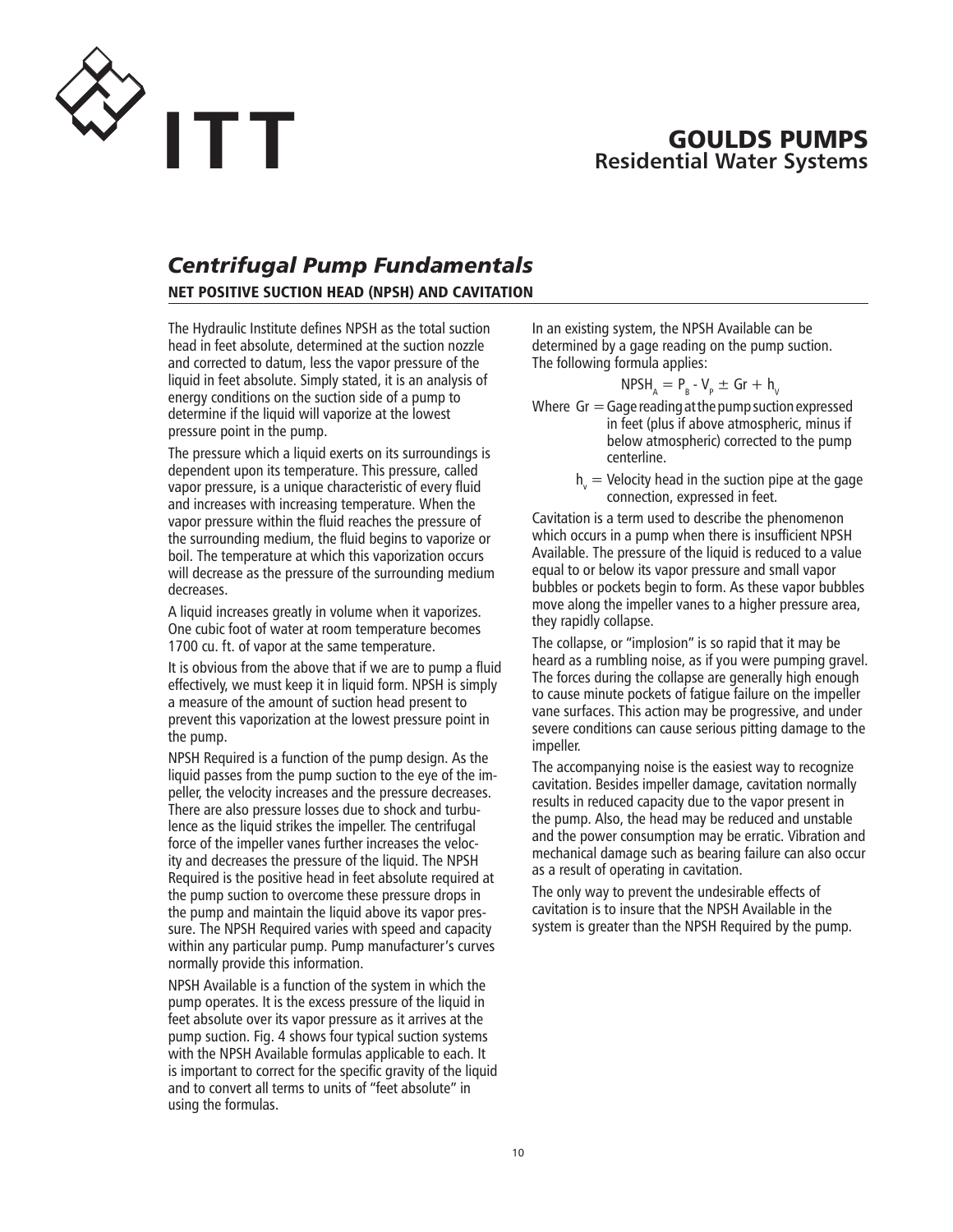

## *Centrifugal Pump Fundamentals*

net positive suction head (NPSH) and cavitation

4a SUCTION SUPPLY OPEN TO ATMOSPHERE – with Suction Lift









- $P_{\rm B} =$  Barometric pressure, in feet absolute.
- $\rm V_{_p} =$  Vapor pressure of the liquid at maximum pumping temperature, in feet absolute (see next page).
- $p =$  Pressure on surface of liquid in closed suction tank, in feet absolute.
- $L<sub>s</sub>$  = Maximum static suction lift in feet.
- $\mathsf{L}_{_{\mathsf{H}}} =$  Minimum static suction head in feet.
- ${\sf h}_{_{\!f}}$   $=$  Friction loss in feet in suction pipe at required capacity.

**Note:** See page 23, atmospheric pressure chart.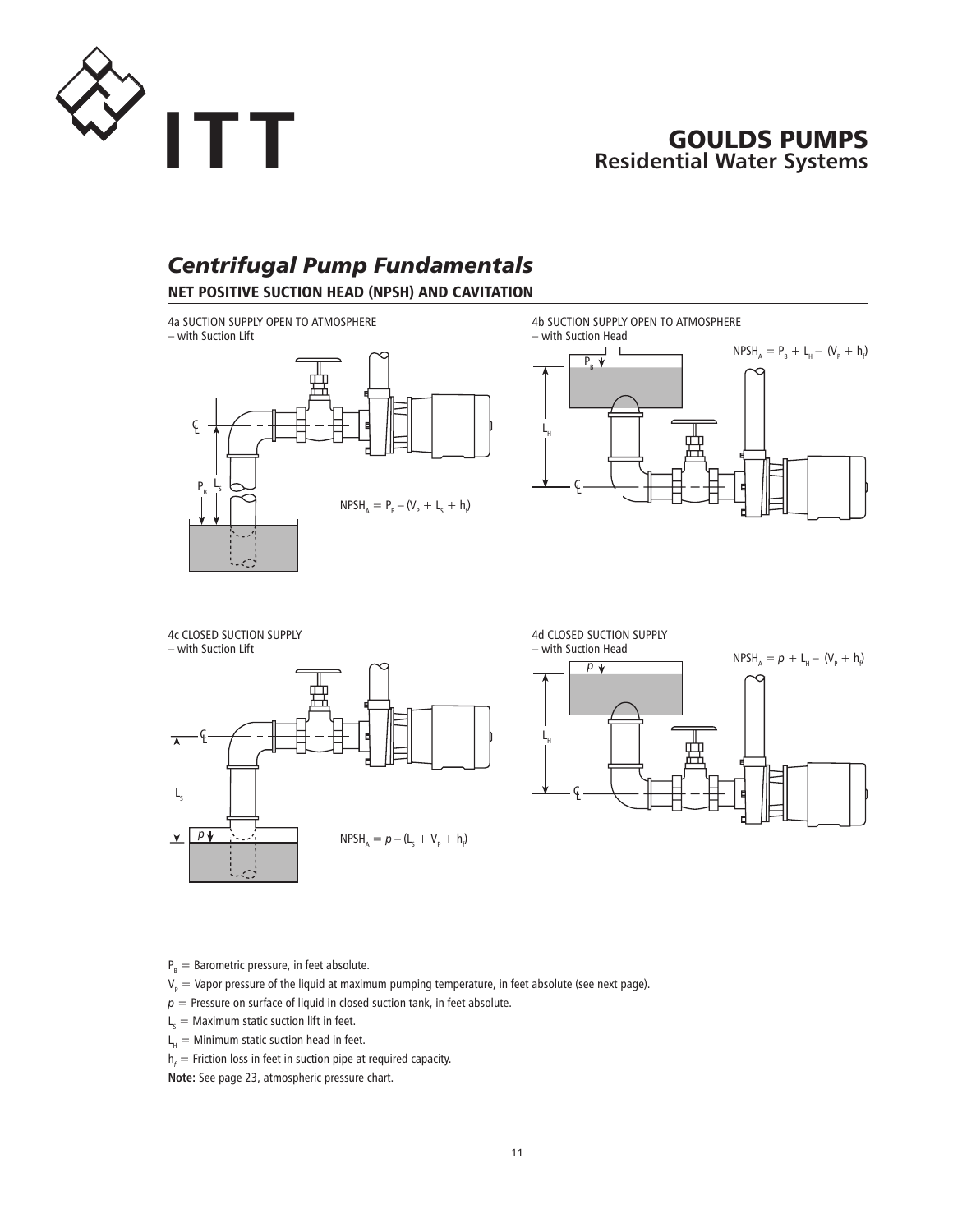

## *Centrifugal Pump Fundamentals*

vapor pressure of water

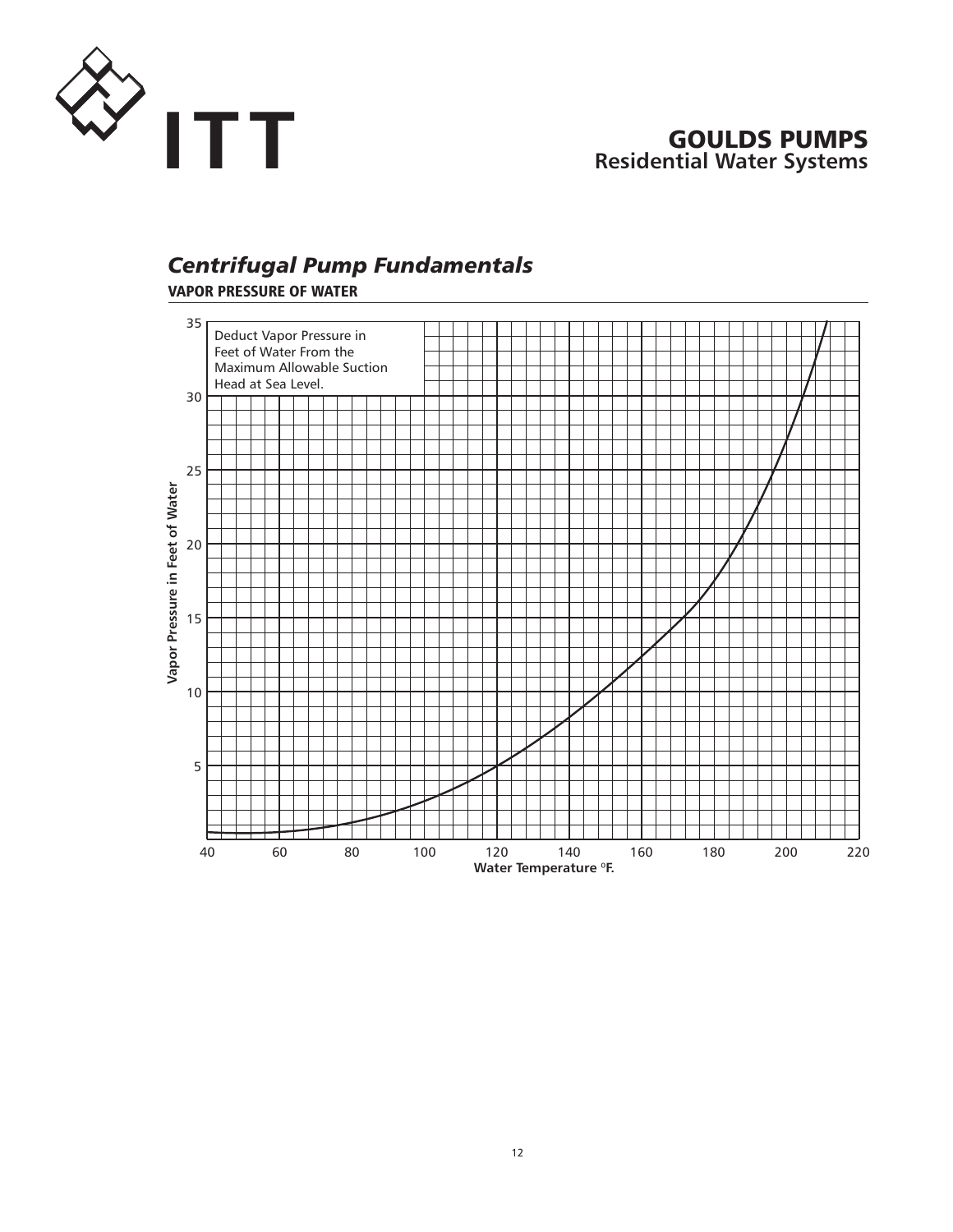

## *Electrical Data*

nema control panel enclosures

| <b>Enclosure Rating</b>                                                                    | <b>Explanation</b>                                                                                                                                                     |
|--------------------------------------------------------------------------------------------|------------------------------------------------------------------------------------------------------------------------------------------------------------------------|
| NFMA <sub>1</sub>                                                                          | To prevent accidental contact with enclosed apparatus. Suitable for application indoors                                                                                |
| General Purpose                                                                            | where not exposed to unusual service conditions.                                                                                                                       |
| NEMA <sub>2</sub><br>Driptight                                                             | To prevent accidental contact, and in addition, to exclude falling moisture or dirt.                                                                                   |
| NEMA <sub>3</sub><br>Weatherproof<br>(Weatherproof Resistant)                              | Protection against specified weather hazards. Suitable for use outdoors.                                                                                               |
| NFMA 3R                                                                                    | Protects against entrance of water from a beating rain. Suitable for general outdoor                                                                                   |
| Raintight                                                                                  | application not requiring sleetproof.                                                                                                                                  |
| NEMA4                                                                                      | Designed to exclude water applied in form of hose stream. To protect against stream of                                                                                 |
| Watertight                                                                                 | water during cleaning operations, etc.                                                                                                                                 |
| NEMA 4X                                                                                    | Designed to exclude water applied in form of hose stream. To protect against stream of                                                                                 |
| Watertight & Corrosion Resistant                                                           | water during cleaning operations, etc. Corrosion Resistant.                                                                                                            |
| NEMA <sub>5</sub>                                                                          | Constructed so that dust will not enter enclosed case. Being replaced in some Dust Tight                                                                               |
| Dusttight                                                                                  | equipment by NEMA 12.                                                                                                                                                  |
| NEMA <sub>6</sub>                                                                          | Intended to permit enclosed apparatus to be operated successfully when temporarily                                                                                     |
| Watertight, Dusttight                                                                      | submerged in water.                                                                                                                                                    |
| NEMA <sub>7</sub><br><b>Hazardous Locations</b><br>Class I                                 | Designed to meet application requirements of National Electrical Code for Class 1,<br>Hazardous Locations (explosive atmospheres). Circuit interruption occurs in air. |
| NFMA <sub>8</sub><br><b>Hazardous Locations</b><br>A, B, C or D<br>Class II - Oil Immersed | Identical to NEMA 7 above, except the apparatus is immersed in oil.                                                                                                    |
| NFMA 9                                                                                     | Designed to meet application requirements of National Electrical Code for Class II                                                                                     |
| Class II - Hazardous Locations                                                             | Hazardous Locations (combustible dusts, etc.). E, F and G.                                                                                                             |
| NFMA 10<br><b>Bureau of Mines</b><br>Permissible                                           | Meets requirements of U.S. Bureau of Mines. Suitable for use in coal mines.                                                                                            |
| NEMA <sub>11</sub><br>Dripproof<br><b>Corrosion Resistant</b>                              | Provides oil immersion of apparatus such that it is suitable for application where<br>equipment is subject to acid or other corrosive fumes.                           |
| NEMA <sub>12</sub>                                                                         | For use in those industries where it is desired to exclude dust, lint, fibers and flyings, or                                                                          |
| Driptight, Dusttight                                                                       | oil or Industrial coolant seepage.                                                                                                                                     |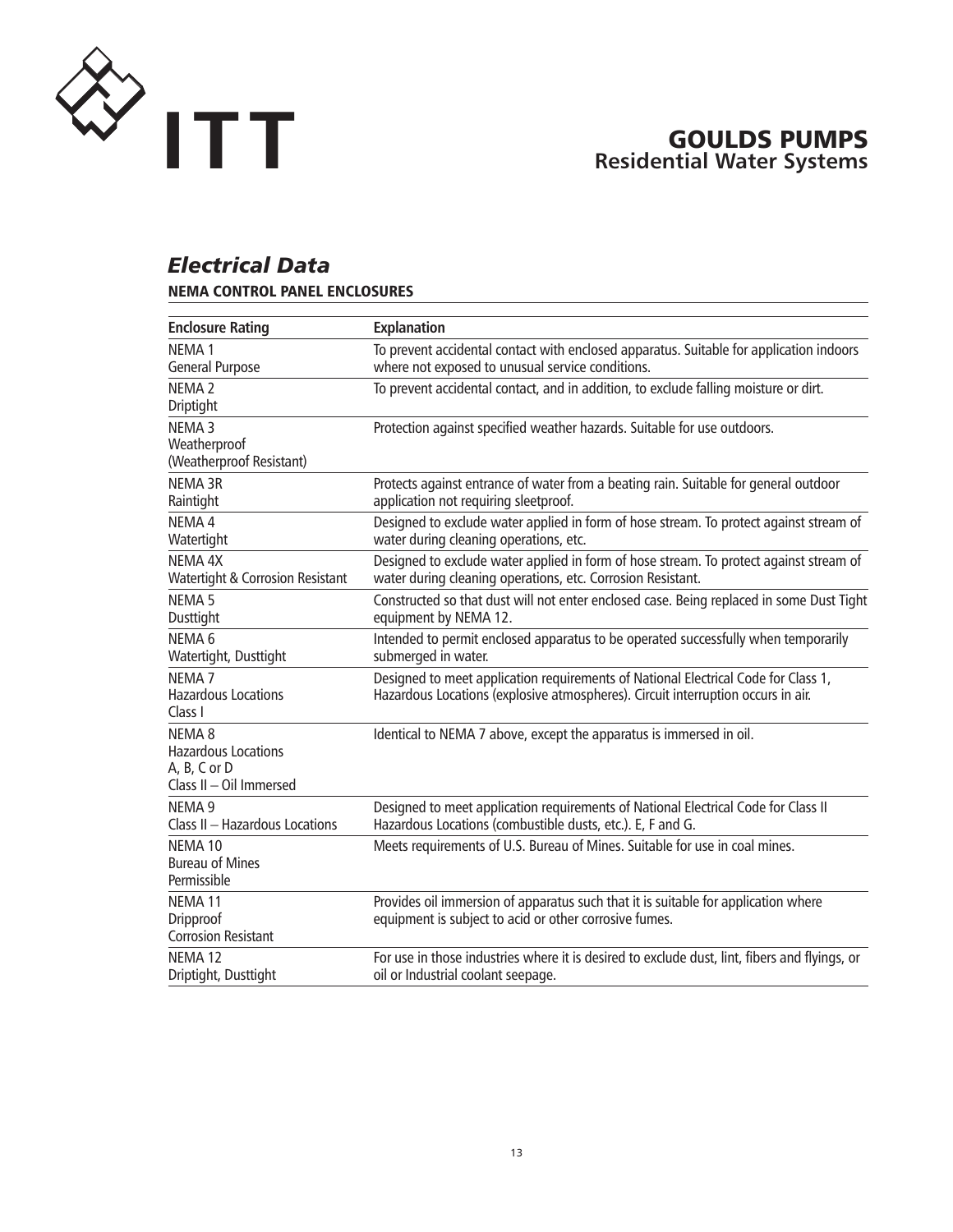

### *Determining Water Level*

Install 1 ⁄8" or ¼" tubing long enough to be 10' to 15' below low water level. Measure the tubing length as it is lowered into the well.

Once the tubing is fixed in a stationary position at the top, connect an air line and pressure gauge. Add air to the tubing until the pressure gauge reaches a point that it doesn't read any higher. Take a gauge reading at this point.

- A. Depth to water (to be determined).
- B. Total length of air line (in feet).
- C. Water pressure on air tubing. Gauge reads in pounds. Convert to feet by multiplying by 2.31.

#### **Example:**

If the air tube is 100' long, and the gauge reads 20 lbs. 20 lbs.  $x \overline{2.31} = 46.2$  ft. Length of tube  $=100$  ft. minus 46.2 ft.  $=$  53.8 ft. Depth to water (A) would be 53.8 ft.

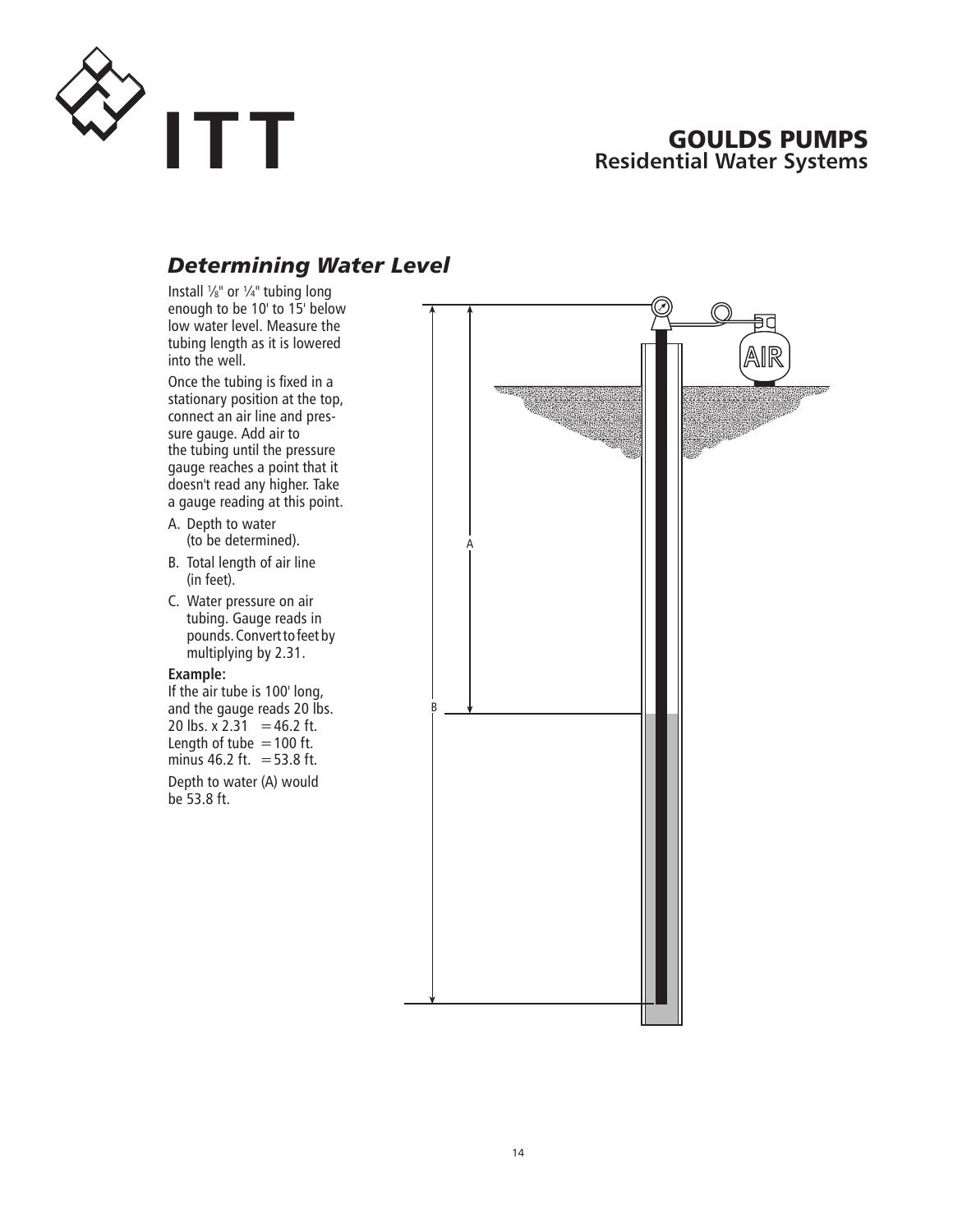

### *Tail Pipe*

#### how to use tail pipe on deep well jet pumps

Pipe below the jet, or "tail pipe" as it is commonly known, is used when you have a weak deep well. Under normal conditions, the jet assembly with the foot valve attached is lowered into the well. You receive your rated capacity at the level you locate the jet assembly. On a weak well, as the water level lowers to the level of the foot valve (attached to the bottom of the jet assembly), air enters the system. By adding 34' of tail pipe below the jet assembly with the foot valve attached to the bottom of the 34' length of pipe, it will not be possible to pull the well down and allow air to enter the system. The drawing indicates the approximate percentage of rated capacity you will receive with tail pipe.

Using a tail pipe, the pump delivery remains at 100% at sea level of the rated capacity down to the jet assembly level. If water level falls below that, flow decreases in proportion to drawdown as shown in the illustration. When pump delivery equals well inflow, the water level remains constant until the pump shuts off.

This rule can also be used when determining suction pipe length on shallow well systems.

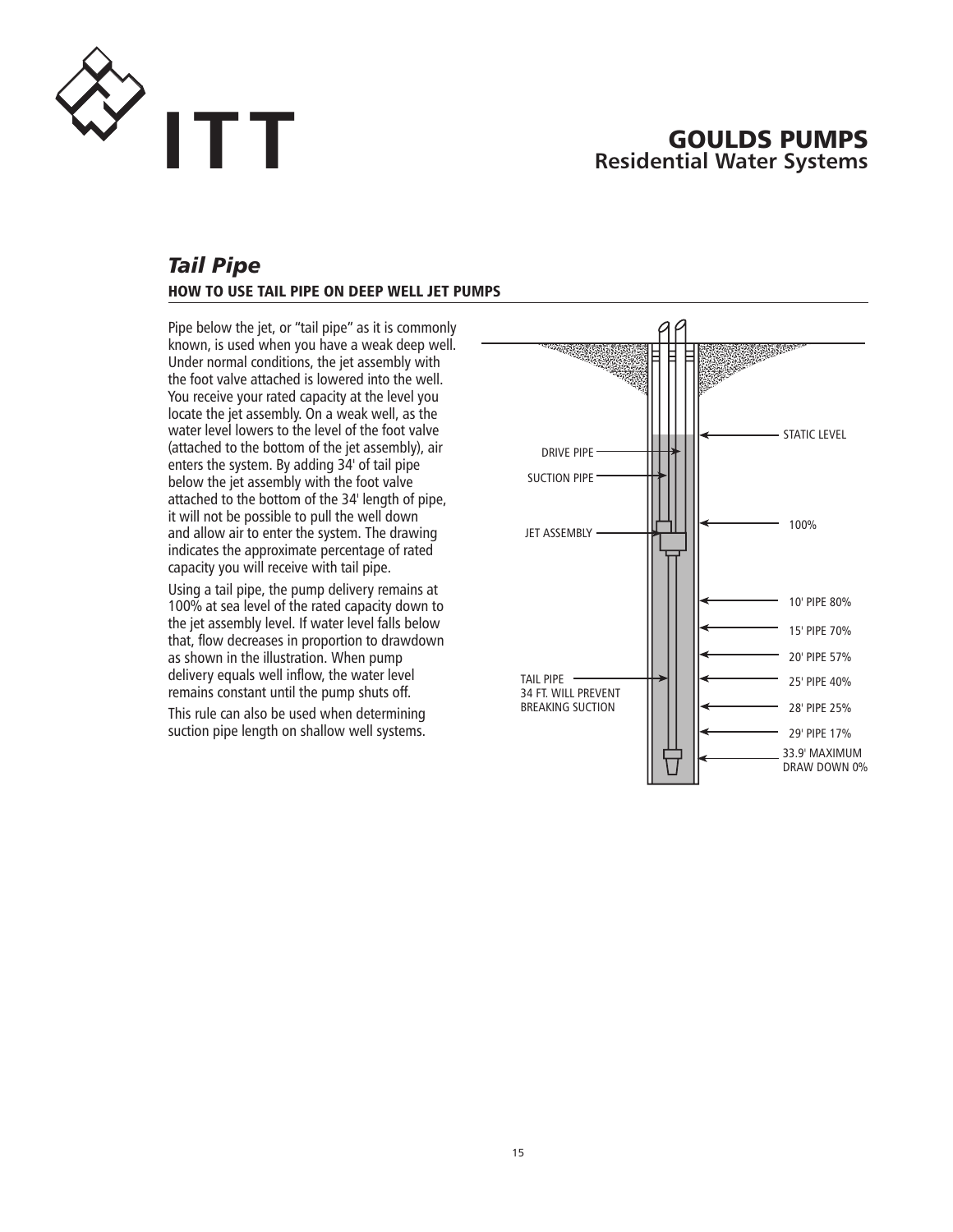

**ITT** GOULDS PUMPS **Residential Water Systems**

### *Determining Flow Rates*

full pipe flow – calculation of discharge rate using horizontal open discharge formula

An L-shaped measuring square can be used to estimate flow capacity, using the chart below. As shown in illustration, place 4" side of square so that it hangs down and touches the water. The horizontal distance shown "A" is located in the first column of the chart and you read across to the pipe diameter (ID) to find the gallons per minute discharge rate.

**Example:** A is 8" from a 4" ID pipe  $=$  a discharge rate of 166 GPM.



#### pipe not running full – calculation of discharge rate using area factor method



Flow (GPM) =  $A \times D \times 1.093 \times F$  $A =$  Area of pipe in square inches  $D =$  Horizontal distance in inches  $F =$  Effective area factor from chart Area of pipe equals inside Dia.<sup>2</sup> x 0.7854 **Example:** Pipe inside diameter = 10 in.  $D = 20$  in.  $F = 2\frac{1}{2}$  in.  $A = 10 \times 10 \times 0.7854 = 78.54$  square in.  $R = \frac{F}{D} = \frac{2\frac{1}{2}}{10} = 25\%$  $F = 0.805$  $Flow = 78.54 \times 20 \times 1.039 \times 0.805 = 1314$  GPM

| Ratio       | Eff. Area       | Ratio       | Eff. Area       |
|-------------|-----------------|-------------|-----------------|
| $F/D = R$ % | <b>Factor F</b> | $F/D = R$ % | <b>Factor F</b> |
| 5           | 0.981           | 55          | 0.436           |
| 10          | 0.948           | 60          | 0.373           |
| 15          | 0.905           | 65          | 0.312           |
| 20          | 0.858           | 70          | 0.253           |
| 25          | 0.805           | 75          | 0.195           |
| 30          | 0.747           | 80          | 0.142           |
| 35          | 0.688           | 85          | 0.095           |
| 40          | 0.627           | 90          | 0.052           |
| 45          | 0.564           | 95          | 0.019           |
| 50          | 0.500           | 100         | 0.000           |

**Flow From Horizontal Pipe (Not Full)**

#### discharge rate in gallons per minute/nominal pipe size (ID)

| <b>Horizontal</b>   |      |                |                  |      |                  |      | <b>Pipe Diameter</b> |     |      |      |      |      |
|---------------------|------|----------------|------------------|------|------------------|------|----------------------|-----|------|------|------|------|
| Dist. (A)<br>Inches | 1"   | $1\frac{1}{4}$ | $1\frac{1}{2}$ " | 2"   | $2\frac{1}{2}$ " | 3"   | 4"                   | 5"  | 6"   | 8"   | 10"  | 12"  |
| 4                   | 5.7  | 9.8            | 13.3             | 22.0 | 31.3             | 48.5 | 83.5                 |     |      |      |      |      |
| 5                   | 7.1  | 12.2           | 16.6             | 27.5 | 39.0             | 61.0 | 104                  | 163 |      |      |      |      |
| 6                   | 8.5  | 14.7           | 20.0             | 33.0 | 47.0             | 73.0 | 125                  | 195 | 285  |      |      |      |
| 7                   | 10.0 | 17.1           | 23.2             | 38.5 | 55.0             | 85.0 | 146                  | 228 | 334  | 380  |      |      |
| 8                   | 11.3 | 19.6           | 26.5             | 44.0 | 62.5             | 97.5 | 166                  | 260 | 380  | 665  | 1060 |      |
| 9                   | 12.8 | 22.0           | 29.8             | 49.5 | 70.0             | 110  | 187                  | 293 | 430  | 750  | 1190 | 1660 |
| 10                  | 14.2 | 24.5           | 33.2             | 55.5 | 78.2             | 122  | 208                  | 326 | 476  | 830  | 1330 | 1850 |
| 11                  | 15.6 | 27.0           | 36.5             | 60.5 | 86.0             | 134  | 229                  | 360 | 525  | 915  | 1460 | 2100 |
| 12                  | 17.0 | 29.0           | 40.0             | 66.0 | 94.0             | 146  | 250                  | 390 | 570  | 1000 | 1600 | 2220 |
| 13                  | 18.5 | 31.5           | 43.0             | 71.5 | 102              | 158  | 270                  | 425 | 620  | 1080 | 1730 | 2400 |
| 14                  | 20.0 | 34.0           | 46.5             | 77.0 | 109              | 170  | 292                  | 456 | 670  | 1160 | 1860 | 2590 |
| 15                  | 21.3 | 36.3           | 50.0             | 82.5 | 117              | 183  | 312                  | 490 | 710  | 1250 | 2000 | 2780 |
| 16                  | 22.7 | 39.0           | 53.0             | 88.0 | 125              | 196  | 334                  | 520 | 760  | 1330 | 2120 | 2960 |
| 17                  |      | 41.5           | 56.5             | 93.0 | 133              | 207  | 355                  | 550 | 810  | 1410 | 2260 | 3140 |
| 18                  |      |                | 60.0             | 99.0 | 144              | 220  | 375                  | 590 | 860  | 1500 | 2390 | 3330 |
| 19                  |      |                |                  | 110  | 148              | 232  | 395                  | 620 | 910  | 1580 | 2520 | 3500 |
| 20                  |      |                |                  |      | 156              | 244  | 415                  | 650 | 950  | 1660 | 2660 | 3700 |
| 21                  |      |                |                  |      |                  | 256  | 435                  | 685 | 1000 | 1750 | 2800 |      |
| 22                  |      |                |                  |      |                  |      | 460                  | 720 | 1050 | 1830 | 2920 |      |
| 23                  |      |                |                  |      |                  |      |                      | 750 | 1100 | 1910 | 3060 |      |
| 24                  |      |                |                  |      |                  |      |                      |     | 1140 | 2000 | 3200 |      |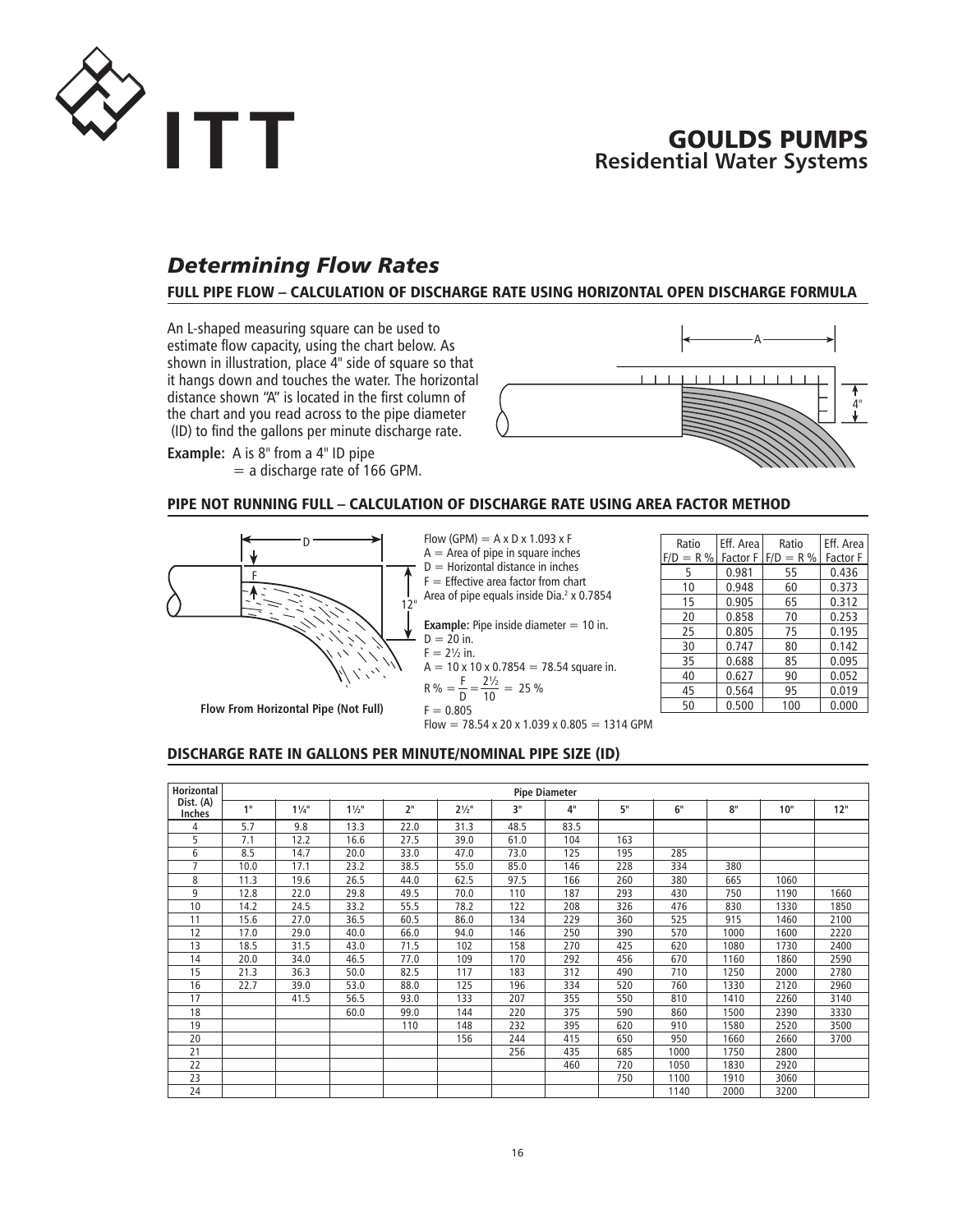

## *Determining Flow Rates*

theoretical discharge of nozzles in U.S. gallons per minute

| Head          |       | <b>Velocity of</b><br><b>Discharge</b><br>Feet | <b>Diameter of Nozzle in Inches</b> |               |                |               |               |               |               |               |               |
|---------------|-------|------------------------------------------------|-------------------------------------|---------------|----------------|---------------|---------------|---------------|---------------|---------------|---------------|
| <b>Pounds</b> | Feet  | Per Second                                     | $\frac{1}{16}$                      | $\frac{1}{8}$ | $\frac{3}{16}$ | $\frac{1}{4}$ | $\frac{3}{8}$ | $\frac{1}{2}$ | $\frac{5}{8}$ | $\frac{3}{4}$ | $\frac{7}{8}$ |
| 10            | 23.1  | 38.6                                           | 0.37                                | 1.48          | 3.32           | 5.91          | 13.3          | 23.6          | 36.9          | 53.1          | 72.4          |
| 15            | 34.6  | 47.25                                          | 0.45                                | 1.81          | 4.06           | 7.24          | 16.3          | 28.9          | 45.2          | 65.0          | 88.5          |
| 20            | 46.2  | 54.55                                          | 0.52                                | 2.09          | 4.69           | 8.35          | 18.8          | 33.4          | 52.2          | 75.1          | 102           |
| 25            | 57.7  | 61.0                                           | 0.58                                | 2.34          | 5.25           | 9.34          | 21.0          | 37.3          | 58.3          | 84.0          | 114           |
| 30            | 69.3  | 66.85                                          | 0.64                                | 2.56          | 5.75           | 10.2          | 23.0          | 40.9          | 63.9          | 92.0          | 125           |
| 35            | 80.8  | 72.2                                           | 0.69                                | 2.77          | 6.21           | 11.1          | 24.8          | 44.2          | 69.0          | 99.5          | 135           |
| 40            | 92.4  | 77.2                                           | 0.74                                | 2.96          | 6.64           | 11.8          | 26.6          | 47.3          | 73.8          | 106           | 145           |
| 45            | 103.9 | 81.8                                           | 0.78                                | 3.13          | 7.03           | 12.5          | 28.2          | 50.1          | 78.2          | 113           | 153           |
| 50            | 115.5 | 86.25                                          | 0.83                                | 3.30          | 7.41           | 13.2          | 29.7          | 52.8          | 82.5          | 119           | 162           |
| 55            | 127.0 | 90.4                                           | 0.87                                | 3.46          | 7.77           | 13.8          | 31.1          | 55.3          | 86.4          | 125           | 169           |
| 60            | 138.6 | 94.5                                           | 0.90                                | 3.62          | 8.12           | 14.5          | 32.5          | 57.8          | 90.4          | 130           | 177           |
| 65            | 150.1 | 98.3                                           | 0.94                                | 3.77          | 8.45           | 15.1          | 33.8          | 60.2          | 94.0          | 136           | 184           |
| 70            | 161.7 | 102.1                                          | 0.98                                | 3.91          | 8.78           | 15.7          | 35.2          | 62.5          | 97.7          | 141           | 191           |
| 75            | 173.2 | 105.7                                          | 1.01                                | 4.05          | 9.08           | 16.2          | 36.4          | 64.7          | 101           | 146           | 198           |
| 80            | 184.8 | 109.1                                          | 1.05                                | 4.18          | 9.39           | 16.7          | 37.6          | 66.8          | 104           | 150           | 205           |
| 85            | 196.3 | 112.5                                          | 1.08                                | 4.31          | 9.67           | 17.3          | 38.8          | 68.9          | 108           | 155           | 211           |
| 90            | 207.9 | 115.8                                          | 1.11                                | 4.43          | 9.95           | 17.7          | 39.9          | 70.8          | 111           | 160           | 217           |
| 95            | 219.4 | 119.0                                          | 1.14                                | 4.56          | 10.2           | 18.2          | 41.0          | 72.8          | 114           | 164           | 223           |
| 100           | 230.9 | 122.0                                          | 1.17                                | 4.67          | 10.5           | 18.7          | 42.1          | 74.7          | 117           | 168           | 229           |
| 105           | 242.4 | 125.0                                          | 1.20                                | 4.79          | 10.8           | 19.2          | 43.1          | 76.5          | 120           | 172           | 234           |
| 110           | 254.0 | 128.0                                          | 1.23                                | 4.90          | 11.0           | 19.6          | 44.1          | 78.4          | 122           | 176           | 240           |
| 115           | 265.5 | 130.9                                          | 1.25                                | 5.01          | 11.2           | 20.0          | 45.1          | 80.1          | 125           | 180           | 245           |
| 120           | 277.1 | 133.7                                          | 1.28                                | 5.12          | 11.5           | 20.5          | 46.0          | 81.8          | 128           | 184           | 251           |
| 125           | 288.6 | 136.4                                          | 1.31                                | 5.22          | 11.7           | 20.9          | 47.0          | 83.5          | 130           | 188           | 256           |
| 130           | 300.2 | 139.1                                          | 1.33                                | 5.33          | 12.0           | 21.3          | 48.0          | 85.2          | 133           | 192           | 261           |
| 135           | 311.7 | 141.8                                          | 1.36                                | 5.43          | 12.2           | 21.7          | 48.9          | 86.7          | 136           | 195           | 266           |
| 140           | 323.3 | 144.3                                          | 1.38                                | 5.53          | 12.4           | 22.1          | 49.8          | 88.4          | 138           | 199           | 271           |
| 145           | 334.8 | 146.9                                          | 1.41                                | 5.62          | 12.6           | 22.5          | 50.6          | 89.9          | 140           | 202           | 275           |
| 150           | 346.4 | 149.5                                          | 1.43                                | 5.72          | 12.9           | 22.9          | 51.5          | 91.5          | 143           | 206           | 280           |
| 175           | 404.1 | 161.4                                          | 1.55                                | 6.18          | 13.9           | 24.7          | 55.6          | 98.8          | 154           | 222           | 302           |
| 200           | 461.9 | 172.6                                          | 1.65                                | 6.61          | 14.8           | 26.4          | 59.5          | 106           | 165           | 238           | 323           |

**Note:**

The actual quantities will vary from these figures, the amount of variation depending upon the shape of nozzle and size of pipe at the point where the pressure is determined. With smooth taper nozzles the actual discharge is about 94 percent of the figures given in the tables.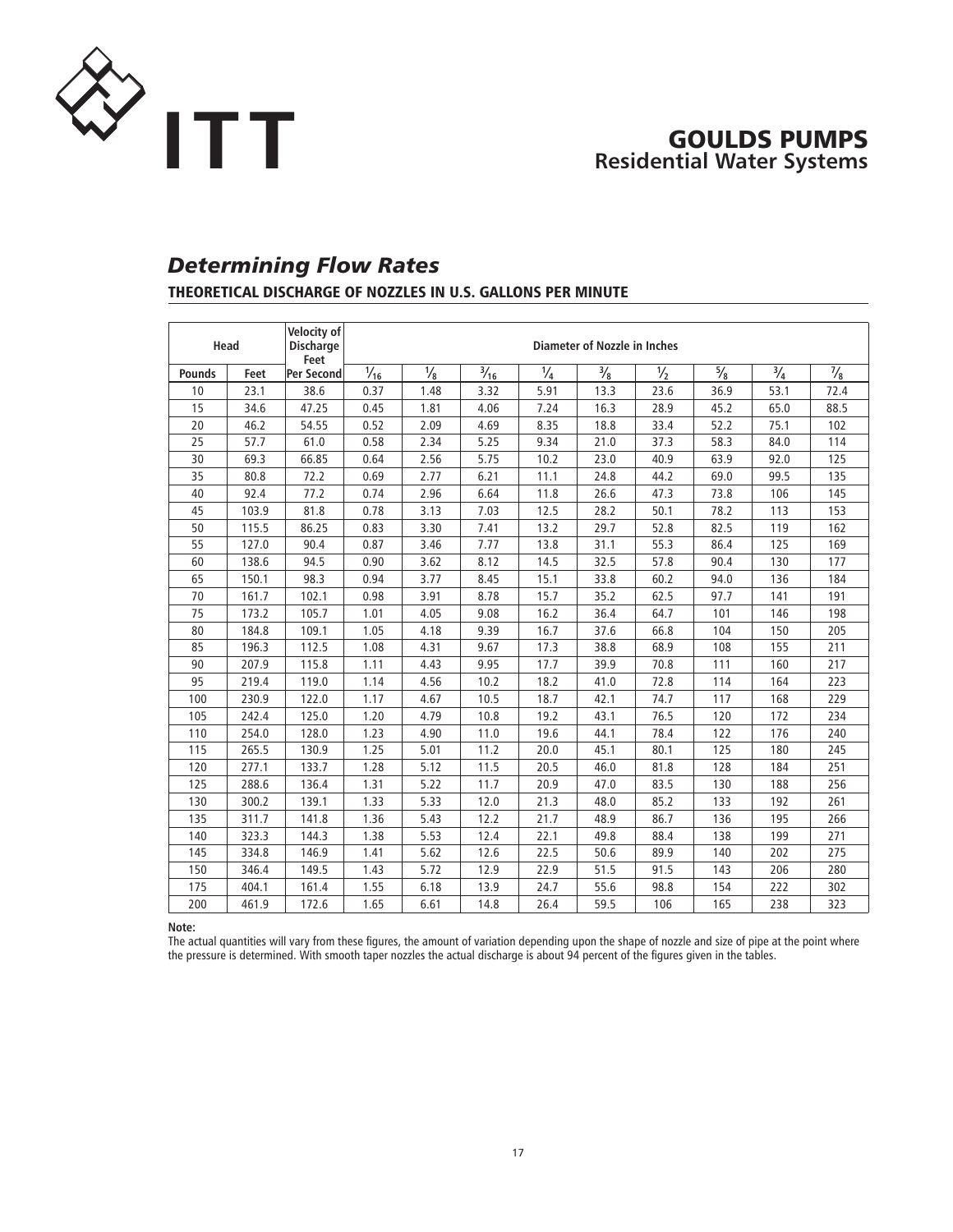

### *Determining Flow Rates*

#### theoretical discharge of nozzles in U.S. gallons per minute (continued)

| Head          |       | Velocity of<br><b>Discharge</b><br>Feet | <b>Diameter of Nozzle in Inches</b> |                |                |                |                |                |                |                |                |
|---------------|-------|-----------------------------------------|-------------------------------------|----------------|----------------|----------------|----------------|----------------|----------------|----------------|----------------|
| <b>Pounds</b> | Feet  | Per Second                              | 1                                   | $1\frac{1}{8}$ | $1\frac{1}{4}$ | $1\frac{3}{8}$ | $1\frac{1}{2}$ | $1\frac{3}{4}$ | $\overline{2}$ | $2\frac{1}{4}$ | $2\frac{1}{2}$ |
| 10            | 23.1  | 38.6                                    | 94.5                                | 120            | 148            | 179            | 213            | 289            | 378            | 479            | 591            |
| 15            | 34.6  | 47.25                                   | 116                                 | 147            | 181            | 219            | 260            | 354            | 463            | 585            | 723            |
| 20            | 46.2  | 54.55                                   | 134                                 | 169            | 209            | 253            | 301            | 409            | 535            | 676            | 835            |
| 25            | 57.7  | 61.0                                    | 149                                 | 189            | 234            | 283            | 336            | 458            | 598            | 756            | 934            |
| 30            | 69.3  | 66.85                                   | 164                                 | 207            | 256            | 309            | 368            | 501            | 655            | 828            | 1023           |
| 35            | 80.8  | 72.2                                    | 177                                 | 224            | 277            | 334            | 398            | 541            | 708            | 895            | 1106           |
| 40            | 92.4  | 77.2                                    | 188                                 | 239            | 296            | 357            | 425            | 578            | 756            | 957            | 1182           |
| 45            | 103.9 | 81.8                                    | 200                                 | 253            | 313            | 379            | 451            | 613            | 801            | 1015           | 1252           |
| 50            | 115.5 | 86.25                                   | 211                                 | 267            | 330            | 399            | 475            | 647            | 845            | 1070           | 1320           |
| 55            | 127.0 | 90.4                                    | 221                                 | 280            | 346            | 418            | 498            | 678            | 886            | 1121           | 1385           |
| 60            | 138.6 | 94.5                                    | 231                                 | 293            | 362            | 438            | 521            | 708            | 926            | 1172           | 1447           |
| 65            | 150.1 | 98.3                                    | 241                                 | 305            | 376            | 455            | 542            | 737            | 964            | 1220           | 1506           |
| 70            | 161.7 | 102.1                                   | 250                                 | 317            | 391            | 473            | 563            | 765            | 1001           | 1267           | 1565           |
| 75            | 173.2 | 105.7                                   | 259                                 | 327            | 404            | 489            | 582            | 792            | 1037           | 1310           | 1619           |
| 80            | 184.8 | 109.1                                   | 267                                 | 338            | 418            | 505            | 602            | 818            | 1070           | 1354           | 1672           |
| 85            | 196.3 | 112.5                                   | 276                                 | 349            | 431            | 521            | 620            | 844            | 1103           | 1395           | 1723           |
| 90            | 207.9 | 115.8                                   | 284                                 | 359            | 443            | 536            | 638            | 868            | 1136           | 1436           | 1773           |
| 95            | 219.4 | 119.0                                   | 292                                 | 369            | 456            | 551            | 656            | 892            | 1168           | 1476           | 1824           |
| 100           | 230.9 | 122.0                                   | 299                                 | 378            | 467            | 565            | 672            | 915            | 1196           | 1512           | 1870           |
| 105           | 242.4 | 125.0                                   | 306                                 | 388            | 479            | 579            | 689            | 937            | 1226           | 1550           | 1916           |
| 110           | 254.0 | 128.0                                   | 314                                 | 397            | 490            | 593            | 705            | 960            | 1255           | 1588           | 1961           |
| 115           | 265.5 | 130.9                                   | 320                                 | 406            | 501            | 606            | 720            | 980            | 1282           | 1621           | 2005           |
| 120           | 277.1 | 133.7                                   | 327                                 | 414            | 512            | 619            | 736            | 1002           | 1310           | 1659           | 2050           |
| 125           | 288.6 | 136.4                                   | 334                                 | 423            | 522            | 632            | 751            | 1022           | 1338           | 1690           | 2090           |
| 130           | 300.2 | 139.1                                   | 341                                 | 432            | 533            | 645            | 767            | 1043           | 1365           | 1726           | 2132           |
| 135           | 311.7 | 141.8                                   | 347                                 | 439            | 543            | 656            | 780            | 1063           | 1390           | 1759           | 2173           |
| 140           | 323.3 | 144.3                                   | 354                                 | 448            | 553            | 668            | 795            | 1082           | 1415           | 1790           | 2212           |
| 145           | 334.8 | 146.9                                   | 360                                 | 455            | 562            | 680            | 809            | 1100           | 1440           | 1820           | 2250           |
| 150           | 346.4 | 149.5                                   | 366                                 | 463            | 572            | 692            | 824            | 1120           | 1466           | 1853           | 2290           |
| 175           | 404.1 | 161.4                                   | 395                                 | 500            | 618            | 747            | 890            | 1210           | 1582           | 2000           | 2473           |
| 200           | 461.9 | 172.6                                   | 423                                 | 535            | 660            | 790            | 950            | 1294           | 1691           | 2140           | 2645           |

#### **Note:**

The actual quantities will vary from these figures, the amount of variation depending upon the shape of nozzle and size of pipe at the point where the pressure is determined. With smooth taper nozzles the actual discharge is about 94 percent of the figures given in the tables.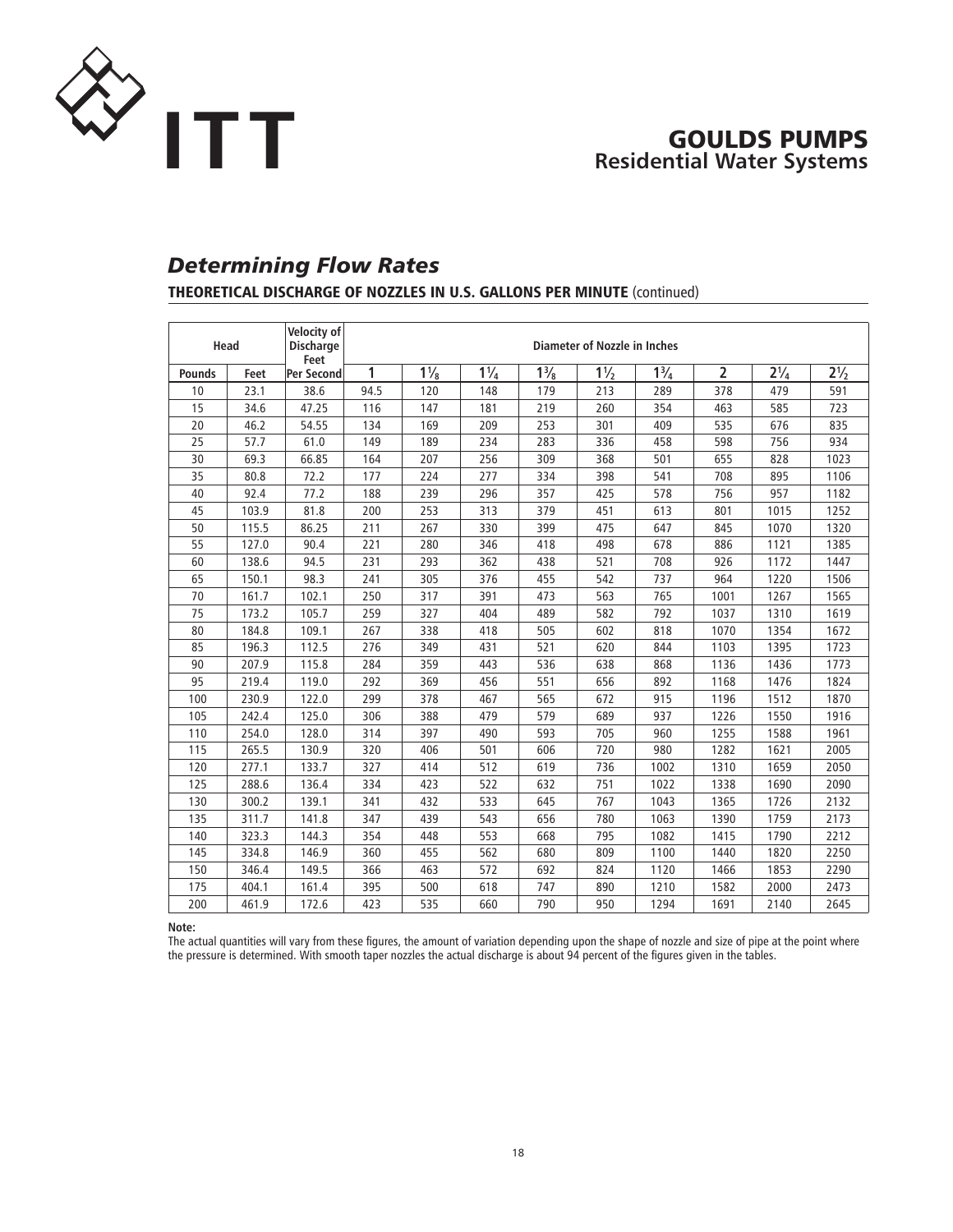

### *Terms and Usable Formulas*

#### calculating suction lift

Suction lift is measured with a vacuum gauge. The gauge can be calibrated in feet suction lift or inches vacuum.



A reading of 20" on a vacuum gauge placed on the suction side of the pump would tell you that you had a vacuum or suction lift of 22.6 feet.

 $20''$  x  $1.13' = 22.6$  feet

A vacuum gauge indicates total suction lift (vertical lift  $+$  friction loss  $=$  total lift) in inches of mercury. 1" on the gauge  $= 1.13$  ft. of total suction lift (based on pump located at sea level).

#### *RULE OF THUMB*

Practical suction lift at sea level is 25 ft. Deduct 1 ft. of suction lift for each 1000 ft. of elevation above sea level.

#### **Shallow Well System**

Install vacuum gauge in shallow well adapter. When pump is running, the gauge will show no vacuum if the end of suction pipe is not submerged or there is a suction C. Atmospheric pressure of 14.7  $\times$  2.31 = 33.9 feet which is the maximum suction lift at sea level.



leak. If the gauge shows a very high vacuum (22 inches or more), this indicates that the end of suction pipe is buried in mud, the foot valve or check valve is stuck closed or the suction lift exceeds capability of pump.

#### **High Vacuum (22 inches or more)**

- Suction pipe end buried in mud
- Foot valve or check valve stuck closed
- Suction lift exceeds capability of the pump

#### **Low Vacuum (or 0 vacuum)**

- Suction pipe not submerged
- Suction leak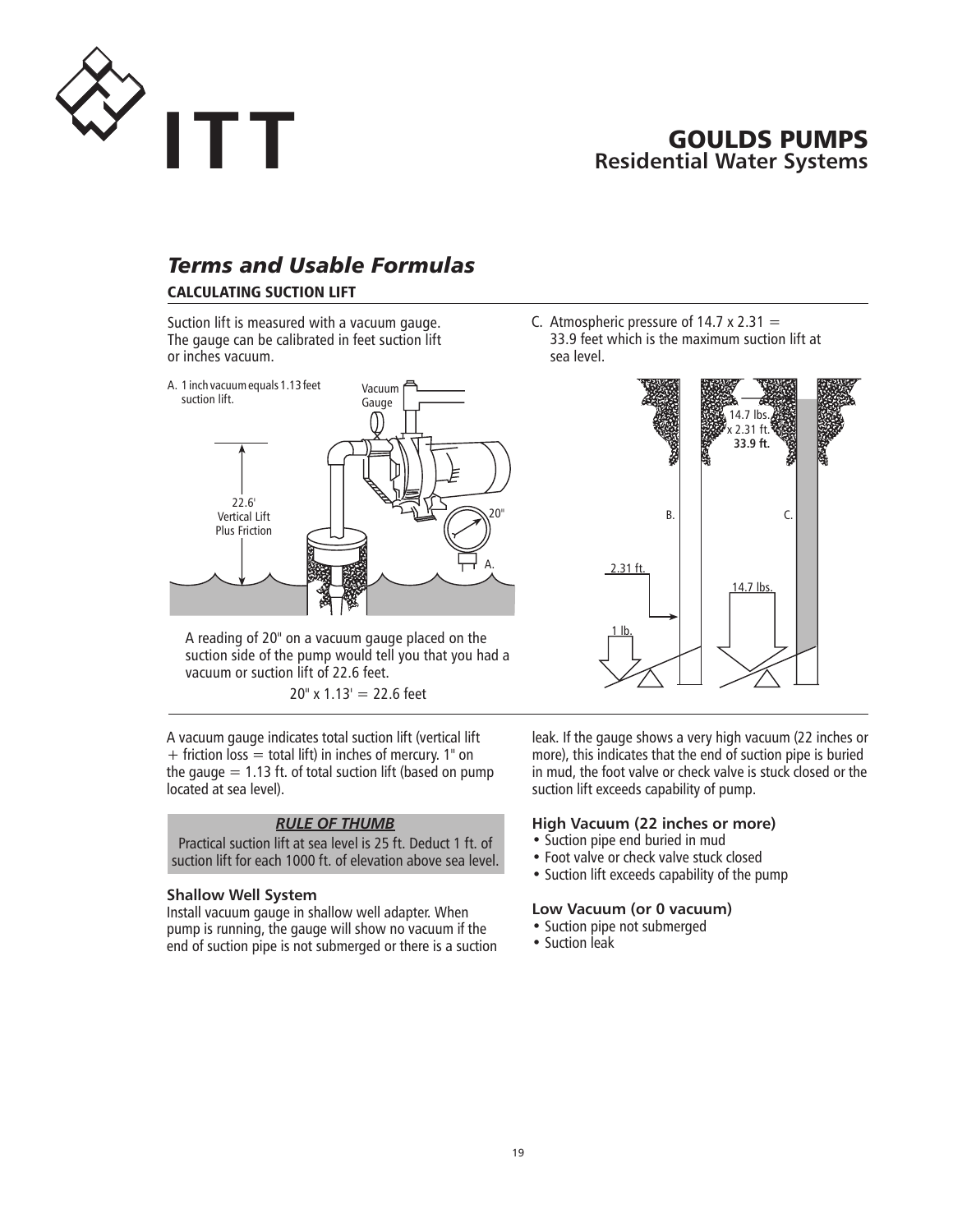

### *Terms and Usable Formulas*

The term "head" by itself is rather misleading. It is commonly taken to mean the difference in elevation between the suction level and the discharge level of the liquid being pumped. Although this is partially correct, it does not include all of the conditions that should be included to give an accurate description.

■ **Friction Head:** The pressure expressed in lbs./sq. in. or feet of liquid needed to overcome the resistance to the flow in the pipe and fittings.

#### ■ **Suction Lift:** Exists when the source of supply is below the center line of the pump.

■ **Suction Head: Exists** when the source of supply is above the center line of the pump.

■ **Static Suction Lift:** The vertical distance from the center line of the pump down to the free level of the liquid source.

■ **Static Suction Head:** The vertical distance from the center line of the pump up to the free level of the liquid source.

 $BHP = GPM \times H \times Sp.$  Gr. 3960 x Eff.

Eff.  $=$  GPM x H  $\times$  Sp. Gr. 3960 x BHP

 $N_c = N\sqrt{GPM}$  $H^{3/4}$ 

 $2<sub>a</sub>$ 

■ **Static Discharge Head:** The vertical elevation from the center line of the pump to the point of free discharge.

■ **Dynamic Suction Lift:** Includes static suction lift, friction head loss and velocity head.

■ **Dynamic Suction Head:** Includes static suction head minus friction head minus velocity head.

■ **Dynamic Discharge Head:** Includes static discharge head plus friction head plus velocity head.

■ **Total Dynamic Head:** Includes the dynamic discharge head plus dynamic suction lift or minus dynamic suction head.

■ **Velocity Head:** The head needed to accelerate the liquid. Knowing the velocity of the liquid, the velocity head loss can be calculated by a simple formula Head  $= V^2/2g$  in which g is acceleration due to gravity or 32.16 ft./sec. Although the velocity head loss is a factor in figuring the dynamic heads, the value is usually small and in most cases negligible. See table.

#### basic formulaS and symbols

#### **Formulas**

| $GPM = Lb./Hr.$               |
|-------------------------------|
| 500 x Sp. Gr.                 |
| $H = 2.31$ x psi<br>Sp. Gr.   |
| $H = 1.134$ x ln. Hq.         |
| Sp. Gr.                       |
| $H_v = V^2 = 0.155 V^2$<br>2q |
|                               |

| $H_v = V^2 = 0.155 V^2$                   | $H = V^2$ |
|-------------------------------------------|-----------|
| 2a                                        | 2ο        |
| $V = GPM \times 0.321 = GPM \times 0.409$ |           |

A  $(I.D.)^2$ 

#### **Symbols**

| <b>GPM</b> | $=$ gallons per minute         |
|------------|--------------------------------|
| Lb.        | $=$ pounds                     |
| Hr.        | $=$ hour                       |
|            | Sp. Gr. $=$ specific gravity   |
| н          | $=$ head in feet               |
| psi        | $=$ pounds per square inch     |
| In. Hq.    | $=$ inches of mercury          |
| h.         | $=$ velocity head in feet      |
|            | $=$ velocity in feet per secon |

(acceleration of gravity)

 $g = 32.16 \text{ ft./sec.}^2$ 

- **A** = area in square inches  $(\pi r^2)$ (for a circle or pipe)
- $ID = inside diameter in inches$
- **BHP** = brake horsepower

**Eff.**  $=$  pump efficiency expressed as a decimal

- $N_s$  = specific speed<br> $N$  = speed in revolu
	- = speed in revolutions
- $=$  velocity in feet per second  $\bf{D}$  per minute
	- = impeller in inches

#### **Approximate Cost of Operating Electric Motors**

| Motor<br>НP    |         | *Average kilowatts input<br>or cost based on 1 cent<br>per kilowatt hour | Motor<br>НP | *Av. kw input or cost<br>per hr. based on<br>1 cent per kw hour<br>3 Phase |  |  |
|----------------|---------|--------------------------------------------------------------------------|-------------|----------------------------------------------------------------------------|--|--|
|                | 1 Phase | 3 Phase                                                                  |             |                                                                            |  |  |
| $\frac{1}{3}$  | .408    |                                                                          | 20          | 16.9                                                                       |  |  |
| ⅓              | .535    | .520                                                                     | 25          | 20.8                                                                       |  |  |
| $\frac{3}{4}$  | .760    | .768                                                                     | 30          | 26.0                                                                       |  |  |
| 1              | 1.00    | .960                                                                     | 40          | 33.2                                                                       |  |  |
| $1\frac{1}{2}$ | 1.50    | 1.41                                                                     | 50          | 41.3                                                                       |  |  |
| $\overline{2}$ | 2.00    | 1.82                                                                     | 60          | 49.5                                                                       |  |  |
| 3              | 2.95    | 2.70                                                                     | 75          | 61.5                                                                       |  |  |
| 5              | 4.65    | 4.50                                                                     | 100         | 81.5                                                                       |  |  |
| $7\frac{1}{2}$ | 6.90    | 6.75                                                                     | 125         | 102                                                                        |  |  |
| 10             | 9.30    | 9.00                                                                     | 150         | 122                                                                        |  |  |
|                |         |                                                                          | 200         | 162                                                                        |  |  |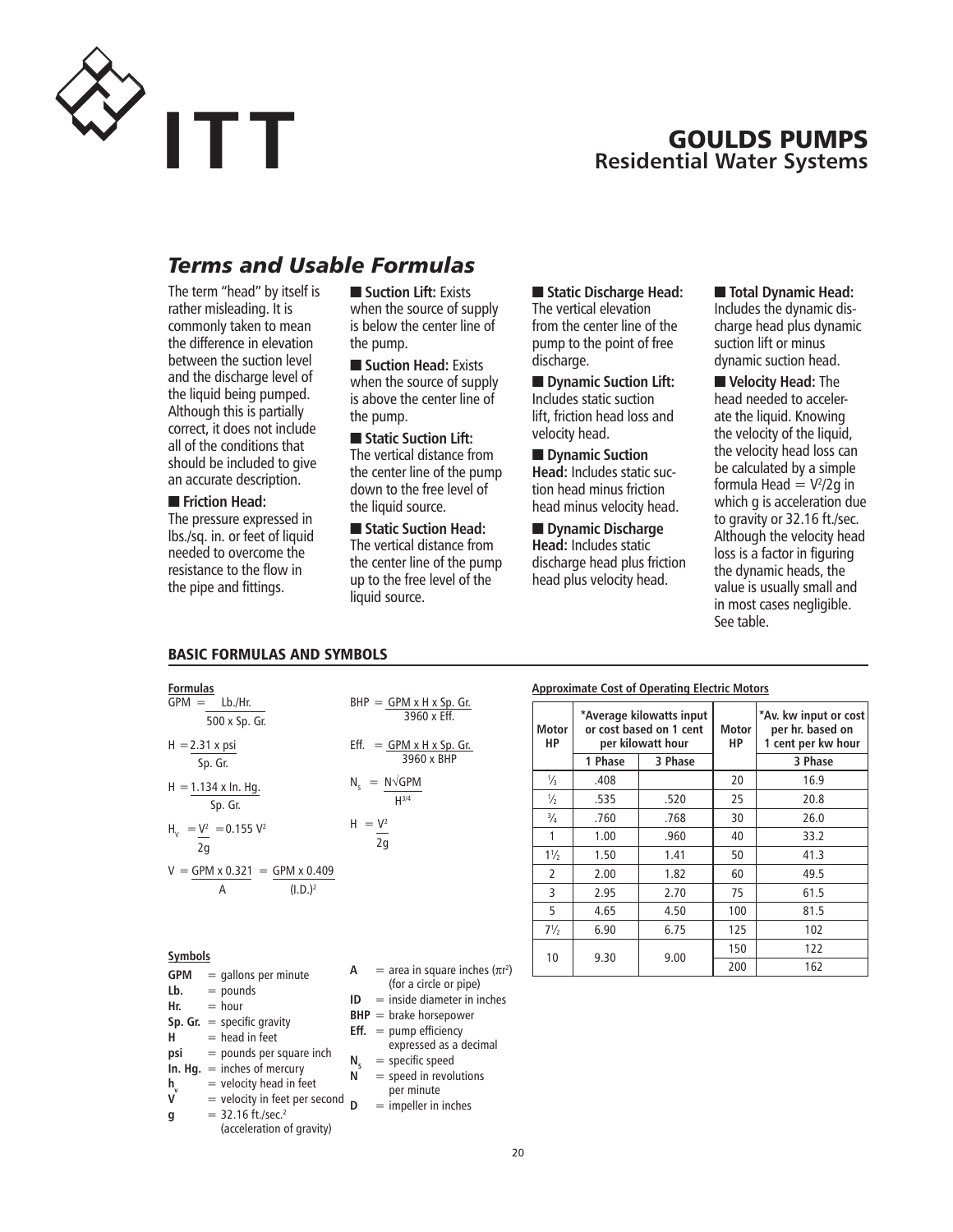

## *Terms and Usable Formulas*

#### basic formulaS and symbols

| Temperature conversion                                                                                                                                                    | DEG. C = (DEG. $F - 32$ ) x .555<br>DEG. F = (DEG. $Cx 1.8$ ) + 32                                                                                                                                                                                                                                                                                                                                 | <b>CIRCLE</b>           |                                                                                                                                                                                               | Area of a Circle<br>$A = area$ ; $C = circumference$ .<br>$A = \pi r^2$ ; $\pi = 3.14$<br>$C = 2\pi r$                                                                                                                                                                                                                  | $D =$ diameter<br>$r =$ radius |  |  |  |  |
|---------------------------------------------------------------------------------------------------------------------------------------------------------------------------|----------------------------------------------------------------------------------------------------------------------------------------------------------------------------------------------------------------------------------------------------------------------------------------------------------------------------------------------------------------------------------------------------|-------------------------|-----------------------------------------------------------------------------------------------------------------------------------------------------------------------------------------------|-------------------------------------------------------------------------------------------------------------------------------------------------------------------------------------------------------------------------------------------------------------------------------------------------------------------------|--------------------------------|--|--|--|--|
|                                                                                                                                                                           | <b>Water Horsepower</b> = GPM x 8.33 x Head = GPM x Head<br>33000                                                                                                                                                                                                                                                                                                                                  | 3960                    | Where:<br>$GPM =$ Gallons per Minute<br>8.33<br>$=$ Pounds of water per gallon<br>$33000 =$ Ft. Lbs. per minute in one horsepower<br>$Head$ = Difference in energy head in feet (field head). |                                                                                                                                                                                                                                                                                                                         |                                |  |  |  |  |
| <b>Laboratory BHP</b> $=$ Head x GPM x Sp. Gr.<br>3960 x Eff.<br><b>Field BHP</b> $=$ Laboratory BHP $+$ Shaft Loss<br><b>Total BHP</b> = Field BHP + Thrust Bearing Loss |                                                                                                                                                                                                                                                                                                                                                                                                    |                         |                                                                                                                                                                                               | Where:<br>$GPM =$ Gallons per Minute<br>$Head = Lab. Head (including column loss)$<br>= Lab. Eff. of Pump Bowls<br>Eff.<br><b>Shaft Loss</b> $=$ HP loss due to mechanical friction of lineshaft bearings<br><b>Thrust Bearing Loss <math>=</math> HP Loss in driver thrust bearings</b><br>(See (1) below under Misc.) |                                |  |  |  |  |
| <b>Input Horsepower</b> $=$ Total BPH<br>Motor Eff.                                                                                                                       |                                                                                                                                                                                                                                                                                                                                                                                                    |                         |                                                                                                                                                                                               | Motor Eff. from Motor mfg. (as a decimal)                                                                                                                                                                                                                                                                               |                                |  |  |  |  |
| <b>Field Efficiency</b> = Water Horsepower<br><b>Total BHP</b>                                                                                                            |                                                                                                                                                                                                                                                                                                                                                                                                    |                         |                                                                                                                                                                                               | Water HP as determined above<br><b>Total BHP as determined above</b>                                                                                                                                                                                                                                                    |                                |  |  |  |  |
| <b>Overall Plant Efficiency</b> = Water Horsepower<br>Input Horsepower                                                                                                    |                                                                                                                                                                                                                                                                                                                                                                                                    |                         |                                                                                                                                                                                               | (See (2) below under Misc.)<br>Water HP as determined above<br>Input HP as determined above                                                                                                                                                                                                                             |                                |  |  |  |  |
| Electrical                                                                                                                                                                | Input Horsepower = BHP<br>$= 4.826$ x K x M x R = 1.732 x E x I x PF<br>T<br>Mot. Eff.<br><b>BHP</b><br>Mot. Eff. $=$ Rated Motor Efficiency<br>= Power Company Meter Constant<br>K<br>м<br>$=$ Revolutions of meter disk<br>R<br>$=$ Time in Sec. for R<br>T<br>= Voltage per Leg applied to motor<br>E<br>$=$ Amperes per Leg applied to motor<br>T.<br>PF<br>$=$ Power factor of motor<br>1.732 |                         |                                                                                                                                                                                               | 746<br>$=$ Brake Horsepower as determined above<br>= Power Company Meter Multiplier, or Ratio of Current and Potential<br>Transformers connected with meter<br>$=$ Factor for 3-phase motors. This reduces to 1 for single phase motors                                                                                 |                                |  |  |  |  |
|                                                                                                                                                                           | Kilowatt input to Motor = .746 x l.H.P. = 1.732 x E x I x PF<br>1000                                                                                                                                                                                                                                                                                                                               |                         |                                                                                                                                                                                               | KW-Hrs. Per 1000 Gallons of $=$ HD in ft. x 0.00315<br>Cold Water Pumped Per Hour Pump Eff. x Mot. Eff.                                                                                                                                                                                                                 |                                |  |  |  |  |
|                                                                                                                                                                           | (1) Thrust Bearing Loss = .0075 HP per 100 RPM per 1000 lbs. thrust.*<br>(2) Overall Plant Efficiency sometimes referred to as "Wire to Water" Efficiency<br>*Thrust (in Ibs.) = (thrust constant (k) laboratory head) + (setting in feet x shaft wt. per ft.)<br>Note: Obtain thrust constant from curve sheets                                                                                   |                         |                                                                                                                                                                                               |                                                                                                                                                                                                                                                                                                                         |                                |  |  |  |  |
| <b>Miscellaneous</b>                                                                                                                                                      | <b>Discharge Head (in feet of fluid pumped)</b> $=$ Discharge Pressure (psi) x 2.31                                                                                                                                                                                                                                                                                                                | Sp. Gr. of Fluid Pumped |                                                                                                                                                                                               |                                                                                                                                                                                                                                                                                                                         |                                |  |  |  |  |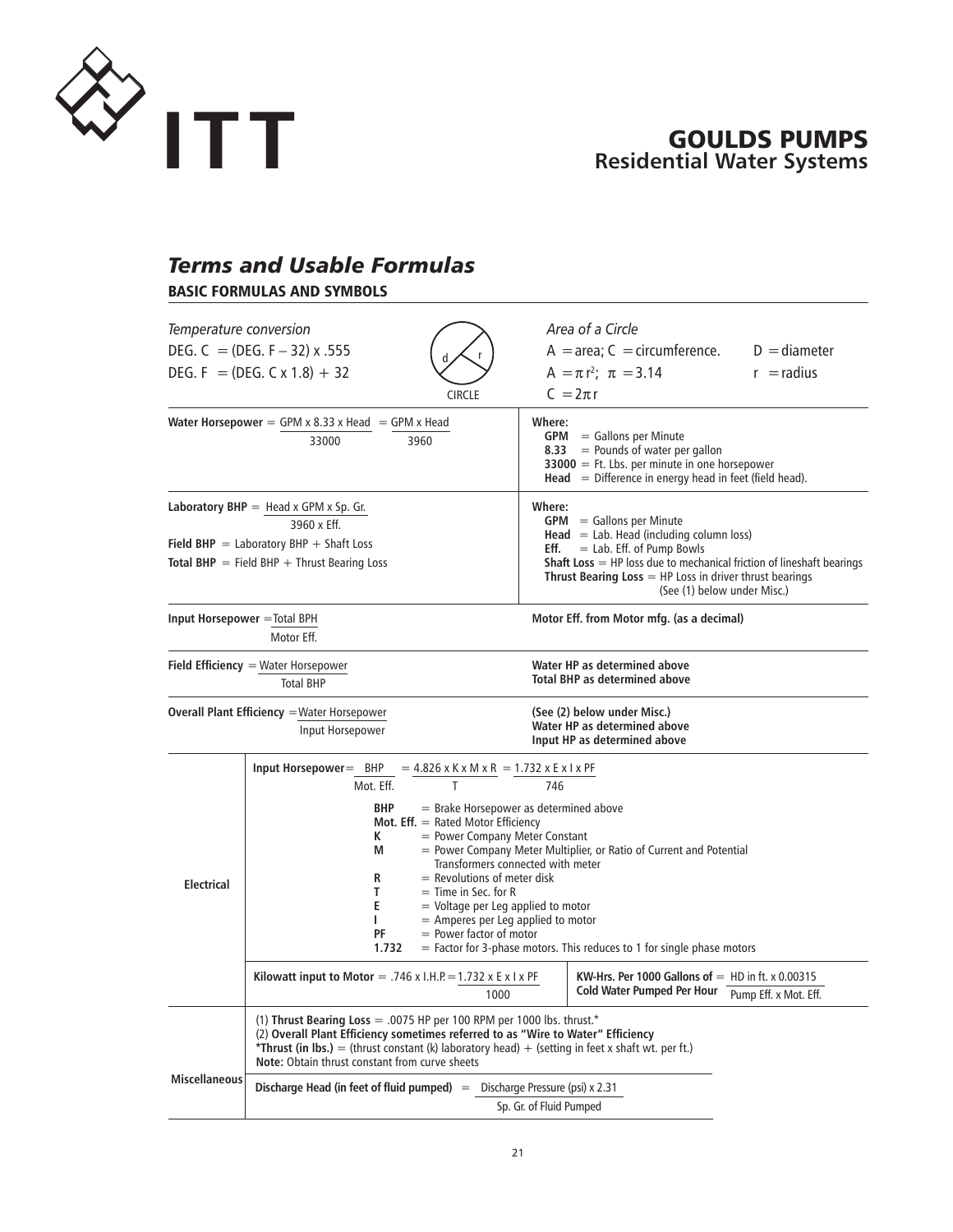

### *Affinity Laws*

| The affinity laws express the mathematical<br>relationship between several variables involved<br>in pump performance. They apply to all types of | Use equations<br>1 through 3<br>when speed     | $Q_1 = N_1$<br>$N_{\gamma}$                               | Use equations<br>4 through 6<br>with <i>impeller</i> | 4. $Q_1 = D_1$<br>D,                                                    |
|--------------------------------------------------------------------------------------------------------------------------------------------------|------------------------------------------------|-----------------------------------------------------------|------------------------------------------------------|-------------------------------------------------------------------------|
| centrifugal and axial flow pumps. They are as<br>follows:<br>$=$ Capacity, GPM<br>$=$ Total Head, Feet<br>H                                      | changes and<br>impeller<br>diameter<br>remains | 2. $\frac{H_1}{H_2} = \left(\frac{N_1}{N_2}\right)^2$     | diameter<br>changes and<br>speed<br>remains          | 5. $\frac{H_1}{H_2} = \left(\frac{D_1}{D_2}\right)^2$                   |
| $BHP =$ Brake Horsepower<br>$=$ Pump Speed, RPM<br>N<br>$=$ Impeller Diameter (in.)<br>D                                                         | constant                                       | 3. $\frac{BHP_1}{BHP_2} = \left(\frac{N_1}{N_2}\right)^3$ | constant                                             | 6. $\frac{\text{BHP}_1}{\text{BHP}_2} = \left(\frac{D_1}{D_2}\right)^3$ |

To illustrate the use of these laws, lets look at a particular point (1) on a pump curve (figure 1). The diameter of the impeller for this curve is 6 inches. We will determine by the use of the Affinity Laws what happens to this point if we trim the impeller to 5 inches.

From the 6 inch diameter curve we obtain the following information:

| $D_1 = 6$ " Dia. | $D_2 = 5$ " Dia.         |
|------------------|--------------------------|
| $Q_1 = 200$ GPM  | $Q_2 = TBA$              |
| $H1 = 100$ Ft.   | $H2 = TBA$               |
| $BHP_1 = 7.5 HP$ | $BHP$ <sub>2</sub> = TBA |

The equations 4 through 6 above with speed (N) held constant will be used and rearranged to solve for the following:

#### **Calculating impeller trim using Affinity Laws:**

**Example:**

Assume a requirement of 225 GPM at 160' of Head (point 2, figure 2). Note this point falls between 2 existing curve lines with standard impeller diameters. To determine the trimmed impeller diameter to meet our requirement, draw a line from the required point (point 2) perpendicular to an existing curve line (point 1). Notice point 1 has an impeller diameter (D<sub>1</sub>) of 6<sup>3</sup>/<sub>4</sub>" and produces 230 GPM  $(Q_1)$  at 172' TDH  $(H_1)$ .

Applying Affinity Law 5 to solve for our new impeller diameter  $(D_2)$ .

Equation 4 Q<sub>2</sub> = 
$$
\frac{D_2}{D_1} \times Q_1
$$

Equation 5 H<sub>2</sub> = 
$$
\left(\frac{D_2}{D_1}\right)^2 \times H_1
$$
  
Equation 6 BHP<sub>2</sub> =  $\left(\frac{D_2}{D_1}\right)^3 \times BHP_1$ 

$$
\bigcup_{i=1}^n D_i
$$

The 6 inch information is put into the formulas and the new 5 inch diameter point is calculated:

 $Q_2 = 5$ " dia. x 200 GPM = 167 GPM 6" dia.

H<sub>2</sub> = 
$$
\left(\frac{5^n \text{ dia}}{6^n \text{ dia}}\right)^2 \times 100 \text{ ft.} = 69 \text{ ft.}
$$



The 5 inch diameter Head/Capacity performance point can be plotted on the graph (figure 1; point 2). By taking additional Head/Capacity points on the 6" diameter curve line and using this procedure, a new Head/ Capacity curve line can be produced for the 5 inch diameter impeller.

x 7.5 BHP = **4.3 BHP** This same procedure and equations 1 through 3 can be used when pump speed changes and the impeller diameter remains constant.



**Point 1 (Known)**  $D_1 = 6\frac{3}{4}$ " Dia. Impeller ⁄  $H_1 = 172'$  TDH  $Q_1 = 230$  GPM **Point 2 (Unknown)**  $D_2 =$  Unknown  $H_2 = 160'$  TDH  $Q_2$  = 225 GPM **Rearranging law 5 to solve for D<sub>2</sub>:**  $D_2 = D_1$  x  $V_{\rm H_1}$  $= 6.75$ 172 V 172  $D_2 = 6.55 = 6\frac{9}{16}$ ⁄



Determine that the new impeller will meet the required capacity:

Rearranging law 4 to solve for Q<sub>2</sub>:  
\n
$$
Q_2 = \frac{D_2}{D_1} \times Q_1 = \frac{6.55}{6.75} \times 230 = 223
$$

22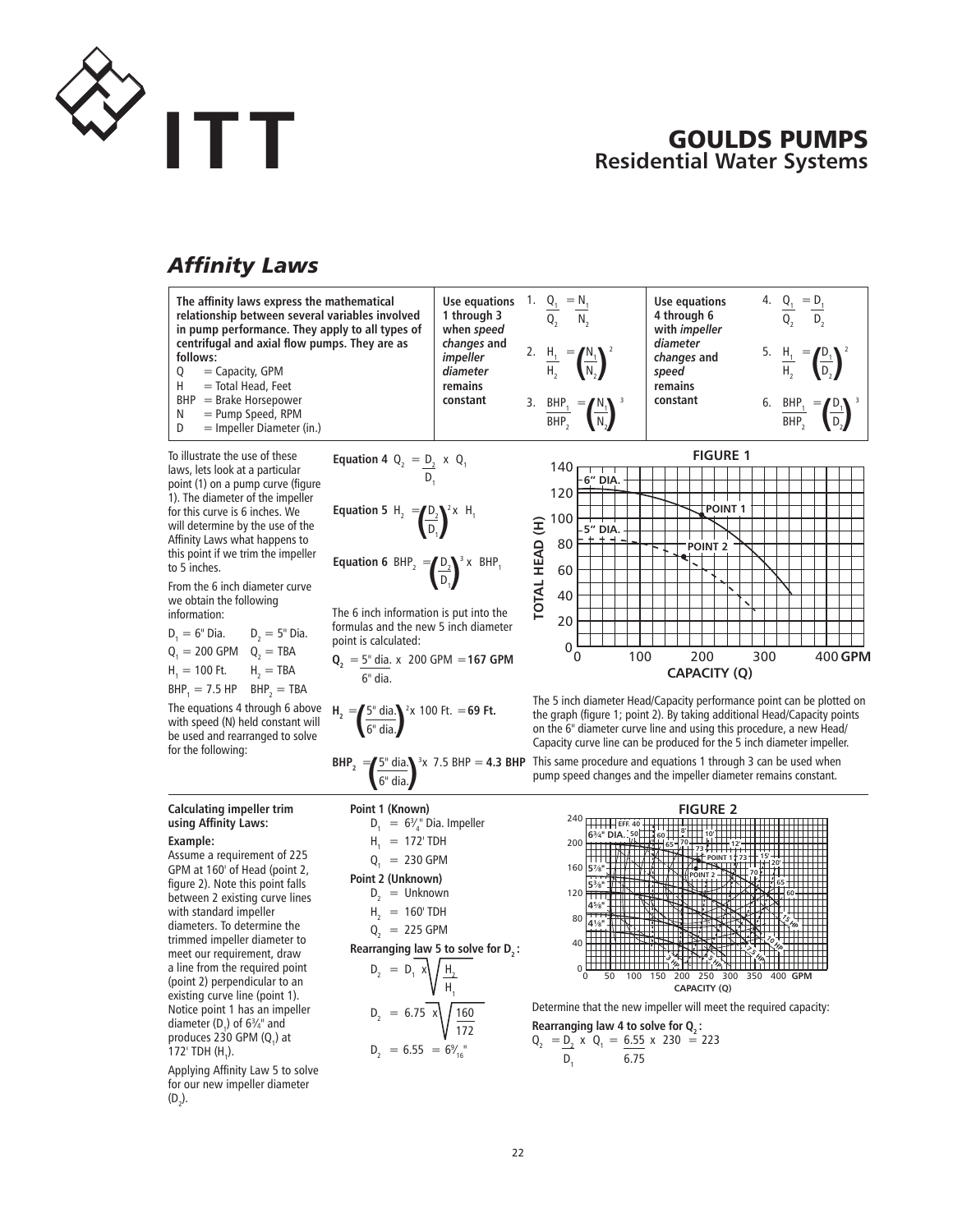

## *Conversion Charts*

Decimal and Millimeter Equivalents of Fraction

| <b>Inches</b>                       |         |                    | <b>Inches</b>    |                 |                    |
|-------------------------------------|---------|--------------------|------------------|-----------------|--------------------|
| <b>Fractions</b><br><b>Decimals</b> |         | <b>Millimeters</b> | <b>Fractions</b> | <b>Decimals</b> | <b>Millimeters</b> |
| $\frac{1}{64}$                      | .015625 |                    | $\frac{33}{64}$  | .515625         | 13.097             |
| $\frac{1}{32}$                      | .03125  |                    | $\frac{17}{32}$  | .53125          | 13.494             |
| $\frac{3}{64}$                      | .046875 |                    | $\frac{35}{64}$  | .546875         | 13.891             |
| $\frac{1}{16}$                      | .0625   | 1.588              | $\frac{9}{16}$   | .5625           | 14.288             |
| $\frac{5}{64}$                      | 078125  | 1.984              | $\frac{37}{64}$  | .578125         | 14.684             |
| $\frac{3}{32}$                      | .09375  | 2.381              | $\frac{19}{32}$  | .59375          | 15.081             |
| $\frac{7}{64}$                      | .109375 | 2.778              | $\frac{39}{64}$  | .609375         | 15.487             |
| $\frac{1}{8}$                       | .125    | 3.175              | $\frac{5}{8}$    | .625            | 15.875             |
| $\frac{9}{64}$                      | .140625 | 3.572              | 41/64            | .640625         | 16.272             |
| $\frac{5}{32}$                      | .15625  | 3.969              | $^{21}/_{32}$    | .65625          | 16.669             |
| $\frac{11}{64}$                     | .171875 | 4.366              | 43/64            | .671875         | 17.066             |
| $\frac{3}{16}$                      | .1875   | 4.763              | $\frac{11}{16}$  | .6875           | 17.463             |
| $\frac{13}{64}$                     | .203125 | 5.159              | 45/64            | .703125         | 17.859             |
| $\frac{7}{32}$                      | .21875  | 5.556              | $\frac{23}{32}$  | .71875          | 18.256             |
| 15/64                               | .234375 |                    | 47/64            | .734375         | 18.653             |
| $\frac{1}{4}$                       | .250    | 6.350              | $\frac{3}{4}$    | .750            | 19.050             |
| $\frac{17}{64}$                     | 265625  | 6.747              | $\frac{49}{64}$  | .765625         | 19.447             |
| $\frac{9}{32}$                      | .28125  | 7.144              | $\frac{25}{32}$  | .78125          | 19.844             |
| $\frac{19}{64}$                     | .296875 | 7.541              | 51/64            | .796875         | 20.241             |
| $\frac{5}{16}$                      | .3125   | 7.938              | $\frac{13}{16}$  | .8125           | 20.638             |
| $^{21}/_{64}$                       | 328125  | 8.334              | $\frac{53}{64}$  | .828125         | 21.034             |
| $\frac{11}{22}$                     | 34375   | 8.731              | $\frac{27}{32}$  | .84375          | 21.431             |
| $^{23}/_{64}$                       | .359375 | 9.128              | $\frac{55}{64}$  | .859375         | 21.828             |
| $\frac{3}{8}$                       | .375    | 9.525              | $\frac{7}{8}$    | .875            | 22.225             |
| $^{25}/_{64}$                       | .390625 | 9.922              | $\frac{57}{64}$  | .890625         | 22.622             |
| $\frac{13}{2}$                      | .40625  | 10.319             | $\frac{29}{32}$  | .90625          | 23.019             |
| $\frac{27}{64}$                     | .421875 | 10.716             | $\frac{59}{64}$  | .921875         | 23.416             |
| $\frac{7}{16}$                      | .4375   | 11.113             | $\frac{15}{16}$  | .9375           | 23.813             |
| $^{29}/_{64}$                       | .453125 | 11.509             | 61/64            | .953125         | 24.209             |
| $\frac{15}{32}$                     | .46875  | 11.906             | $\frac{31}{32}$  | .96875          | 24.606             |
| $^{31}/_{64}$                       | .484375 | 12.303             | $\frac{63}{64}$  | .984375         | 25.003             |
| $\frac{1}{2}$                       | .500    | 12.700             | 1                | 1.000           | 25.400             |

#### Atmospheric Pressure, Barometer Reading and Boiling Point of Water at Various Altitudes

| <b>Altitude</b> |                         |         | <b>Barometer Reading</b> | Atmos, Press. | <b>Boiling Pt.</b> |                       |
|-----------------|-------------------------|---------|--------------------------|---------------|--------------------|-----------------------|
| Feet            | <b>Meters</b>           | In. Hg. | Mm. Hq.                  | Psia          |                    | Ft. Water of Water °F |
| 1000            | 304.8                   | 31.0    | 788                      | 15.2          | 35.2               | 213.8                 |
| 500             | 152.4<br>$\overline{a}$ | 30.5    | 775                      | 15.0          | 34.6               | 212.9                 |
| 0               | 0.0                     | 29.9    | 760                      | 14.7          | 33.9               | 212.0                 |
| 500<br>$^{+}$   | 152.4<br>$^{+}$         | 29.4    | 747                      | 14.4          | 33.3               | 211.1                 |
| 1000<br>$^{+}$  | 304.8                   | 28.9    | 734                      | 14.2          | 32.8               | 210.2                 |
| 1500            | 457.2                   | 28.3    | 719                      | 13.9          | 32.1               | 209.3                 |
| 2000            | 609.6                   | 27.8    | 706                      | 13.7          | 31.5               | 208.4                 |
| 2500            | 762.0                   | 27.3    | 694                      | 13.4          | 31.0               | 207.4                 |
| 3000            | 914.4                   | 26.8    | 681                      | 13.2          | 30.4               | 206.5                 |
| 3500            | 1066.8                  | 26.3    | 668                      | 12.9          | 29.8               | 205.6                 |
| 4000            | 1219.2                  | 25.8    | 655                      | 12.7          | 29.2               | 204.7                 |
| 4500            | 1371.6                  | 25.4    | 645                      | 12.4          | 28.8               | 203.8                 |
| 5000            | 1524.0                  | 24.9    | 633                      | 12.2          | 28.2               | 202.9                 |
| 5500            | 1676.4                  | 24.4    | 620                      | 12.0          | 27.6               | 201.9                 |
| 6000            | 1828.8                  | 24.0    | 610                      | 11.8          | 27.2               | 201.0                 |
| 6500            | 1981.2                  | 23.5    | 597                      | 11.5          | 26.7               | 200.1                 |
| 7000            | 2133.6                  | 23.1    | 587                      | 11.3          | 26.2               | 199.2                 |
| 7500            | 2286.0                  | 22.7    | 577                      | 11.1          | 25.7               | 198.3                 |
| 8000            | 2438.4                  | 22.2    | 564                      | 10.9          | 25.2               | 197.4                 |
| 8500            | 2590.8                  | 21.8    | 554                      | 10.7          | 24.7               | 196.5                 |
| 9000            | 2743.2                  | 21.4    | 544                      | 10.5          | 24.3               | 195.5                 |
| 9500            | 2895.6                  | 21.0    | 533                      | 10.3          | 23.8               | 194.6                 |
| 10000           | 3048.0                  | 20.6    | 523                      | 10.1          | 23.4               | 193.7                 |
| 15000           | 4572.0                  | 16.9    | 429                      | 8.3           | 19.2               | 184.0                 |

#### Head and Pressure Equivalents

| 1. Feet Head of Water and Equivalent Pressures | To change head in feet to pressure in pounds, multiply by .434 |      |              |       |              |        |              |        |
|------------------------------------------------|----------------------------------------------------------------|------|--------------|-------|--------------|--------|--------------|--------|
|                                                | Feet<br>Head                                                   | PSI  | Feet<br>Head | PSI   | Feet<br>Head | PSI    | Feet<br>Head | PSI    |
|                                                |                                                                | .43  | 30           | 12.99 | 140          | 60.63  | 300          | 129.93 |
|                                                | $\overline{2}$                                                 | .87  | 40           | 17.32 | 150          | 64.96  | 325          | 140.75 |
|                                                | 3                                                              | 1.30 | 50           | 21.65 | 160          | 69.29  | 350          | 151.58 |
|                                                | 4                                                              | 1.73 | 60           | 25.99 | 170          | 73.63  | 400          | 173.24 |
|                                                | 5                                                              | 2.17 | 70           | 30.32 | 180          | 77.96  | 500          | 216.55 |
|                                                | 6                                                              | 2.60 | 80           | 34.65 | 190          | 82.29  | 600          | 259.85 |
|                                                | 7                                                              | 3.03 | 90           | 38.98 | 200          | 86.62  | 700          | 303.16 |
|                                                | 8                                                              | 3.46 | 100          | 43.31 | 225          | 97.45  | 800          | 346.47 |
|                                                | q                                                              | 3.90 | 110          | 47.64 | 250          | 108.27 | 900          | 389.78 |
|                                                | 10 <sup>1</sup>                                                | 4.33 | 120          | 51.97 | 275          | 119.10 | 1000         | 433.09 |
|                                                | 20                                                             | 8.66 | 130          | 56.30 |              |        |              |        |

|               | 2. Pressure and Equivalent Feet Head of Water<br>To change pounds pressure to feet head, multiply by 2.3 |            |              |     |              |            |              |  |
|---------------|----------------------------------------------------------------------------------------------------------|------------|--------------|-----|--------------|------------|--------------|--|
| PSI           | Feet<br>Head                                                                                             | <b>PSI</b> | Feet<br>Head | PSI | Feet<br>Head | <b>PSI</b> | Feet<br>Head |  |
|               | 2.31                                                                                                     | 20         | 46.18        | 120 | 277.07       | 225        | 519.51       |  |
| $\mathcal{P}$ | 4.62                                                                                                     | 25         | 57.72        | 125 | 288.62       | 250        | 577.24       |  |
| 3             | 6.93                                                                                                     | 30         | 69.27        | 130 | 300.16       | 275        | 643.03       |  |
| 4             | 9.24                                                                                                     | 40         | 92.36        | 140 | 323.25       | 300        | 692.69       |  |
| 5             | 11.54                                                                                                    | 50         | 115.45       | 150 | 346.34       | 325        | 750.41       |  |
| 6             | 13.85                                                                                                    | 60         | 138.54       | 160 | 369.43       | 350        | 808.13       |  |
| 7             | 16.16                                                                                                    | 70         | 161.63       | 170 | 392.52       | 375        | 865.89       |  |
| 8             | 18.47                                                                                                    | 80         | 184.72       | 180 | 415.61       | 400        | 922.58       |  |
| 9             | 20.78                                                                                                    | 90         | 207.81       | 190 | 438.90       | 500        | 1154.48      |  |
| 10            | 23.09                                                                                                    | 100        | 230.90       | 200 | 461.78       | 1000       | 2309.00      |  |
| 15            | 34.63                                                                                                    | 110        | 253.98       |     |              |            |              |  |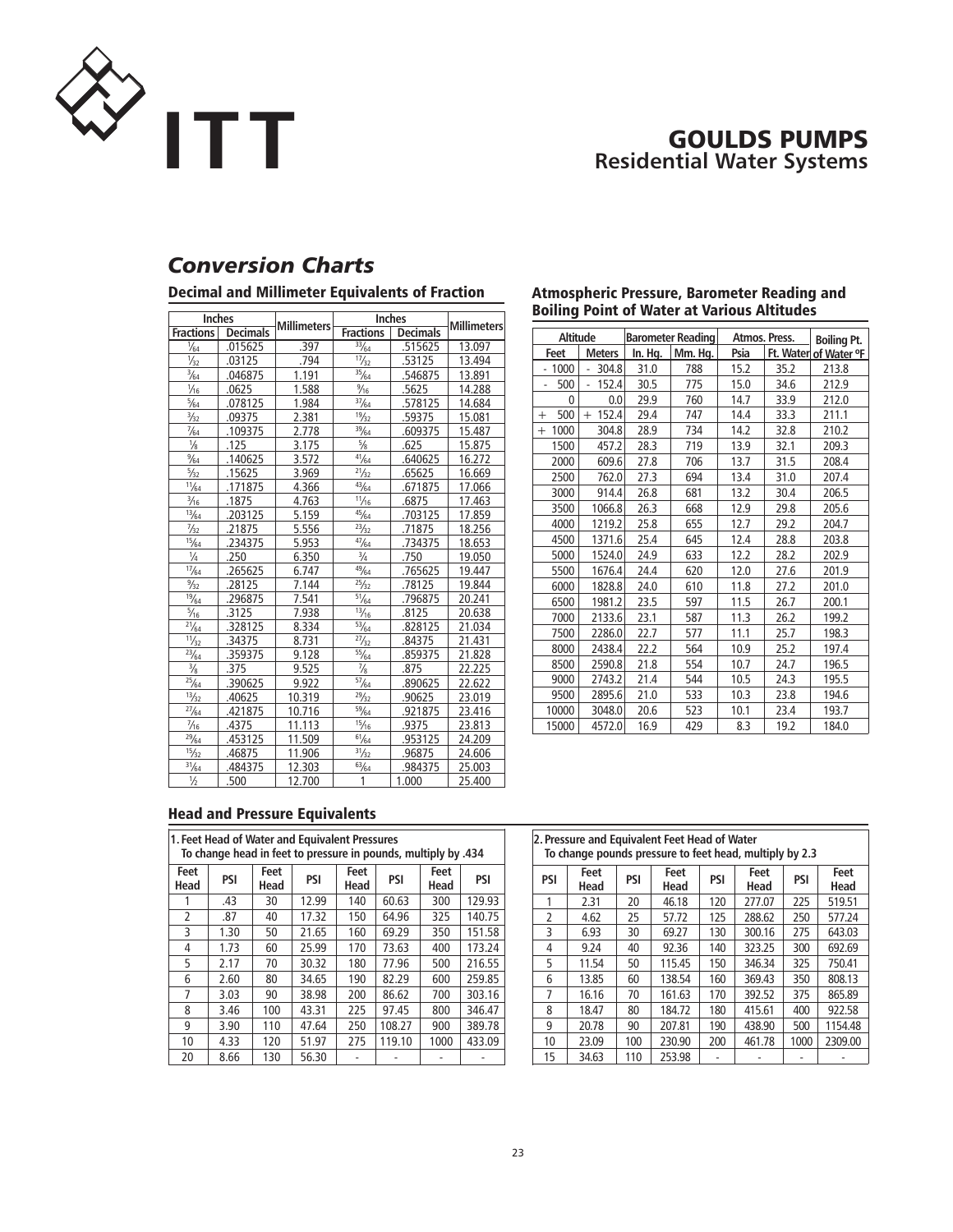

## *Conversion Charts*

**English measures** – unless otherwise designated, are those used in the United States.

**Gallon** – designates the U.S. gallon. To convert into the Imperial gallon, multiply the U.S. gallon by 0.83267. Likewise, the word ton designates a short ton, 2,000 pounds.

| <b>Multiply</b>        | Вy                               | <b>To Obtain</b>   |
|------------------------|----------------------------------|--------------------|
| Acres                  | 43,560                           | Square feet        |
| Acres                  | 4047                             | Square meters      |
| Acres                  | $1.562 \times 10^{3}$            | Square miles       |
| Acres                  | 4840                             | Square yards       |
| Atmospheres            | 76.0                             | Cms. of mercury    |
| Atmospheres            | 29.92                            | Inches of mercury  |
| Atmospheres            | 33.90                            | Feet of water      |
| Atmospheres            | 10,332                           | Kgs./sg. meter     |
| <b>Atmospheres</b>     | 14.70                            | Lbs./sq. inch      |
| Atmospheres            | 1.058                            | Tons/sq. ft.       |
| <b>Barrels-Oil</b>     | 42                               | Gallons-Oil        |
| <b>Barrels-Beer</b>    | 31                               | Gallons-Beer       |
| <b>Barrels-Whiskey</b> | 45                               | Gallons-Whiskey    |
| Barrels/Day-Oil        | 0.02917                          | Gallons/Min-Oil    |
| Bags or sacks-cement   | 94                               | Pounds-cement      |
| <b>Board</b> feet      | $\overline{144}$ sq. in. x 1 in. | Cubic inches       |
| B.T.U./min.            | 12.96                            | Foot-lbs./sec.     |
| B.T.U./min.            | 0.02356                          | Horsepower         |
| B.T.U./min.            | 0.01757                          | Kilowatts          |
| B.T.U./min.            | 17.57                            | Watts              |
| Centimeters            | 0.3937                           | Inches             |
| Centimeters            | 0.01                             | <b>Meters</b>      |
| Centimeters            | 10                               | Millimeters        |
| Cubic feet             | 2.832 x 10 <sup>4</sup>          | Cubic cms.         |
| Cubic feet             | 1728                             | Cubic inches       |
| Cubic feet             | 0.02832                          | Cubic meters       |
| Cubic feet             | 0.03704                          | Cubic yards        |
| Cubic feet             | 7.48052                          | Gallons            |
| Cubic feet             | 28.32                            | Liters             |
| Cubic feet             | 59.84                            | Pints (liq.)       |
| Cubic feet             | 29.92                            | Quarts (liq.)      |
| Cubic feet/min.        | 472.0                            | Cubic cms./sec.    |
| Cubic feet/min.        | 0.1247                           | Gallons/sec.       |
| Cubic feet/min.        | 0.4719                           | Liters/sec.        |
| Cubic feet/min.        | 62.43                            | Lbs. of water/min. |
| Cubic feet/sec.        | 0.646317                         | Millions gals./day |
| Cubic feet/sec.        | 448.831                          | Gallons/min.       |
| Cubic inches           | 16.39                            | Cubic centimeters  |
| Cubic inches           | $5.787 \times 10^{-4}$           | Cubic feet         |
| Cubic inches           | $1.639 \times 10^{-5}$           | Cubic meters       |
| Cubic inches           | $2.143 \times 10^{-5}$           | Cubic yards        |

**Properties of water** – it freezes at 32ºF., and is at its maximum density at 39.2ºF. In the multipliers using the properties of water, calculations are based on water at 39.2ºF. in a vacuum, weighing 62.427 pounds per cubic foot, or 8.345 pounds per U.S. gallon.

| <b>Multiply</b>  | By                     | <b>To Obtain</b>             |
|------------------|------------------------|------------------------------|
| Cubic inches     | $4.329 \times 10^{-3}$ | Gallons                      |
| Cubic inches     | $1.639 \times 10^{-2}$ | Liters                       |
| Cubic inches     | 0.03463                | Pints (lig.)                 |
| Cubic inches     | 0.01732                | Quarts (liq.)                |
|                  | 764,544.86             | <b>Cubic centimeters</b>     |
| Cubic yards      |                        |                              |
| Cubic yards      | 27                     | Cubic feet                   |
| Cubic yards      | 46,656                 | Cubic inches                 |
| Cubic yards      | 0.7646                 | Cubic meters                 |
| Cubic yards      | 202.0                  | Gallons                      |
| Cubic yards      | 764.5                  | Liters                       |
| Cubic yards      | 1616                   | Pints (liq.)                 |
| Cubic yards      | 807.9                  | Quarts (liq.)                |
| Cubic yards/min. | 0.45                   | Cubic feet/sec.              |
| Cubic yards/min. | 3.366                  | Gallons/sec.                 |
| Cubic yards/min. | 12.74                  | Liters/sec.                  |
| <b>Fathoms</b>   | 6                      | Feet                         |
| Feet             | 30.48                  | Centimeters                  |
| Feet             | 12                     | Inches                       |
| Feet             | 0.3048                 | <b>Meters</b>                |
| Feet             | 1/3                    | Yards                        |
| Feet of water    | 0.0295                 | Atmospheres                  |
| Feet of water    | 0.8826                 | Inches of mercury            |
| Feet of water    | 304.8                  | Kgs./sq. meter               |
| Feet of water    | 62.43                  | Lbs./Sq. ft.                 |
| Feet of water    | 0.4335                 | Lbs./sq. inch                |
| Feet/min.        | 0.5080                 | Centimeters/sec.             |
| Feet/min.        | 0.01667                | Feet/sec.                    |
| Feet/min.        | 0.01829                | Kilometers/hr.               |
| Feet/min.        | 0.3048                 | Meters/min.                  |
| Feet/min.        | 0.01136                | Miles/hr.                    |
| Feet/sec.        | 30.48                  | Centimeters/sec.             |
| Feet/sec.        | 1.097                  | Kilometers/hr.               |
| Feet/sec.        | 0.5924                 | Knots                        |
| Feet/sec.        | 18.29                  | Meters/min.                  |
| Feet/sec.        | 0.6818                 | Miles/hr.                    |
| Feet/sec.        | 0.01136                | Miles/min.                   |
| Feet/sec./sec.   | 30.48                  | Cms./sec./sec.               |
| Feet/sec./sec.   | 0.3048                 | Meters/sec./sec.             |
| Foot-pounds      | $1.286 \times 10^{3}$  | <b>British Thermal Units</b> |
| Foot-pounds      | $5.050 \times 10^{7}$  | Horsepower-hrs.              |
| Foot-pounds      | $3.240 \times 10^{4}$  | Kilogram-calories            |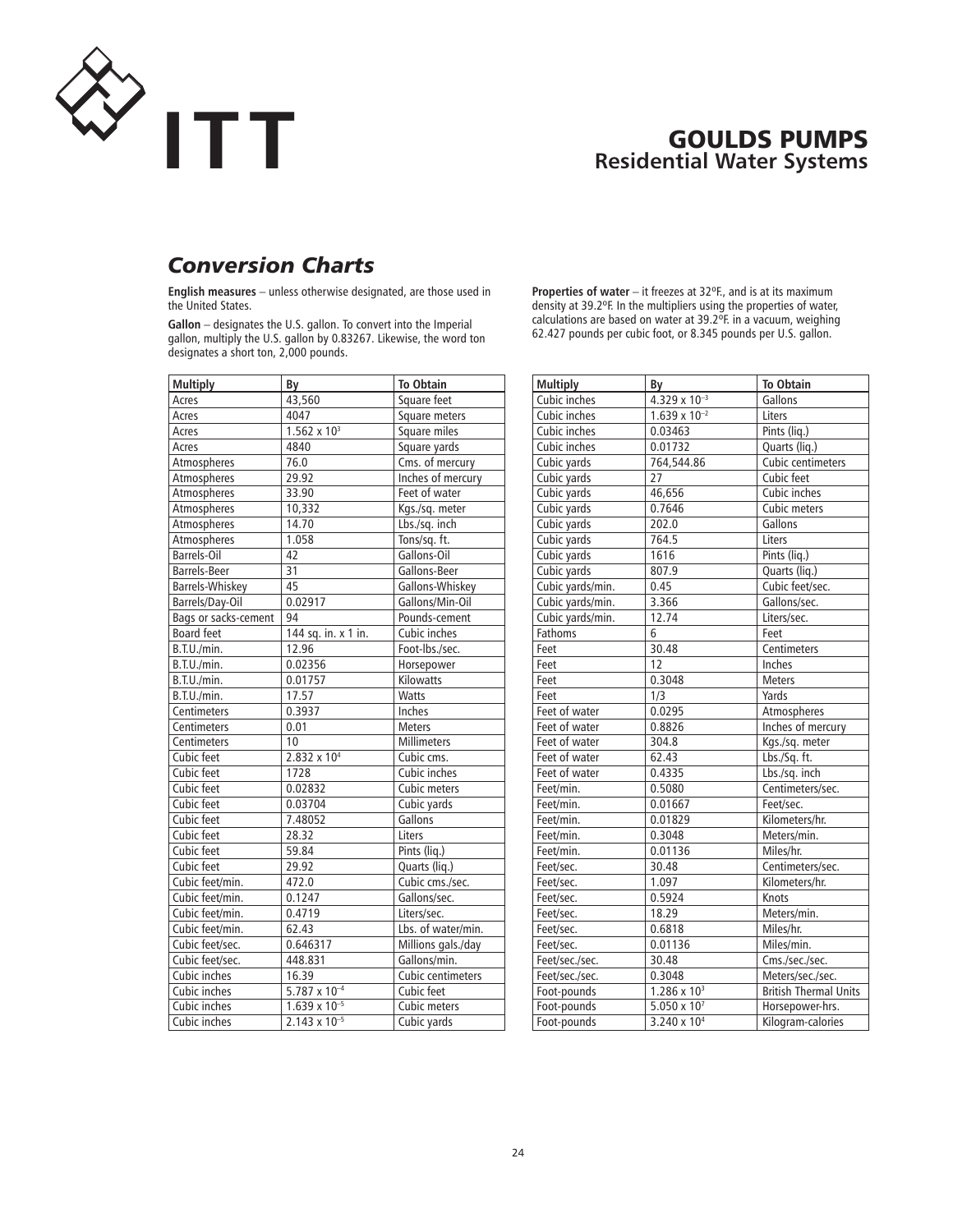

## *Conversion Charts*

| <b>Multiply</b>          | By                     | <b>To Obtain</b>         |
|--------------------------|------------------------|--------------------------|
| Foot-pounds              | 0.1383                 | Kilogram-meters          |
| Foot-pounds              | $3.766 \times 10^{7}$  | Kilowatt-hours           |
| Gallons                  | 3785                   | Cubic centimeters        |
| Gallons                  | 0.1337                 | Cubic feet               |
| Gallons                  | 231                    | Cubic inches             |
| Gallons                  | $3.785 \times 10^{-3}$ | Cubic meters             |
| Gallons                  | $4.951 \times 10^{-3}$ | Cubic yards              |
| Gallons                  | 3.785                  | Liters                   |
| Gallons                  | 8                      | Pints (liq.)             |
| Gallons                  | 4                      | Quarts (lig.)            |
| Gallons-Imperial         | 1.20095                | U.S. gallons             |
| Gallons-U.S.             | 0.83267                | <b>Imperial gallons</b>  |
| Gallons water            | 8.345                  | Pounds of water          |
| Gallons/min.             | $2.228 \times 10^{-3}$ | Cubic feet/sec.          |
| Gallons/min.             | 0.06308                | Liters/sec.              |
| Gallons/min.             | 8.0208                 | Cu. ft./hr.              |
| Gallons/min.             | .2271                  | Meters <sup>3</sup> /hr. |
| Grains/U.S. gal.         | 17.118                 | Parts/million            |
| Grains/U.S. gal.         | 142.86                 | Lbs./million gal.        |
| Grains/Imp. gal.         | 14.254                 | Parts/million            |
| Grams                    | 15.43                  | Grains                   |
| Grams                    | .001                   | Kilograms                |
| Grams                    | 1000                   | Milligrams               |
| Grams                    | 0.03527                | <b>Ounces</b>            |
| Grams                    | $2.205 \times 10^{-3}$ | Pounds                   |
| Horsepower               | 42.44                  | B.T.U./min.              |
| Horsepower               | 33,000                 | Foot-lbs./min.           |
| Horsepower               | 550                    | Foot-Ibs./sec.           |
| Horsepower               | 1.014                  | Horsepower (metric)      |
| Horsepower               | 0.7457                 | Kilowatts                |
| Horsepower               | 745.7                  | <b>Watts</b>             |
| Horsepower (boiler)      | 33,493                 | B.T.U./hr.               |
| Horsepower (boiler)      | 9.809                  | Kilowatts                |
| Horsepower-hours         | 2546                   | B.T.U.                   |
| Horsepower-hours         | 1.98 x 10 <sup>6</sup> | Foot-Ibs.                |
| Horsepower-hours         | $2.737 \times 10^{5}$  | Kilogram-meters          |
| Horsepower-hours         | 0.7457                 | Kilowatt-hours           |
| Inches                   | 2.540                  | Centimeters              |
| Inches of mercury        | 0.03342                | Atmospheres              |
| Inches of mercury        | 1.133                  | Feet of water            |
| Inches of mercury        | 345.3                  | Kgs./sq. meter           |
| Inches of mercury        | 70.73                  | Lbs./sq. ft.             |
| Inches of mercury (32°F) | 0.491                  | Lbs./sq. inch            |
| Inches of water          | 0.002458               | Atmospheres              |
| Inches of water          | 0.07355                | Inches of mercury        |
| Inches of water          | 25.40                  | Kgs./sq. meter           |
| Inches of water          | 0.578                  | Ounces/sq. inch          |
| Inches of water          | 5.202                  | Lbs. sq. foot            |
| Inches of water          | 0.03613                | Lbs./sq. inch            |
| Kilograms                | 2.205                  | Lbs.                     |
|                          |                        |                          |

| <b>Multiply</b>                               | By                      | <b>To Obtain</b>   |  |
|-----------------------------------------------|-------------------------|--------------------|--|
| Kilograms                                     | $1.102 \times 10^{-3}$  | Tons (short)       |  |
| Kilograms                                     | 10 <sup>3</sup>         | Grams              |  |
| Kiloliters                                    | 10 <sup>3</sup>         | Liters             |  |
| Kilometers                                    | 10 <sup>5</sup>         | Centimeters        |  |
| Kilometers                                    | 3281                    | Feet               |  |
| Kilometers                                    | 10 <sup>3</sup>         | <b>Meters</b>      |  |
| Kilometers                                    | 0.6214                  | <b>Miles</b>       |  |
| Kilometers                                    | 1094                    | Yards              |  |
| Kilometers/hr.                                | 27.78                   | Centimeters/sec.   |  |
| Kilometers/hr.                                | 54.68                   | Feet/min.          |  |
| Kilometers/hr.                                | 0.9113                  | Feet/sec.          |  |
| Kilometers/hr.                                | .5399                   | Knots              |  |
| Kilometers/hr.                                | 16.67                   | Meters/min.        |  |
| Kilowatts                                     | 56.907                  | B.T.U./min.        |  |
| Kilowatts                                     | 4.425 x 10 <sup>4</sup> | Foot-lbs./min.     |  |
| Kilowatts                                     | 737.6                   | Foot-Ibs./sec.     |  |
| Kilowatts                                     | 1.341                   | Horsepower         |  |
| Kilowatts                                     | 10 <sup>3</sup>         | <b>Watts</b>       |  |
| Kilowatt-hours                                | 3414.4                  | B.T.U.             |  |
| Kilowatt-hours                                | $2.655 \times 10^6$     | Foot-Ibs.          |  |
| Kilowatt-hours                                | 1.341                   | Horsepower-hrs.    |  |
| Kilowatt-hours                                | $3.671 \times 10^{5}$   | Kilogram-meters    |  |
| Liters                                        | 10 <sup>3</sup>         | Cubic centimeters  |  |
| Liters                                        | 0.03531                 | Cubic feet         |  |
| Liters                                        | 61.02                   | Cubic inches       |  |
| Liters                                        | $10^{-3}$               | Cubic meters       |  |
| Liters                                        | $1.308 \times 10^{-3}$  | Cubic yards        |  |
| Liters                                        | 0.2642                  | Gallons            |  |
| Liters                                        | 2.113                   | Pints (lig.)       |  |
| Liters                                        | 1.057                   | Quarts (liq.)      |  |
| Liters/min.                                   | $5.886 \times 10^{-4}$  | Cubic ft./sec.     |  |
| Liters/min.                                   | $4.403 \times 10^{-3}$  | Gals./sec.         |  |
| Lumber Width (in.) x<br>Thickness (in.)<br>12 | Length (ft.)            | <b>Board feet</b>  |  |
| <b>Meters</b>                                 | 100                     | Centimeters        |  |
| <b>Meters</b>                                 | 3.281                   | Feet               |  |
| <b>Meters</b>                                 | 39.37                   | inches             |  |
| Meters                                        | $10^{-3}$               | Kilometers         |  |
| <b>Meters</b>                                 | 10 <sup>3</sup>         | <b>Millimeters</b> |  |
| Meters                                        | 1.094                   | Yards              |  |
| Miles                                         | $1.609 \times 10^{5}$   | Centimeters        |  |
| <b>Miles</b>                                  | 5280                    | Feet               |  |
| <b>Miles</b>                                  | 1.609                   | Kilometers         |  |
| <b>Miles</b>                                  | 1760                    | Yards              |  |
| Miles/hr.                                     | 44.70                   | Centimeters/sec.   |  |
| Miles/hr.                                     | 88                      | Feet/min.          |  |
| Miles/hr.                                     | 1.467                   | Feet/sec.          |  |
| Miles/hr.                                     | 1.609                   | Kilometers/hr.     |  |
| Miles/hr.                                     | 0.8689                  | Knots              |  |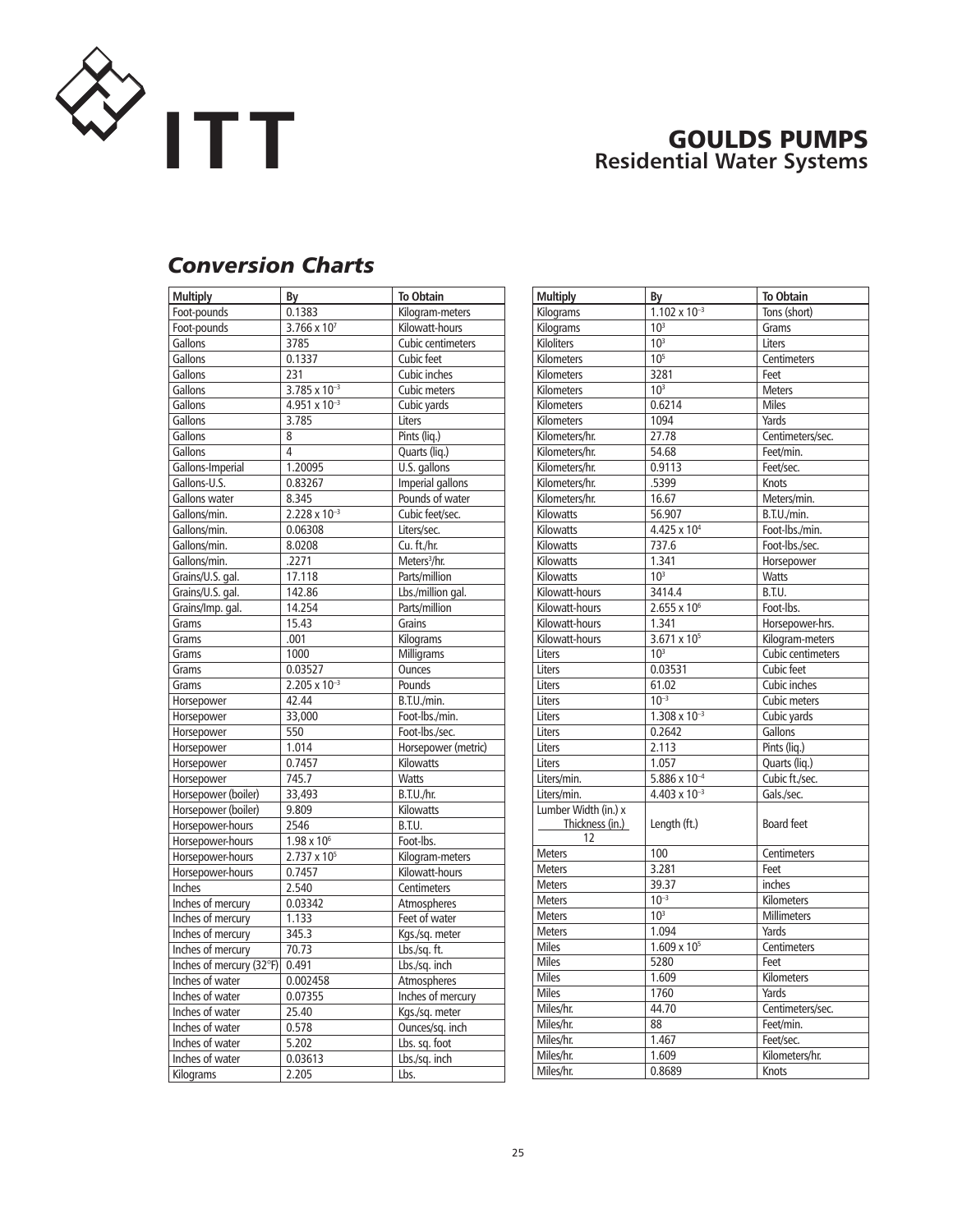

## *Conversion Charts*

| <b>Multiply</b>      | By                      | <b>To Obtain</b>   |
|----------------------|-------------------------|--------------------|
| Miles/hr.            | 26.82                   | Meters/min.        |
| Miles/min.           | 2682                    | Centimeters/sec.   |
| Miles/min.           | 88                      | Feet/sec.          |
| Miles/min.           | 1.609                   | Kilometers/min.    |
| Miles/min.           | 60                      | Miles/hr.          |
| Ounces               | 16                      | Drams              |
| Ounces               | 437.5                   | Grains             |
| Ounces               | 0.0625                  | Pounds             |
| <b>Ounces</b>        | 28.3495                 | Grams              |
| <b>Ounces</b>        | $2.835 \times 10^{-5}$  | Tons (metric)      |
| Parts/million        | 0.0584                  | Grains/U.S. gal.   |
| Parts/million        | 0.07015                 | Grains/Imp. gal.   |
| Parts/million        | 8.345                   | Lbs./million gal.  |
| Pounds               | 16                      | <b>Ounces</b>      |
| Pounds               | 256                     | <b>Drams</b>       |
| Pounds               | 7000                    | Grains             |
| Pounds               | 0.0005                  | Tons (short)       |
| Pounds               | 453.5924                | Grams              |
| Pounds of water      | 0.01602                 | Cubic feet         |
| Pounds of water      | 27.68                   | Cubic inches       |
| Pounds of water      | 0.1198                  | Gallons            |
| Pounds of water/min. | $2.670 \times 10^{-4}$  | Cubic ft./sec.     |
| Pounds/cubic foot    | 0.01602                 | Grams/cubic cm.    |
| Pounds/cubic foot    | 16.02                   | Kgs./cubic meters  |
| Pounds/cubic foot    | $5.787 \times 10^{-4}$  | Lbs./cubic inch    |
| Pounds/cubic inch    | 27.68                   | Grams/cubic cm.    |
| Pounds/cubic inch    | 2.768 x 10 <sup>4</sup> | Kgs./cubic meter   |
| Pounds/cubic inch    | 1728                    | Lbs./cubic foot    |
| Pounds/foot          | 1.488                   | Kgs./meter         |
| Pounds/inch          | 1152                    | Grams/cm.          |
| Pounds/sq. foot      | 0.01602                 | Feet of water      |
| Pounds/sq. foot      | 4.882                   | Kgs./sq. meter     |
| Pounds/sq. foot      | $6.944 \times 10^{-3}$  | Pounds/sq. inch    |
| Pounds/sq. inch      | 0.06804                 | Atmospheres        |
| PSI                  | 2.307                   | Feet of water      |
| PSI                  | 2.036                   | Inches of mercury  |
| PSI                  | 703.1                   | Kgs./sg. meter     |
| Quarts (dry)         | 67.20                   | Cubic inches       |
| Quarts (liq.)        | 57.75                   | Cubic inches       |
| Square feet          | $2.296 \times 10^{-5}$  | Acres              |
| Square feet          | 929.0                   | Square centimeters |
| Square feet          | 144                     | Square inches      |
| Square feet          | 0.09290                 | Square meters      |
| Square feet          | $3.587 \times 10^{-4}$  | Square miles       |
| Square feet          | 1/9                     | Square yards       |
| 1                    | 8.0208                  | Overflow rate      |
| sq. ft./gal./min.    |                         | (ft./hr.)          |
| Square inches        | 6.452                   | Square centimeters |
| Square inches        | $6.944 \times 10^{-3}$  | Square feet        |
| Square inches        | 645.2                   | Square millimeters |
|                      |                         |                    |

| <b>Multiply</b>          | Вy                      | <b>To Obtain</b>  |  |
|--------------------------|-------------------------|-------------------|--|
| <b>Square kilometers</b> | 247.1                   | Acres             |  |
| Square kilometers        | 10.76 x 10 <sup>6</sup> | Square feet       |  |
| Square kilometers        | 10 <sup>6</sup>         | Square meters     |  |
| Square kilometers        | 0.3861                  | Square miles      |  |
| Square kilometers        | 1.196 x 10 <sup>6</sup> | Square yards      |  |
| Square meters            | $2.471 \times 10^{-4}$  | Acres             |  |
| Square meters            | 10.76                   | Square feet       |  |
| Square meters            | $3.861 \times 10^{-7}$  | Square miles      |  |
| Square meters            | 1.196                   | Square yards      |  |
| Square miles             | 640                     | Acres             |  |
| Square miles             | 27.88 x 10 <sup>6</sup> | Square feet       |  |
| Square miles             | 2.590                   | Square kilometers |  |
| Square miles             | $3.098 \times 10^{6}$   | Square yards      |  |
| Square yards             | $2.066 \times 10^{-4}$  | Acres             |  |
| Square yards             | 9                       | Square feet       |  |
| Square yards             | 0.8361                  | Square meters     |  |
| Square yards             | $3.228 \times 10^{-7}$  | Square miles      |  |
| Temp (°C) + 273          | 1                       | Abs. temp. (°C)   |  |
| Temp. (°C) + 17.78       | $\overline{1.8}$        | Temp. (°F)        |  |
| Temp. $(^{\circ}F)+460$  | 1                       | Abs. temp. (°F)   |  |
| Temp. (°F)-32            | 5/9                     | Temp (°C)         |  |
| Tons (metric)            | 10 <sup>3</sup>         | Kilograms         |  |
| Tons (metric)            | 2205                    | Pounds            |  |
| Tons (short)             | 2000                    | Pounds            |  |
| Tons (short)             | 32,000                  | <b>Ounces</b>     |  |
| Tons (short)             | 907.1843                | Kilograms         |  |
| Tons (short)             | 0.89287                 | Tons (long)       |  |
| Tons (short)             | 0.90718                 | Tons (metric)     |  |
| Tons of water/24 hrs.    | 83.333                  | Pounds water/hr.  |  |
| Tons of water/24 hrs.    | 0.16643                 | Gallons/min.      |  |
| Tons of water/24 hrs.    | 1.3349                  | Cu. ft./hr.       |  |
| <b>Watts</b>             | 0.05686                 | B.T.U./min.       |  |
| <b>Watts</b>             | 44.25                   | Foot-Ibs./min.    |  |
| Watts                    | 0.7376                  | Foot-Ibs./sec.    |  |
| <b>Watts</b>             | $1.341 \times 10^{-3}$  | Horsepower        |  |
| Watts                    | 0.01434                 | Kg.-calories/min. |  |
| <b>Watts</b>             | $10^{-3}$               | Kilowatts         |  |
| Watt-hours               | 3.414                   | B.T.U.            |  |
| Watt-hours               | 2655                    | Foot-Ibs.         |  |
| Watt-hours               | $1.341 \times 10^{-3}$  | Horsepower-hrs.   |  |
| Watt-hours               | 0.8604                  | Kilogram-calories |  |
| Watt-hours               | 367.1                   | Kilogram-meters   |  |
| Watt-hours               | $10^{-3}$               | Kilowatt-hours    |  |
| Yards                    | 91.44                   | Centimeters       |  |
| Yards                    | 3                       | Feet              |  |
| Yards                    | 36                      | Inches            |  |
| Yards                    | 0.9144                  | <b>Meters</b>     |  |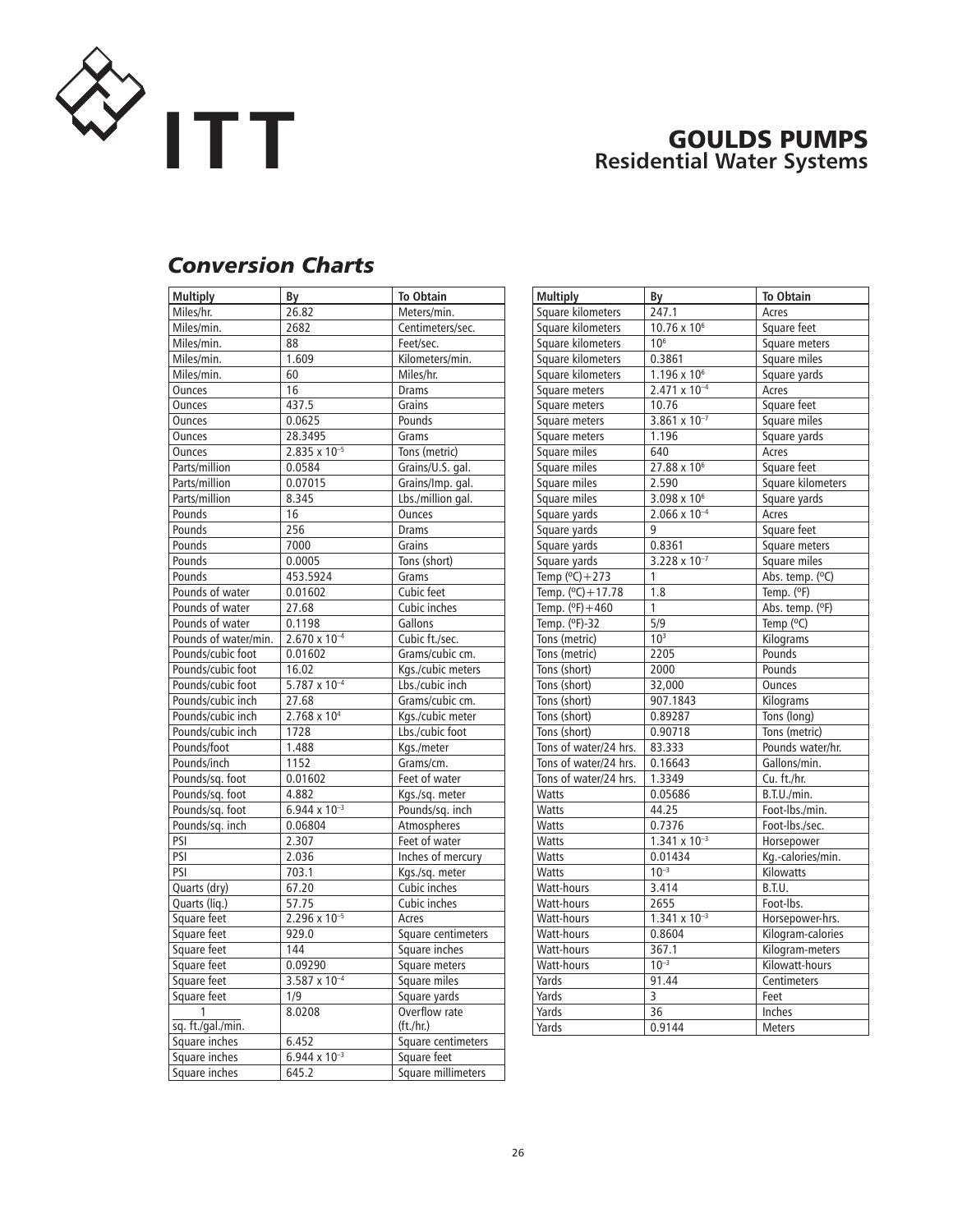

## *Jet Pumps Typical Installations*

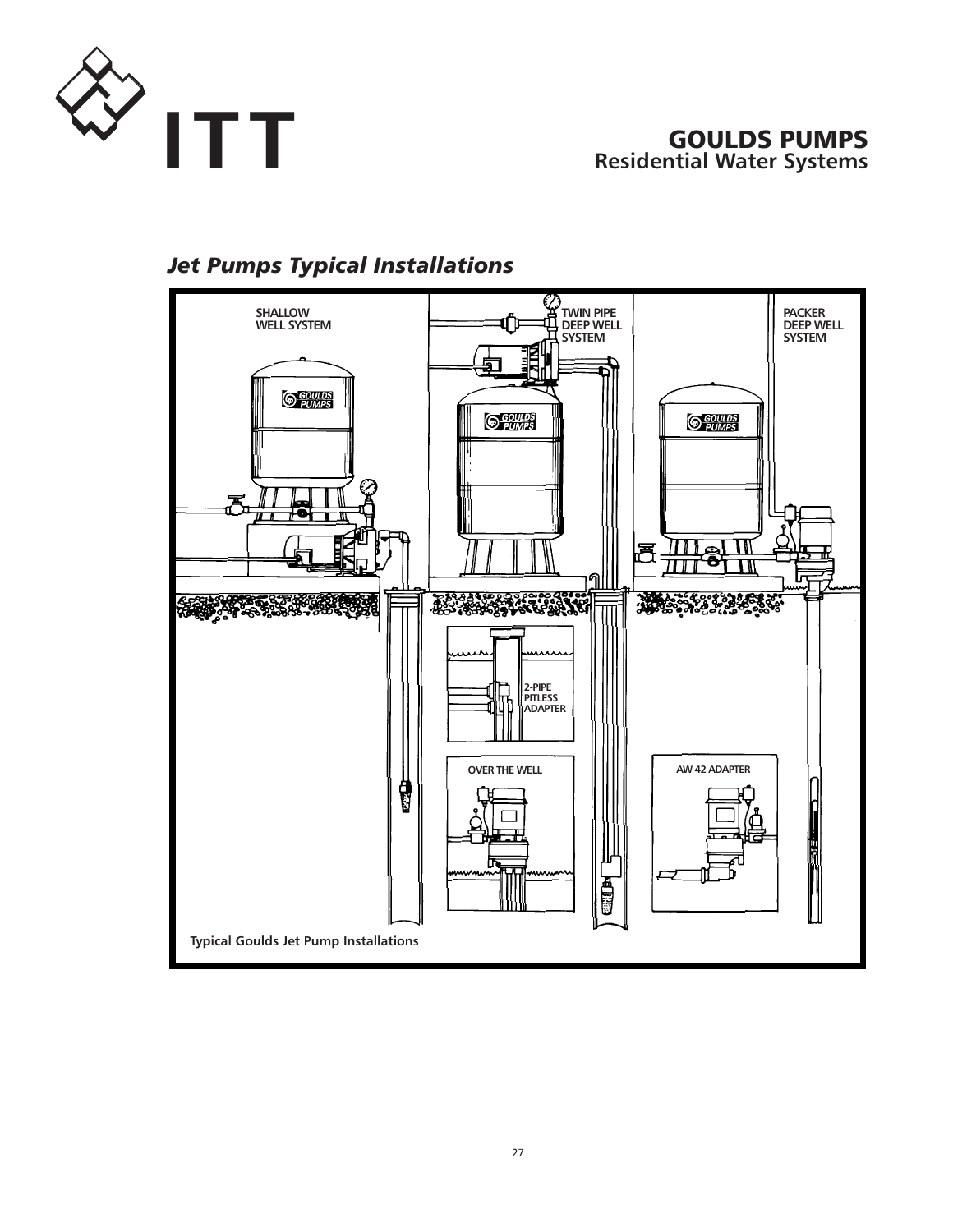

#### $\ddotsc$ **S** GOULDS 급 H, **ABOVE GROUND INSTALLATION**  $\circledR$ ⑩ Ų īπ  $^{\circledR}$  $\circledcirc$ ൹  $\circledast$  $^{\circ}$ κ۶ 毗臣  $\circledast$  $^{\circledR}$ **CALCON**  $\overline{\mathbf{r}}$ でそこのかいか Ŷ **2 Read** 信田田町 孖 間頭 ţ. 5 tnn  **1. PUMP 2. WARRANTY CERTIFICATE 3. SPLICE KIT 4. TORQUE ARRESTOR**  Two or three Goulds optional 5-year Connecter crimps Absorbs thrust of motor start-ups; keeps pump centered in well. Various types are available.  $\overline{\mathbf{\hat{x}}}$ Protection Plan covers wire models available. and heat-shrink tubing seals wire lead pump with CentriPro  $\odot$  connections to motor against failure due to wear, abrasion, corros-ion or even lightning.  $\frac{1}{T}$ **B** electric. Ð **5. TORQUE STOPS 6. ELECTRIC CABLE 7. SAFETY ROPE**  $^{\circ}$ Spaced at regular distances apart in the well, to keep wire from rubbing against the Either three-wire or two-wire. Selection of Sometimes used to support the weight of the pump and prevents pump from falling to the bottom of the well. **READER** proper size wire assures required voltage to motor. **AR** side of the wall. **9. WELL CAP OR**   $\circledS$ **8. PITLESS ADAPTER 10. CONTROL BOX WELL SEAL** Contains components of For underground connection of well Keeps debris out of well. Allows entry into the well. the motor required with all three-wire ⋓ ąШ pipe to horizontal pipe providing a sanitary models. ₽ seal. 귝  $=$  $\circled{a}$ **12. FITTINGS**<br>(include stop and waste valve in illustration) **11. LIGHTNING ARRESTOR 13. PRESSURE SWITCH** 壸 **3** (include stop and waste valve in illustration)<br>
Plumbing fittings usually included<br>
hook-ups include tank<br>
ross tee, boiler drain<br>
ross tee, boiler drain<br>
other necessary items.<br>
Titings, unions and<br>
other necessary items. Recommended for units<br>over 1 1/2 h.p. Models<br>up to 1 1/2 h.p. have<br>lightning protection<br>built right into the motor. JШ Senses system pressure and automatically turns pump on and off. (百百 0 **1 14. PRESSURE GAUGE 15. STORAGE TANK 16. PRESSURE RELIEF** чþ  **VALVE** Offers water storage for fewer lump cycles. Provides air cushion to operate against. Tank should be sized so that draw down is equal to **S** GOULDS Protection against pres-sure build-up. Particularly vital where the pump is  $\mathbb{E}_{\mathbb{Z}}$ Indicates system pressure at all times. capable of producing more pressure than the working limits of the tank. 巫 **THE REAL** capacity of pump.

## *4" Submersibles Typical Installations*

**Typical Goulds Submersible Pump Installations**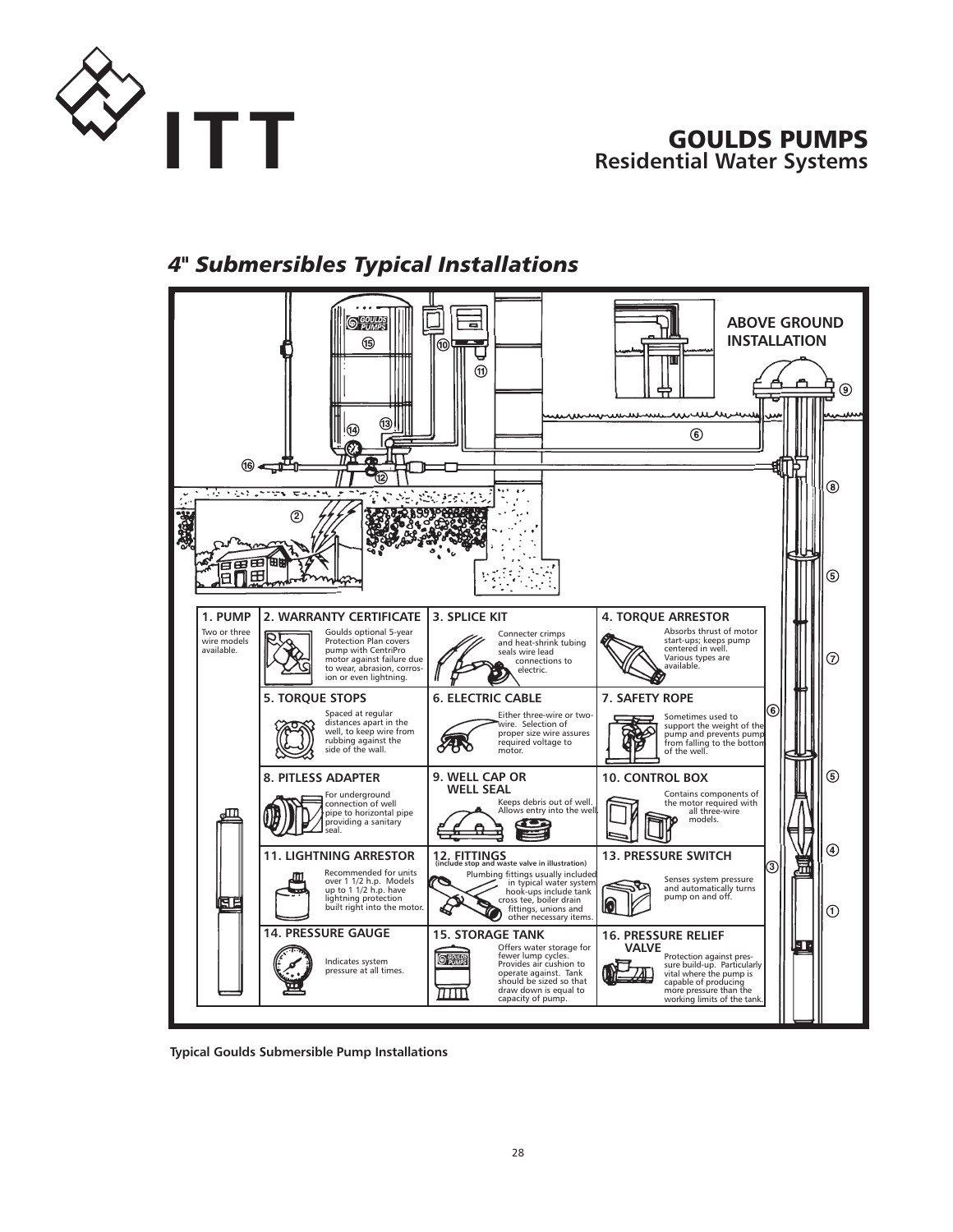

## *High Capacity Submersible Pumps Typical Installations*

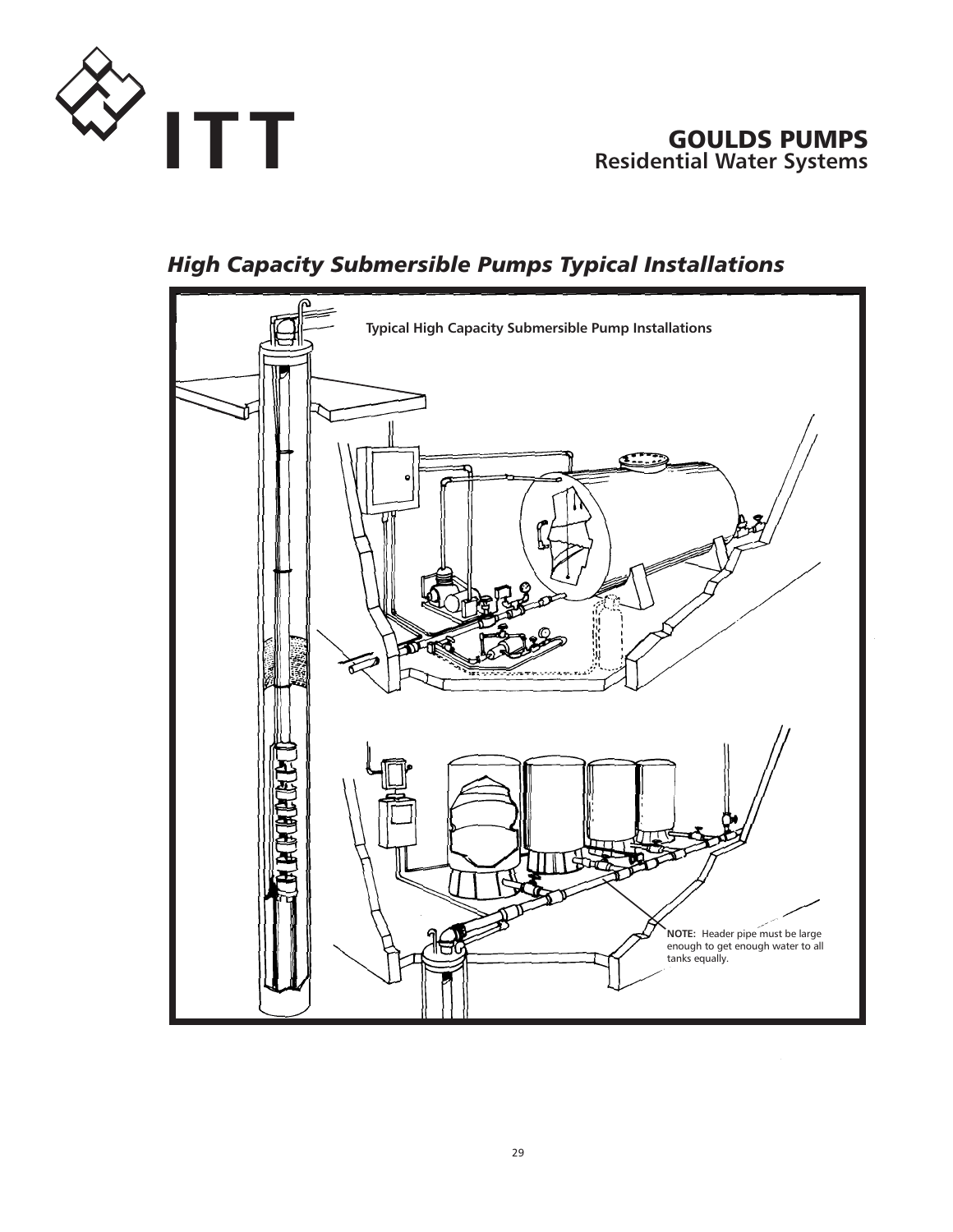

## *Centrifugal Booster Pump Installations*

automatic operation



#### MANUAL operation

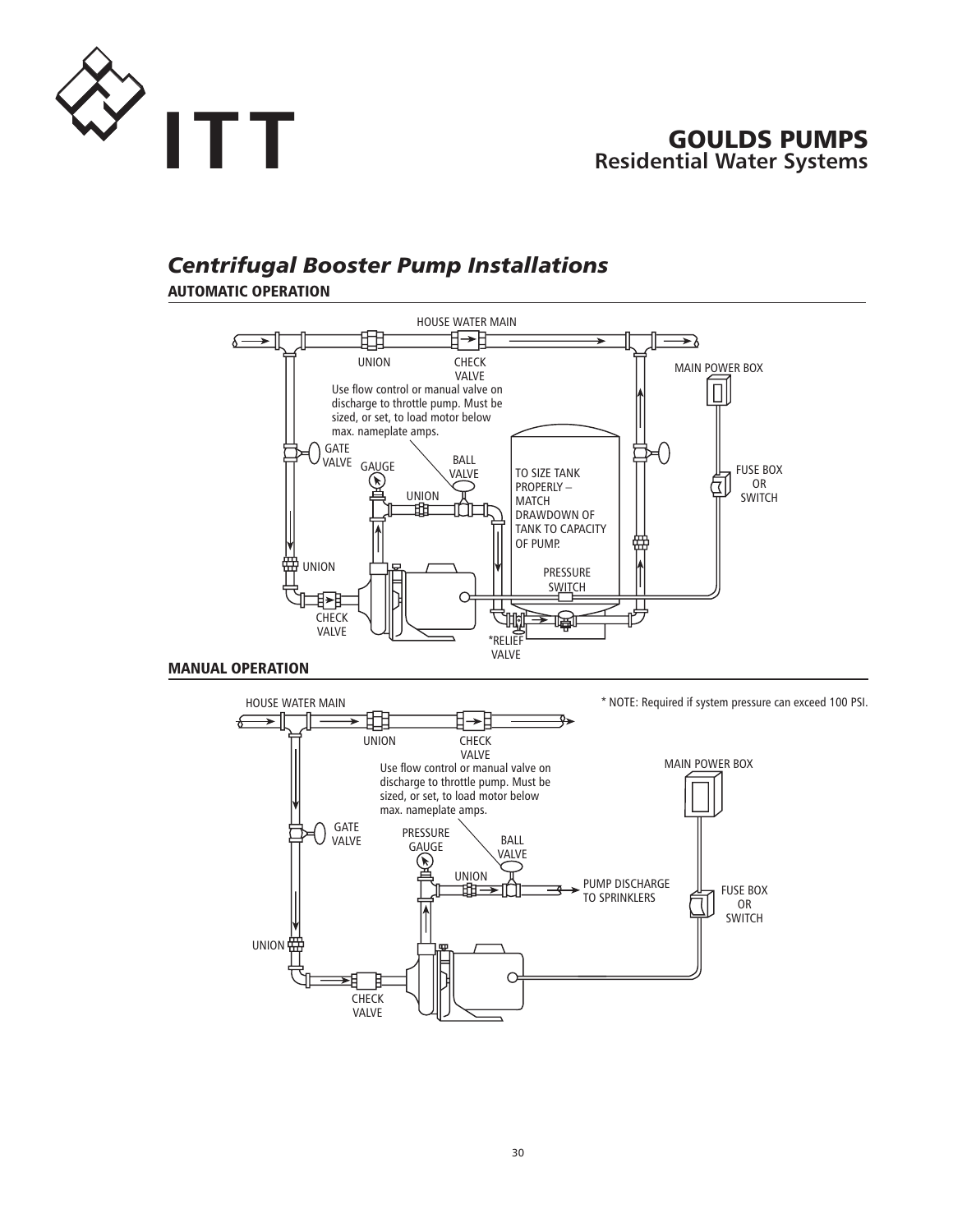

### *Jet Booster Pump Installations*

#### AUTOMATIC OPERATION JET PUMP - SHALLOW WELL OR CONVERTIBLE WITH INJECTOR



#### SIZING THE BOOSTER PUMP

Booster system pumps are sized the same as shallow well jet pumps with the exception being, we add the incoming city pressure to what the pump provides. The required flow is determined by the number of bathrooms or number of fixtures being used at any given time. City water is supplied under pressure, low incoming pressure is caused by undersized, crushed or severely corroded pipes or large elevation differences, such as a hill, between the city water line and the house.

Verify the incoming pressure with the water flowing to find the "dynamic suction pressure", static pressure is what you see with no water flowing. Use the dynamic suction pressure to calculate pump performance and selection. The J5S and the high pressure version, J5SH are very popular as booster pumps. The J5SH is a good choice for booster applications because of its narrow flow range and higher pressure capability. In the absence of performance data for 0' we use the 5' Total Suction Lift performance data. Add the incoming dynamic pressure to the pump's discharge pressure to find the total discharge pressure. Make a chart showing the flow, incoming dynamic pressure, pump discharge pressure and total discharge pressure for each job. It would look like this if using a J5SH pump with 15 PSI of incoming dynamic pressure:

| <b>Flow Rate</b><br><b>GPM</b> | <b>Pump Discharge</b><br>Pressure (PSI) | <b>Incoming Dynamic</b><br>Pressure (PSI) | <b>Total Discharge</b><br>Pressure (PSI) |
|--------------------------------|-----------------------------------------|-------------------------------------------|------------------------------------------|
| 11.5                           | 20                                      |                                           | 35                                       |
| 11.3                           | 30                                      | 15                                        | 45                                       |
| 11                             | 40                                      | 15                                        | 55                                       |
| 7.7                            | 50                                      | 15                                        | 65                                       |
| 4.8                            | 60                                      | 15                                        | 75                                       |
|                                | 83                                      |                                           | 98                                       |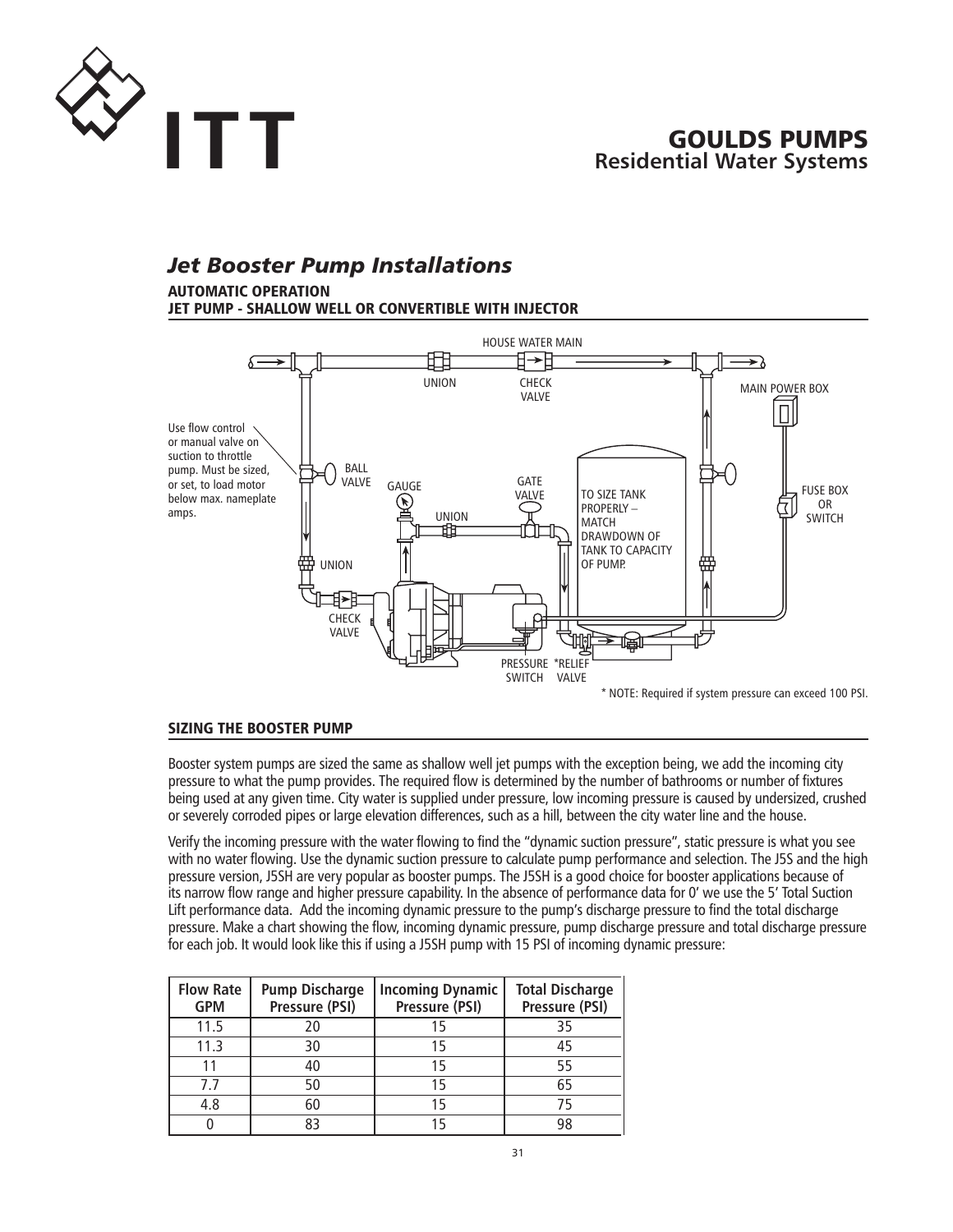

## *Pipe Volume and Velocity*

storage of water in various size pipes

| <b>Pipe Size</b> | Volume in<br><b>Gallons per Foot</b> | <b>Pipe Size</b> | Volume in<br><b>Gallons per Foot</b> |  |
|------------------|--------------------------------------|------------------|--------------------------------------|--|
| $1\frac{1}{4}$   | .06                                  |                  | 1.4                                  |  |
| $1\frac{1}{2}$   | .09                                  |                  | 2.6                                  |  |
|                  | .16                                  | 10               | 4.07                                 |  |
|                  | .36                                  | 12               | 5.87                                 |  |
|                  | 652                                  |                  |                                      |  |

#### minimum flow to maintain 2ft./sec. \*scouring velocity in various pipes

| <b>Pipe Size</b> | <b>Minimum GPM</b> | <b>Pipe Size</b> | Minimum GPM |
|------------------|--------------------|------------------|-------------|
| $1\frac{1}{4}$   |                    |                  | 180         |
| $1\frac{1}{2}$   | 13                 |                  | 325         |
|                  | 21                 | 10               | 500         |
|                  | 46                 |                  | 700         |
|                  |                    |                  |             |

\* Failure to maintain or exceed this velocity will result in clogged pipes. Based on schedule 40 nominal pipe.

#### storage of water in various sizes of wells

 $D^2$  = Gals. of Storage per Foot

24.5

Where:  $D =$  Inside diameter of well casing in inches

#### **Examples:**

| $2^{\circ}$ Casing = .16 Gals. per ft. Storage | $8^{\circ}$ Casing = 2.6 Gals. per ft. Storage   |
|------------------------------------------------|--------------------------------------------------|
| $3"$ Casing = .36 Gals. per ft. Storage        | $10^{\circ}$ Casing = 4.07 Gals. per ft. Storage |
| $4"$ Casing = .652 Gals. per ft. Storage       | 12" Casing = 5.87 Gals. per ft. Storage          |
| $5"$ Casing = 1.02 Gals. per ft. Storage       | 14" Casing $=$ 7.99 Gals. per ft. Storage        |
| $\vert$ 6" Casing = 1.4 Gals. per ft. Storage  | 16" Casing = 10.44 Gals. per ft. Storage         |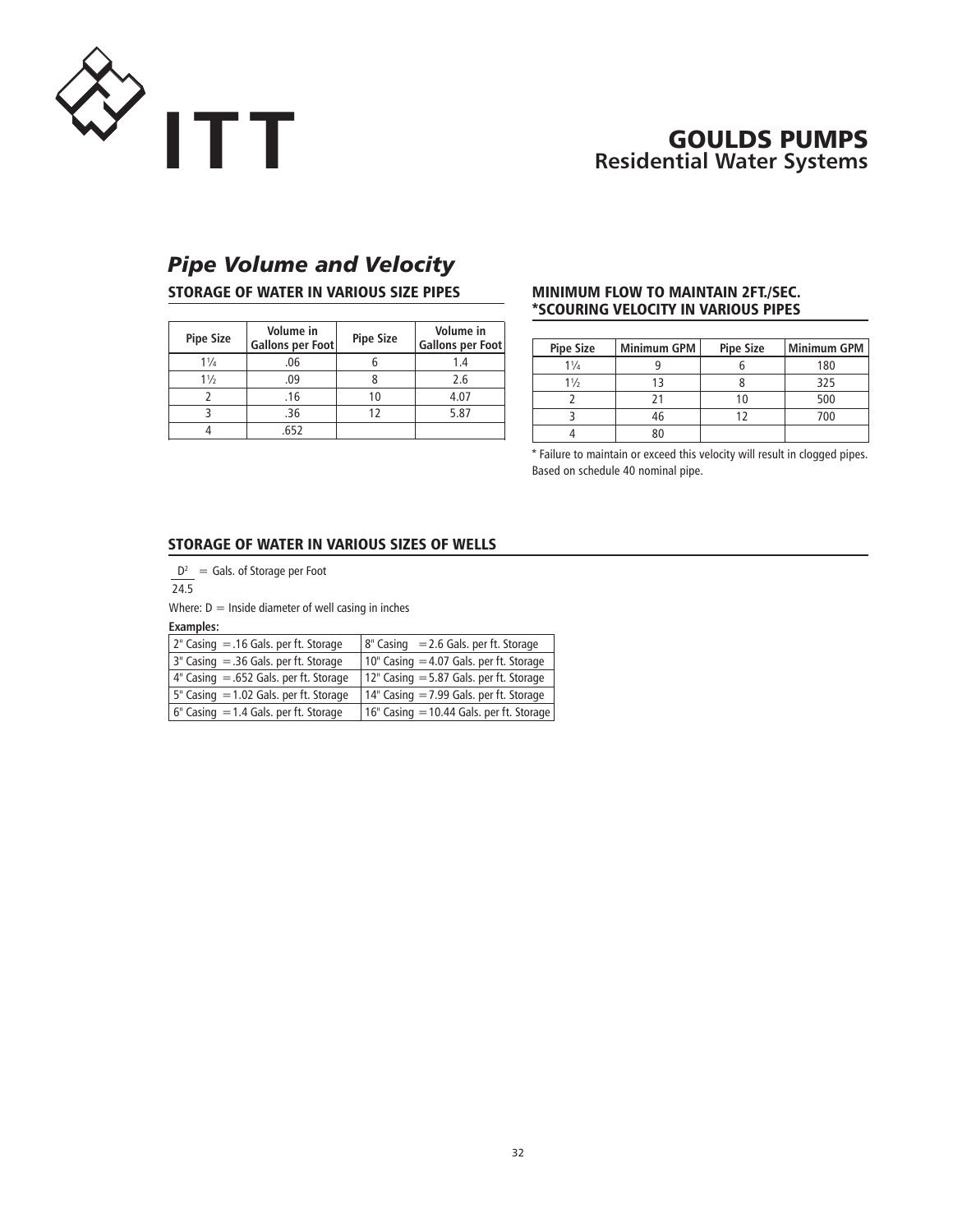

### *Jet Pump Motor Data and Electrical Components*

#### GOULDS Pumps AND A.O. SMITH MOTOR DATA

| GP<br><b>Number</b> | <b>Where Used</b>                | A.O. Smith    | HP             | <b>Volts</b> | <b>Phase</b> | <b>Service</b><br><b>Factor</b> | Max. Load<br>Amps | Watts | <b>Circuit</b><br><b>Breaker</b> |
|---------------------|----------------------------------|---------------|----------------|--------------|--------------|---------------------------------|-------------------|-------|----------------------------------|
| J04853              | J05, HB705                       | C48J2DB11C3HF | $\frac{1}{2}$  | 115/230      |              | 1.6                             | 10.8/5.4          | 880   | 25/15                            |
| J05853              | JL07N, HSJ07, XSH07, HB          | C48K2DB11A4HH | $^{3}/_{4}$    | 115/230      |              | 1.5                             | 14.8/7.4          | 1280  | 30/15                            |
| J06853              | JL10N, HSJ10, SJ10, XSH10, HB    | C48L2DB11A4HH |                | 115/230      |              | 1.4                             | 16.2/8.1          | 1440  | 30/20                            |
| J07858              | HSJ15, SJ15, HB, XSH15           | C48M2DB11A1HH | $1\frac{1}{2}$ | 115/230      |              | 1.3                             | 20.0/10.0         | 1866  | 40/20                            |
| J08854              | <b>HSJ20, HSC20, XSH20</b>       | K48N2DB11A2HH | 2              | 115/230      |              | 1.2                             | 22.6/11.3         | 2100  | 25/15                            |
| 2 J09853            | XSH30, GT30                      | C56P2U11A3HH  | 3              | 230          |              | 1.15                            | 17.2              | 3280  | 30                               |
| 2 J04853L           | $J5(S)$ , GB                     | C48A93A06     | ⅓              | 115/230      |              | 1.6                             | 10.8/5.4          | 968   | 25/15                            |
| 2 J05853L           | J7(S), GB, GT07, (H)SJ07, HSC07  | C48A94A06     | $^{3}/_{4}$    | 115/230      |              | 1.5                             | 14.8/7.4          | 1336  | 30/15                            |
| 2 J06853L           | J10(S), GB, GT10, (H)SJ10, HSC10 | C48A95A06     |                | 115/230      |              | 1.4                             | 16.2/8.1          | 1592  | 30/20                            |
| 2 J07858L           | J15(S), GB, GT15, HSJ15, HSC15   | C48M2DC11A1   | $1\frac{1}{2}$ | 115/230      |              | 1.3                             | 21.4/10.7         | 1950  | 40/20                            |
| 12 J08854L          | HSJ20, GB, GT20, HSC20           | K48A34A06     | $\mathcal{P}$  | 230          |              | 1.2                             | 12.9              | 2100  | 25                               |
| SFJ04853            | JB <sub>05</sub>                 | S48A90A06     | ⅓              | 115/230      |              | 1.6                             | 9.4/4.7           | 900   | 20/10                            |
| SFJ05853            | JB <sub>07</sub>                 | C48A77A06     | $^{3}/_{4}$    | 115/230      |              | 1.5                             | 13.6/6.8          | 1160  | 25/15                            |
| SFJ06853            | JB10                             | C48A78A06     |                | 115/230      |              | 1.4                             | 15.8/7.9          | 1400  | 30/20                            |
| 2 SFJ04860          | JRS5, JRD5, JB05                 | C48C04A06     | $\frac{1}{2}$  | 115/230      |              | 1.6                             | 12.6/6.3          | 990   | 25/15                            |
| 2 SFJ05860          | JRS7, JRD7, JB07                 | C48C05A06     | $^{3}/_{4}$    | 115/230      |              | 1.5                             | 14.8/7.4          | 1200  | 30/15                            |
| 2 SFJ06860          | JRS10, JRD10, JB10               | C48C06A06     |                | 115/230      |              | 1.4                             | 16.2/8.1          | 1400  | 30/20                            |

① Effective July, 1998, 230 V only. ② Current production motor

#### ELECTRICAL COMPONENTS

| <b>GP Motor</b> | A.O. Smith         | <b>Motor Overload with Leads</b> |              |                | <b>Run Capacitor</b> | <b>Start Capacitor</b> | <b>Switch</b> <sup>5</sup> |
|-----------------|--------------------|----------------------------------|--------------|----------------|----------------------|------------------------|----------------------------|
| Model           | <b>Motor Model</b> | 4 Old Number                     | 3 New Number | T.I. Number    | and MFD              | <b>MFD Rating</b>      |                            |
| J04853          | C48J2DB11C3HF      | 61424671                         |              | MET38ABN       |                      | 610807 1: 124/148      | 6290022                    |
| J05853          | C48K2DB11A4HH      | 61424620                         |              | CET63ABN       |                      | 610807 2: 161/192      | 6290022                    |
| J06853          | C48L2DB11A4HH      | 6142469                          |              | CET52ABN       |                      | 610807 2: 161/192      | 6290022                    |
| J07858          | C48M2DB11A1HH      | 61424679                         |              | CET38ABM       |                      | 610807 2: 161/192      | 6290022                    |
| J08854          | K48N2DB11A2HH      | 611307 29                        |              | BRT44ABM       | 614529 4:25          | 610807 1: 124/148      | 6290022                    |
| J09853          | C56P2U11A3HH       | 61110622                         | 61110636     | <b>BRB2938</b> |                      | 610807 32: 189/227     | 6290022                    |
| J04853L         | C48A93A06          | 61424698                         | 62712143     | MET39ABN-CL    |                      | 610807 1:124/148       | 6290022                    |
| J05853L         | C48A94A06          | 61424620                         | 62712138     | CET63ABN       |                      | 610807 2:161/192       | 6290022                    |
| J06853L         | C48A95A06          | 6142469                          | 6271217      | CET52ABN       |                      | 610807 2:161/192       | 6290022                    |
| J07858L         | C48C53A06          |                                  | 611123 21    | BRT45ABM       |                      | 610807 7:189/227       | 6290022                    |
| J08854L         | K48A34A06          | 61686110                         | 627119 10    | CET31ABN       | 623450 8:30          | 610807 33: 64-77       | 6290022                    |
| SFJ04853        | S48A90A06          | 6218631                          |              | MEJ38ABN       |                      | N/A                    | 3945C91A01                 |
| SFJ05853        | C48A77A06          | 6218634                          |              | CET55ABN       |                      | 610807 2: 161/192      | 3945C91A01                 |
| SFJ06853        | C48A78A06          | 6218635                          |              | CET49ABN       |                      | 610807 2: 161/192      | 3945C91A01                 |
| SFJ04860        | C48C04A06          | 614246 67                        | 62712148     | MET36ABN       |                      | 610807 2: 161/192      | 6290022                    |
| SFJ05860        | C48C05A06          | 61424620                         | 62712138     | CET63ABN       |                      | 610807 2: 161/192      | 6290022                    |
| SFJ06860        | C48C06A06          | 6142469                          | 6271217      | CET52ABN       |                      | 610807 2: 161/192      | 6290022                    |

③ These new overload part numbers are for use with the new plastic terminal board with the quick change voltage plug.

 $\circledast$  Use this suffix if your motor has the old style brown terminal board without quick change voltage plug.

⑤ 629002 2 replaces 614234 1, 2, and 6.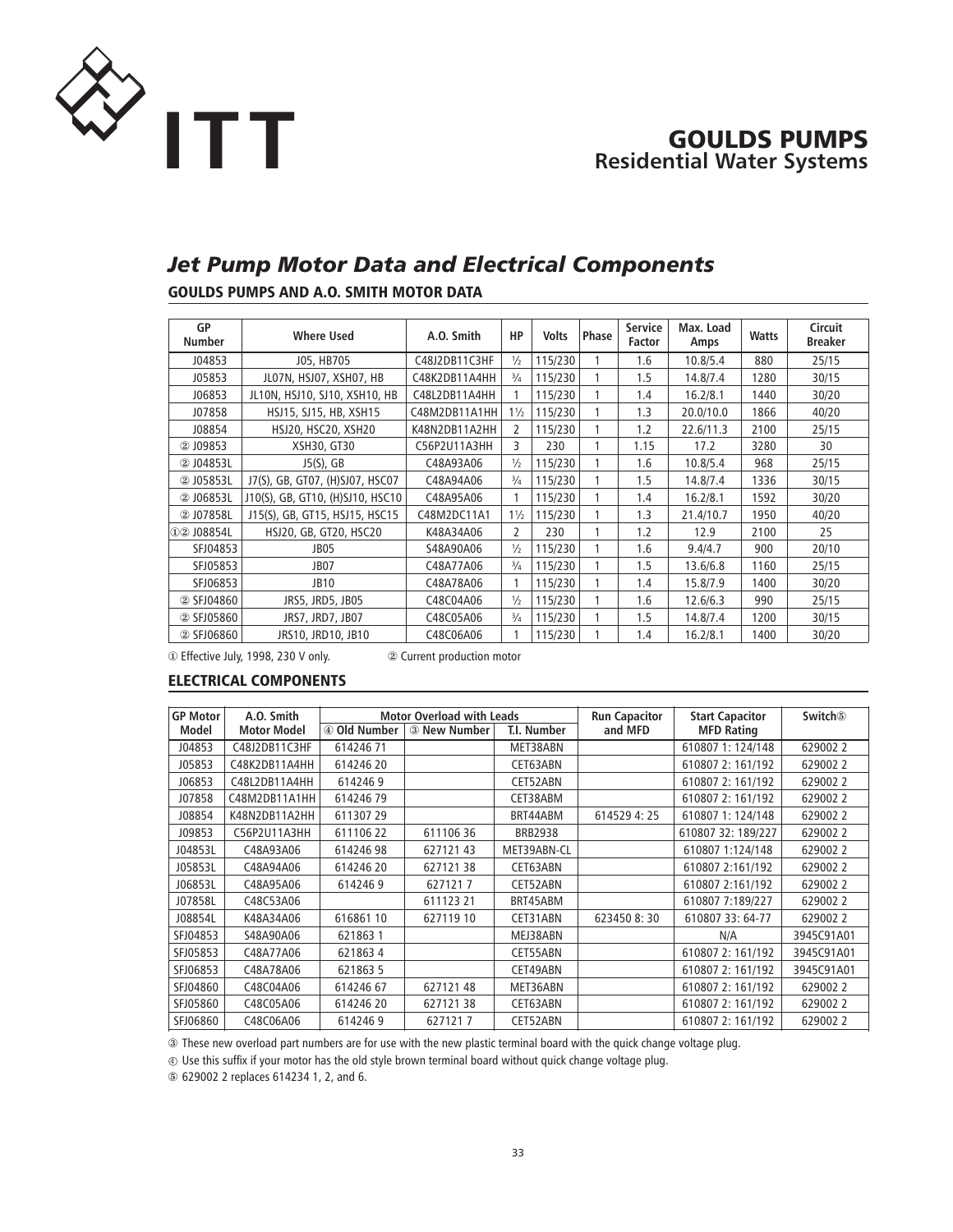

### *Jet Pump Motor Wiring A.O. Smith Motors*

#### terminal board and voltage change plug

A change has been made to use a new terminal board on the A.O. Smith two compartment motor models. This terminal board is used on both dual voltage and single voltage motors.

#### **FEATURES**

■ **Voltage Plug:** Dual voltage motors use a voltage plug that retains the terminals for the Black and Black Tracer leads. To change voltage, lift the black plug and align the arrow with the desired voltage on terminal board. See Figure 1 for an example of the dual voltage connection diagram.

■ **Screws with ¼" drive:** The terminal screw accepts either a ¼" nut driver or a slotted screw driver.

■ Line Wire Connection: The space under the screw will accept  $#16, #14,$ #12, #10, or #8 wire. The rib at the bottom edge of the screw allows the wire to be placed straight into the space under the screw. This rib retains the wire under the head of the screw and for #12, #10, or #8 wire it is not necessary to wrap the wire around the screw.

 $\blacksquare$  1/2 HP wired 115 V. ¾ HP and up wired 230 V at factory.

■ **Quick Connect Terminals:** Each terminal has provision for 1/4" quick connect terminals in addition to the screw.

■ **Molded Plastic Material:** The terminal board is made from an extremely tough white plastic material with L1, L2, and A markings molded into the board.

■ **Lead Channel: A** channel adjacent to the conduit hole directs wiring to the top of the board.

■ Governor Guard: An integral backplate prevents leads from entering the area around the governor.

■ **Ground Guard:** To prevent the bare ground wire from touching the "live" L2 terminal, the ground wire must be placed above this guard.

**voltage changes are made inside the motor cover not in the pressure switch.**

### **WARNING: DISCONNECT POWER SOURCE BEFORE CHECKING. DO NOT MAKE ANY CHANGES WITH POWER ON.**

#### capacitor start induction run – single speed (new style – after april, 1999)



Align black plug to 115 V or 230 V arrow.  $\frac{1}{2}$  HP wired 115 V,  $\frac{3}{4}$  HP and up wired 230 V at factory.

#### capacitor start induction run – single speed (old style – up to april, 1999)



"Black Tracer" is a black and white wire

BLACK TRACER TO A BLACK TO L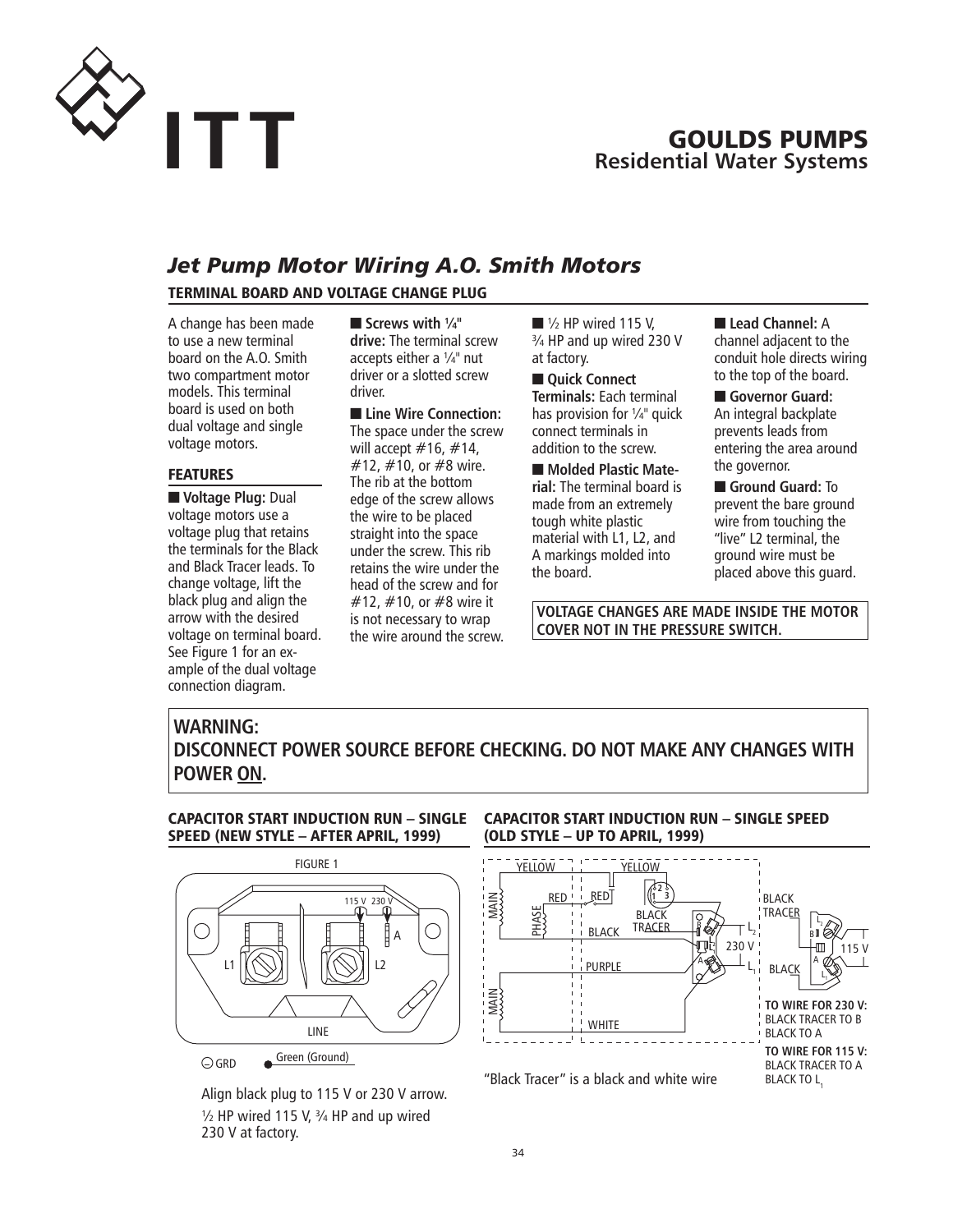

## 115/230 VOLTAGE CONNECTIONS *Emerson Motor Wiring*

| 115 Voltage           |  |  |
|-----------------------|--|--|
| $Black - A$           |  |  |
| Wht./Blk. Tracer $-1$ |  |  |
| $line 1 - 2$          |  |  |
| Line $2 - A$          |  |  |
| $(Blue - 3)$          |  |  |

| 230 Voltage          |  |  |
|----------------------|--|--|
| $Black - 1$          |  |  |
| Wht./Blk. Tracer — B |  |  |
| $line 1 - 2$         |  |  |
| line 2 — A           |  |  |
| $(Blue - 3)$         |  |  |

#### **115 Voltage 230 Voltage To Change motor Voltage:**

| Black — A            | $Black - 1$            | <b>Models without a Switch</b>             |                            |  |
|----------------------|------------------------|--------------------------------------------|----------------------------|--|
| Wht./Blk. Tracer — 1 | Wht./Blk. Tracer $-$ B | 115V to 230V                               | 230V to 115V               |  |
| Line 1 $-$ 2         | $line 1 - 2$           | Move Wht./Blk. tracer to B                 | Move Blk. to A             |  |
| Line 2 — A           | Line $2 - A$           | Move Blk. to 1                             | Move Wht./Blk. tracer to 1 |  |
| (Blue — 3)           | $(Blue - 3)$           | <b>Models with Voltage Change Switch</b>   |                            |  |
|                      |                        | $M$ aya taqqla switch batwaan 115V or 220V |                            |  |

• Move toggle switch between 115V or 230V.



Motor is non-reversible CCW rotation shaft end.

Supply connections, use wires sized on the basis of 60ºC ampacity and rated minimum 90ºC.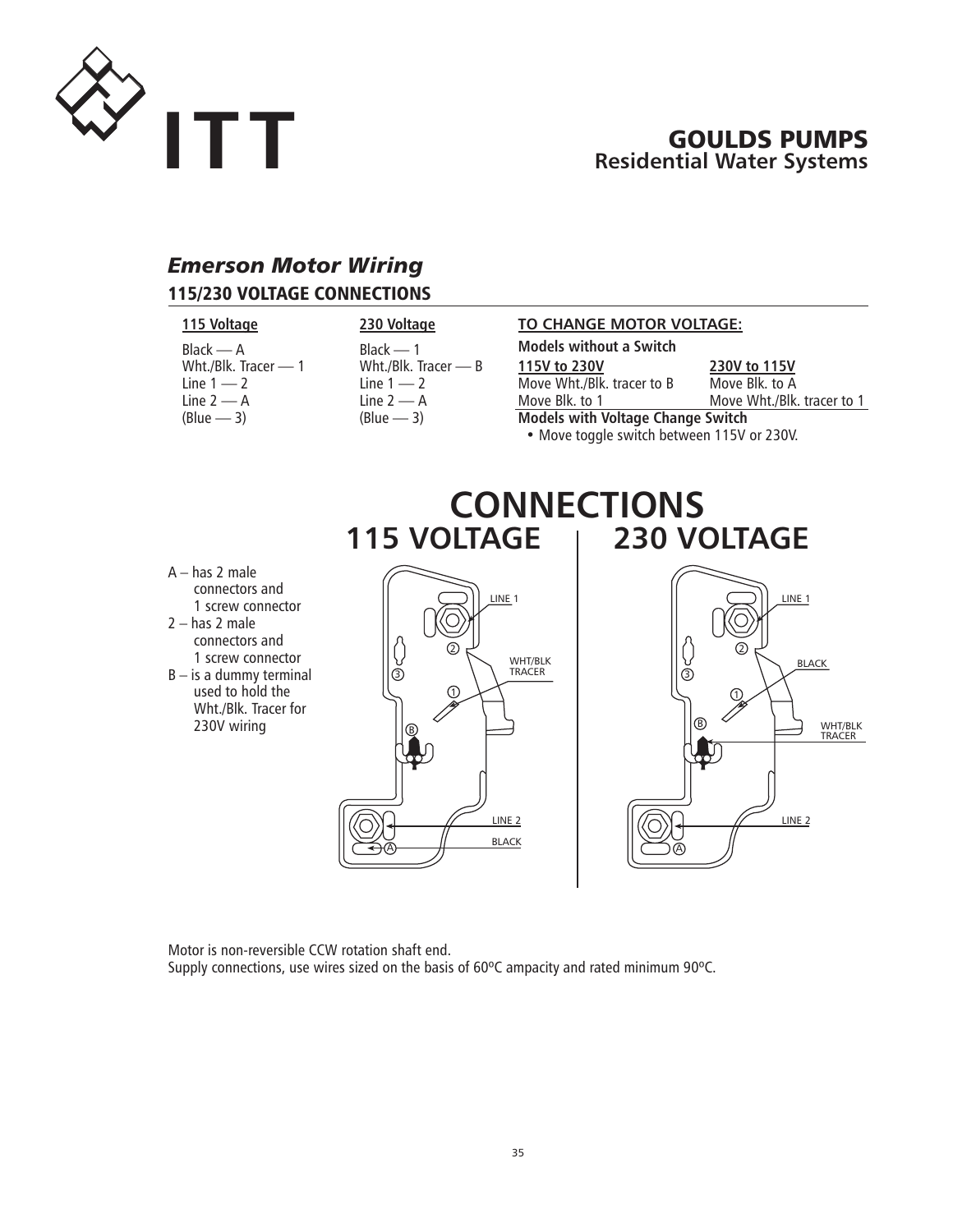

### *Pressure Switch Wiring and Adjustments*

Centripro and SQUARE "D" SWITCHES



#### **Adjust in proper sequence:**

- **1.** CUT-IN: Turn nut down for higher cut-in pressure, or up for lower cut-in.
- **2.** CUT-OUT: Turn nut down for higher cut-out pressure, or up for lower cut-out.
- **CAUTION: TO AVOID DAMAGE, DO NOT EXCEED THE MAXIMUM ALLOWABLE SYSTEM PRESSURE. CHECK SWITCH OPERATION AFTER RESETTING.**

#### hubbell (FURNAS) PRO CONTROL switch

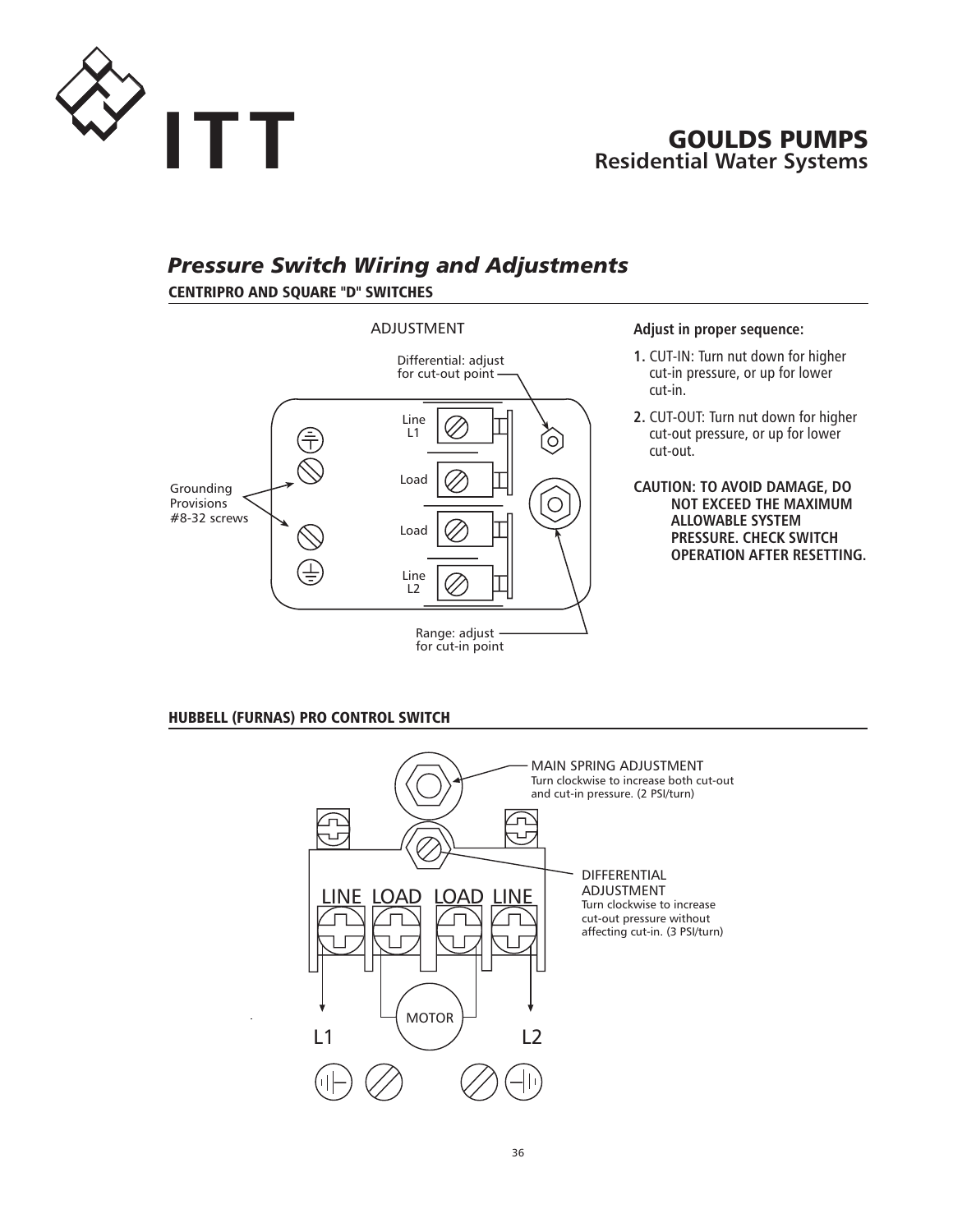

### *Wiring Diagrams AWA501/AWA502*

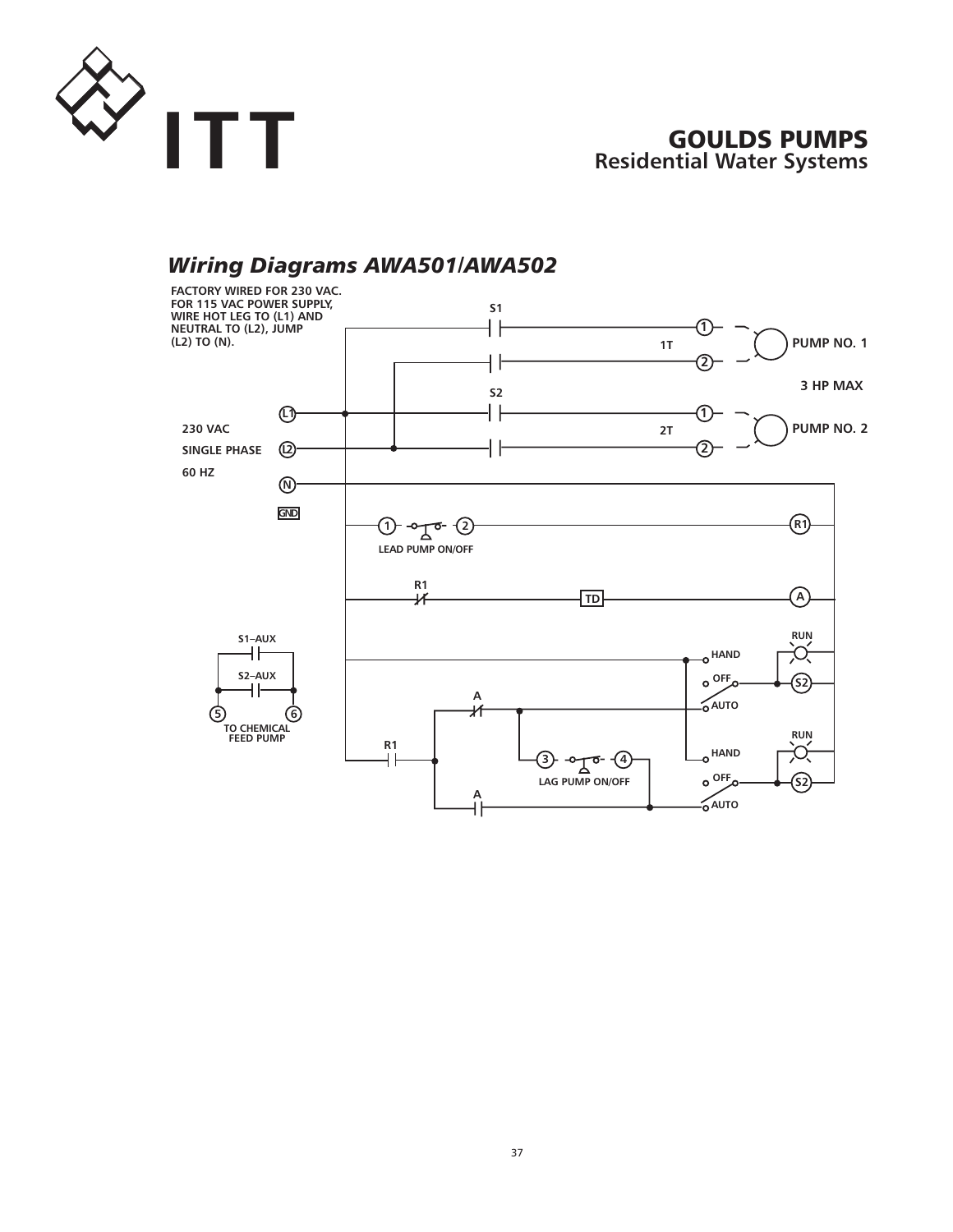

## *Wiring Diagrams Power/Pump Connections: AWA501/AWA502*

**POWER CONNECTION AWA501 115 VOLT POWER CONNECTION 230 VOLT AWA501, AWA502** FACTORY WIRED FOR 230 VAC. FOR 115 VAC POWER SUPPLY, WIRE HOT LEG TO (L1) AND  $(\ )$ L1 L2 N NEUTRAL TO (L2), JUMP L1 L2 N | | 1 2 1 2 (L2) TO (N). 1T  $\bigcap$  2T  $\overline{\phantom{a}}$ I  $\overline{\phantom{a}}$  $\overline{\phantom{a}}$  $\overline{\phantom{a}}$ FIELD-INSTALLED JUMPER PUMP PUMP NO. 1 NO. 2 INCOMING SINGLE PHASE INCOMING POWER SINGLE PHASE 115 VAC ONLY **POWER** 230 VAC ONLY **FIELD CONNECTIONS: AWA501, AWA502** S1-AUX  $++$ S2-AUX **OPTIONAL CENTRIPRO CONTROL BOX AND** ΗF **PUMPSAVER WITH AWA501 AND AWA502 ONLY**  $\bigcirc$  $\bigcirc$  $\bigcirc$  $\bigcirc$ O  $\left(\right)$ ◯ C  $(\; )$ 5 6 1 2 3 4  $\bigcirc$  $\bigcirc$  $\bigcirc$  $\bigcirc$  $\bigcirc$ ∩ 1 2 1 2 1T  $\bigcap$   $\bigcap$  2T  $\bigcap$  $\overline{1}$  $\overline{\phantom{a}}$  $\overline{\phantom{a}}$  $\overline{\phantom{a}}$ I  $\overline{\phantom{a}}$  $\overline{\phantom{a}}$  $\overline{\phantom{a}}$  $\overline{\phantom{a}}$  $\overline{\phantom{a}}$  $\overline{\phantom{a}}$  $\overline{\phantom{a}}$  $\bigcap$ ♦ ♦ Ċ LAG PUMP START/STOP PRESSURE SWITCH PUMP PUMP  $\overline{\phantom{a}}$ Ι. Ţ SAVER SAVER (OPTIONAL) LEAD PUMP START/STOP PRESSURE SWITCH  $\overline{\phantom{a}}$  $\overline{\phantom{a}}$ I  $\overline{\phantom{a}}$  $\overline{\phantom{a}}$ SEPARATE<br>115 VAC<br>SUPPLY  $\bigcirc$ Ò Ò ∩ CONTROL BOX | CONTROL BOX CHEMICAL FEED PUMP (OPTIONAL)  $\overline{\phantom{a}}$  $\mathbf{I}$  $\overline{\phantom{a}}$  $\overline{\mathfrak{l}}$ 

PUMP NO. 1 PUMP NO. 2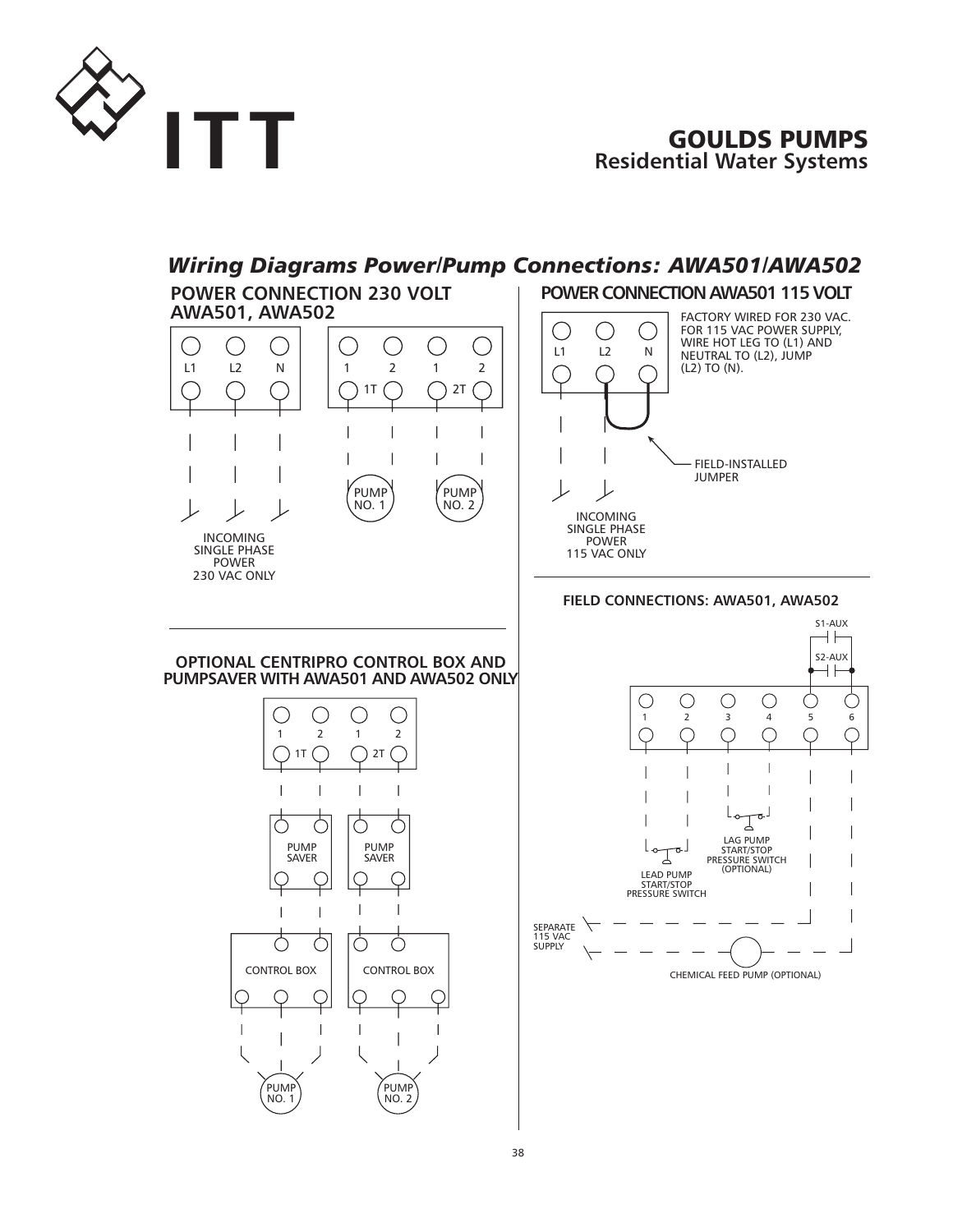

## COMPONENTS FOR A LOW YIELD WELL WITH A BOOSTER SYSTEM *Low Yield Well Components*

- Submersible or jet pump to fill atmospheric tank
- Storage tank usually at least a 500 gallon size
- Magnetic contactor makes wiring simple and fast
- Normally closed float switch for automatic operation
- Booster pump sub or jet to pressurize water from storage tank
- Pressure tank sized for 1 minute minimum pump cycle
- Pressure switch
- Check valve and gate valve between the open storage tank and jet pump, or a gate valve between the submersible and pressure tank

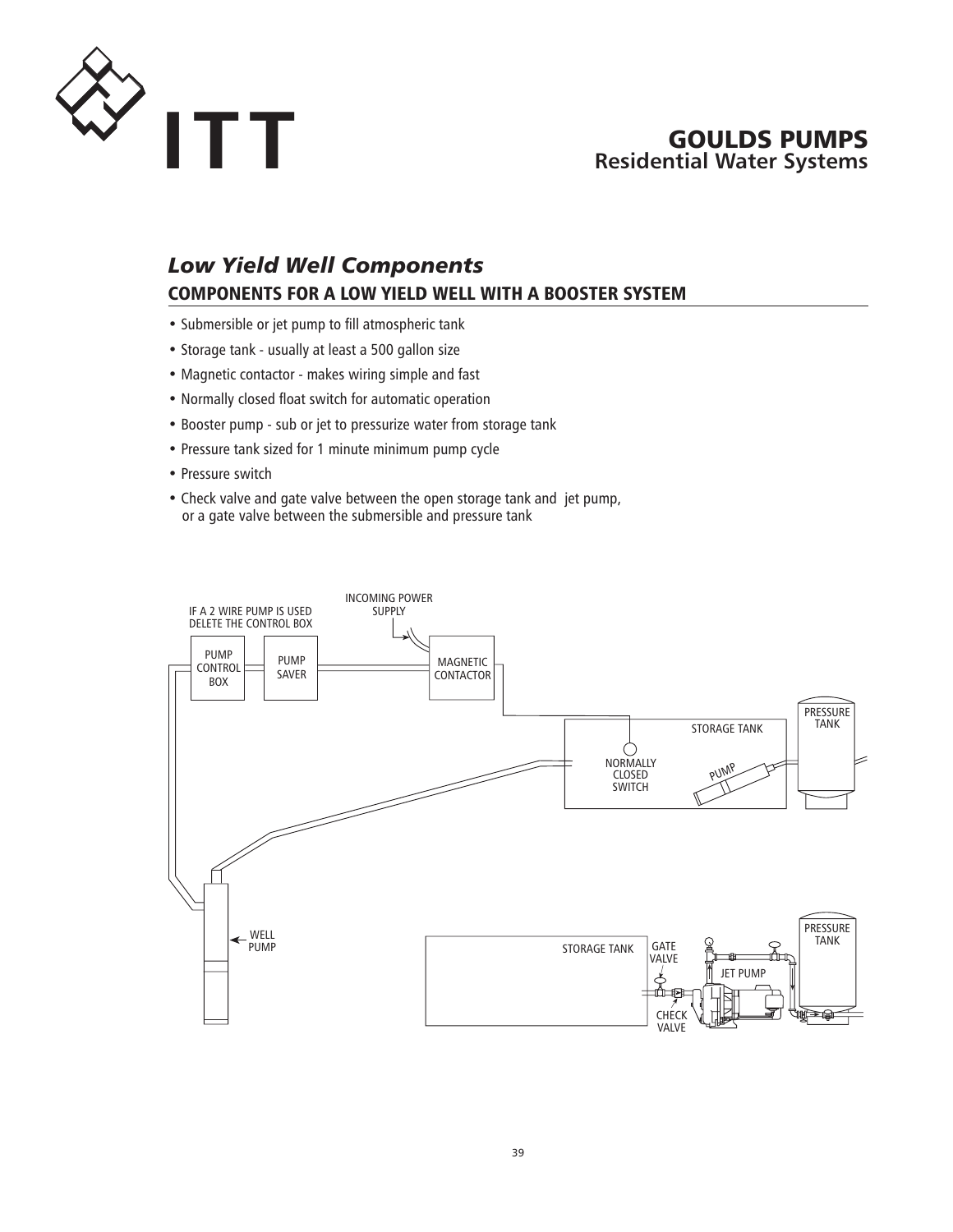

### *To Prevent a Suction Vortex*

• Insure that the size and minimum liquid submergence, over the suction inlet, is sufficient to prevent air from entering suction through a suction vortex. See typical intake piping arrangement in following diagrams.

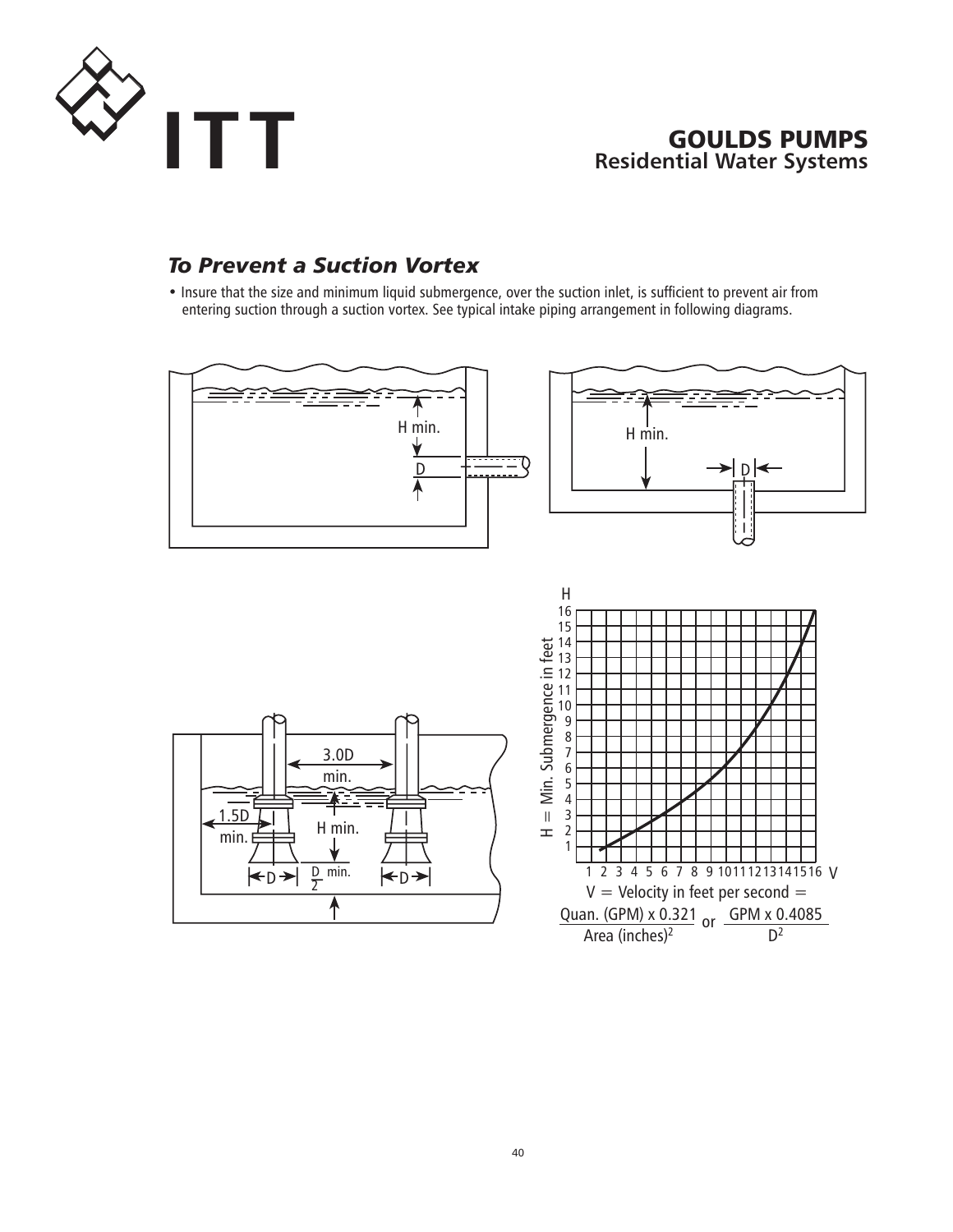

## **OPERATION** *Operation and Maintenance Submersible Pump Check Valves*

Check valves are designed to give years of trouble free operation without maintenance when properly installed and in a properly selected pumping application with regards to flow and maximum system pressures.

#### **CONSTRUCTION**

Check valve bodies have been constructed to handle the rated system flow and pressures as stated and in addition support the weight of the submersible pump, pipe and the water in the riser pipe. In addition the valves have been uniquely designed to absorb some of the hydraulic water shocks associated with well water pumping when the check valve installation instruction are followed below.

#### important installation instructions

**If the installation instructions are not followed warranty or any warranty claims may be void.**

**NOTE:** On initial system start-up gradual priming of vertical water column is recommended to avoid valve damage due to water shock.

It is very important to install a check valve properly to help insure a trouble free water system. If the installation instructions are not followed warranty or any warranty claims may be void. On the back of this page is a diagram of a typical submersible valve installation (Fig. 1).

- **A. Pipe flow:** When selecting a submersible check valve insure that the valve is sized properly to flows normally not to exceed 10 feet per second. Higher flow velocities will increase friction losses, hydraulic shocks and the possibility of destructive water hammer (explained below in more detail) leading to severe system failure.
- **B. System pressure:** It is important to take the total system hydraulics into the calculation and not only the pump's well setting when selecting valve type and model. In general, valves are pressure rated 400 psi or 920 feet of water pressure. This does not mean that a valve can be set at a well depth of 920 feet. To elevate and reduce the hydraulic shocks in the riser pipe it is recommended that a check valve be installed every 200 feet in the riser pipe. See Recommend Check Valve Installation chart below.
- **C. Prior to installing check valve:** Make sure that the check valve is free from defects and that the valve's springloaded poppet mechanism is operating freely. Remove any foreign material (IE. PIPE DOPE) from valve seat.
- **D.** Install check valve vertically with arrow pointed up in direction of liquid flow.
- **E.** In submersible pump applications, the first check valve should be installed directly on the discharge head of the pump or maximum one pipe length (20 feet) above pump.
- **F.** If the pump has a built-in check valve, the second check valve should be installed no more than 25 feet above the lowest pumping level in the well.

| Submersible pump<br>setting in well                            | <b>Recommended Check Valve Installation</b>                                                                                               |  |
|----------------------------------------------------------------|-------------------------------------------------------------------------------------------------------------------------------------------|--|
| 200 feet or less                                               | One check valve on pump discharge and one on                                                                                              |  |
| 200 feet to<br>600 feet                                        | One check valve on pump discharge and additional<br>check valves installed at maximum<br>200 ft intervals and one at the surface of well. |  |
| 600 feet to 800 feet<br>For deeper settings<br>contact factory | One check valve on pump discharge and additional<br>check valves installed at maximum 200 ft intervals and<br>one at the surface of well. |  |